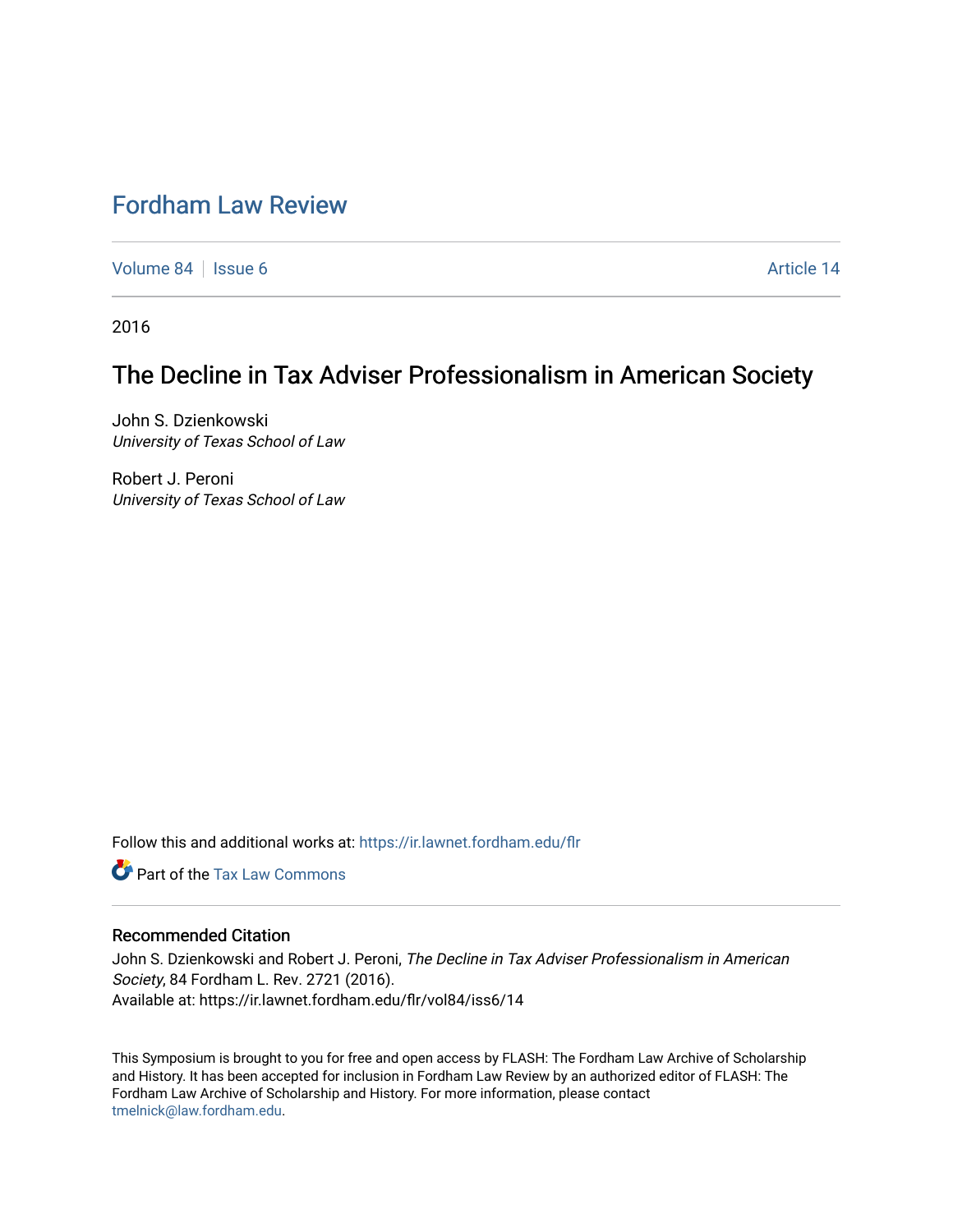### **THE DECLINE IN TAX ADVISER PROFESSIONALISM IN AMERICAN SOCIETY**

*John S. Dzienkowski\* & Robert J. Peroni\*\** 

#### **INTRODUCTION**

The United States faces a tax-avoidance crisis that seriously undermines the integrity and effectiveness of the federal income tax system<sup>1</sup> and creates a significant tax revenue gap.2 Some tax practitioners and some prominent law and accounting firms have participated in creating and intensifying this crisis.<sup>3</sup> Yet, more than a century after the enactment of the modern federal income tax statute, academics, tax lawyers, and accountants continue to debate the appropriate role of the tax practitioner in the tax system. This vigorous discussion has involved many of the leading tax advisers and academic commentators of their time.4 Many of these advisers and

1*. See, e.g.*, Henry Ordower, *The Culture of Tax Avoidance*, 55 ST. LOUIS U. L.J. 47, 53 (2010) (describing the past fifty years as having developed "a culture of tax avoidance"); Alex Raskolnikov, *Crime and Punishment in Taxation: Deceit, Deterrence, and the Self-Adjusting Penalty*, 106 COLUM. L. REV. 569, 570 (2006); Daniel N. Shaviro, *Economic Substance, Corporate Tax Shelters and the* Compaq *Case*, 88 TAX NOTES 221, 230 (2000); David A. Weisbach, *Ten Truths About Tax Shelters*, 55 TAX L. REV. 215, 243 (2002).

 2. Estimates vary as to the amount of the tax gap, but there is general agreement that the gap is large and growing. One estimate of the individual tax gap for the 2006 taxable year was \$450 billion. *See, e.g.*, Leandra Lederman, *The Use of Voluntary Disclosure Initiatives in the Battle Against Offshore Tax Evasion*, 57 VILL. L. REV. 499, 499 (2012). A Treasury study estimated the tax gap for the 2001 taxable year as amounting to \$345 billion. U.S. TREASURY DEP'T, OFFICE OF TAX POLICY, A COMPREHENSIVE STRATEGY FOR REDUCING THE TAX GAP 5 (2006).

3*. See, e.g.*, TANINA ROSTAIN & MILTON C. REGAN, JR., CONFIDENCE GAMES— LAWYERS, ACCOUNTANTS, AND THE TAX SHELTER INDUSTRY (2014) (discussing corporate tax shelter abuses and the tax practitioners and law and accounting firms involved in those abuses); Jay A. Soled, *Tax Shelter Malpractice Cases and Their Implications for Tax Compliance*, 58 AM. U. L. REV. 267 (2008).

4*. See* Michael Hatfield, *Legal Ethics and Federal Taxes, 1945–1965: Patriotism, Duties, and Advice*, 12 FLA. TAX REV. 1, 2–3 (2012) [hereinafter Hatfield, *1945–1965*]

<sup>\*</sup> Dean John F. Sutton, Jr. Chair in Lawyering and the Legal Process and Professor of Law, University of Texas School of Law. The authors thank Larry Gibbs, Phil Mann, and the participants at the *Fordham Law Review* symposium entitled *We Are What We Tax* for their comments on earlier drafts of this Article. The authors also thank the University of Texas School of Law for its substantial research support. For an overview of the symposium, see Mary Louise Fellows, Grace Heinecke & Linda Sugin, *Foreword: We Are What We Tax*, 84 FORDHAM L. REV. 2413 (2016).

<sup>\*\*</sup> Fondren Foundation Centennial Chair for Faculty Excellence and Professor of Law, University of Texas School of Law. Professor Peroni dedicates this Article to his loving parents, Betty Peroni and the late Emil Peroni, for their tremendous support and inspiration over the years.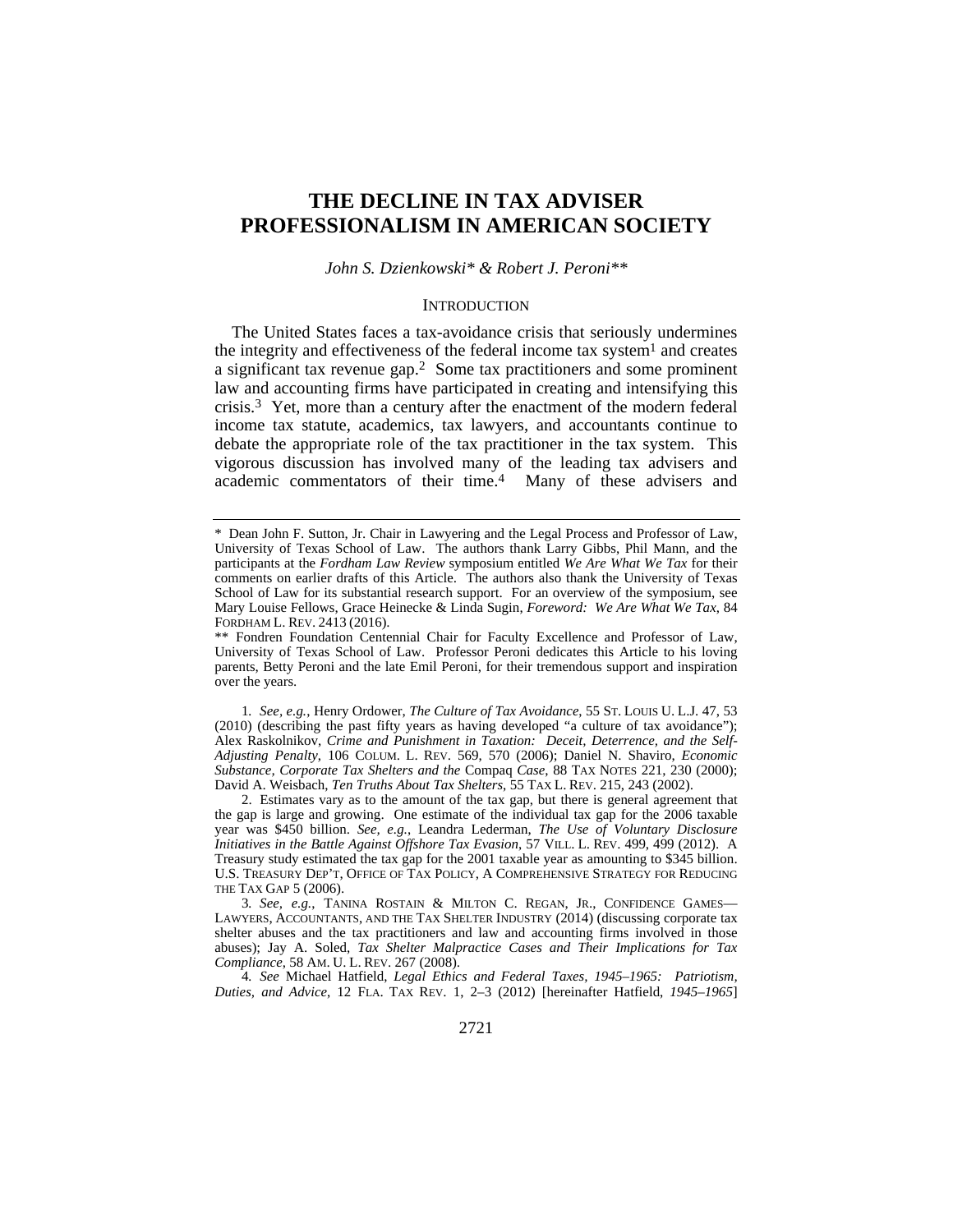commentators have maintained that tax professionals owe a special professional duty to the tax system as well as to their clients, despite the detrimental effect that duty to the system may have on their ability to represent their clients with maximum zeal.<sup>5</sup> Under this view, because tax practitioners serve as intermediaries between the Internal Revenue Service (IRS) and business and high-income taxpayers, their behavior has a potentially significant effect on the level of compliance by such taxpayers and the level of respect all taxpayers have for the tax system.6 Thus, tax practitioner ethics play an important role in the government's ability to collect taxes efficiently<sup>7</sup> and, therefore, play an important role in helping pay for a civilized society8 and in upholding the democratic social

5*. See, e.g.*, BERNARD WOLFMAN, DEBORAH H. SCHENK & DIANE RING, ETHICAL PROBLEMS IN FEDERAL TAX PRACTICE 1–2 (4th ed. 2008); Mortimer M. Caplin, *Responsibilities of the Tax Advisor—A Perspective*, 40 TAXES 1030, 1032 (1962); Frederic G. Corneel, *Guidelines to Tax Practice Second*, 43 TAX LAW. 297, 301–02 (1990); Michael C. Durst, *The Tax Lawyer's Professional Responsibility*, 39 U. FLA. L. REV. 1027, 1028 (1987); Linda Galler, *The Tax Lawyer's Duty to the System*, 16 VA. TAX REV. 681, 687–98 (1997) (book review); Anthony C. Infanti, *Eyes Wide Shut: Surveying Erosion in the Professionalism of the Tax Bar*, 22 VA. TAX REV. 589, 605–07 (2003); Randolph E. Paul, *The Responsibilities of the Tax Adviser*, 63 HARV. L. REV. 377, 384–85 (1950); Loren D. Prescott, Jr., *Challenging the Adversarial Approach to Taxpayer Representation*, 30 LOY. L.A. L. REV. 693, 715 (1997); Deborah H. Schenk, *Tax Ethics*, 95 HARV. L. REV. 1995, 2004 (1982) (book review); William H. Simon, *After Confidentiality: Rethinking the Professional Responsibilities of the Business Lawyer*, 75 FORDHAM L. REV. 1453, 1457–58 (2007); *cf.* William D. Popkin, *Client-Lawyer Confidentiality*, 59 TEX. L. REV. 755, 783–85 (1981); William D. Popkin, *Standing to Challenge Generous Tax Rulings: The Case for Congressional Action*, 6 TAX NOTES 163, 168 (1978) [hereinafter Popkin, *Standing*].

6*. See, e.g.*, Dennis J. Ventry, Jr. & Bradley T. Borden, *Probability, Professionalism, and Protecting Taxpayers*, 68 TAX LAW. 83, 105 (2014) ("[A]ccurate advice and accurate returns protect the tax system by raising compliance among taxpayers at all income levels and by bolstering fairness, both real and perceived, under the tax laws."); *cf.* ROMAN TOMASIC & BRENDAN PENTONY, DEFINING ACCEPTABLE TAX CONDUCT: THE ROLE OF PROFESSIONAL ADVISERS IN TAX COMPLIANCE—A PROGRESS REPORT TO THE CRIMINOLOGY RESEARCH COUNCIL 1 (1990) (describing the role of tax practitioners in the Australian tax system). The tax practitioner's attitude can affect taxpayer compliance in a number of ways. As one important facet of this effect, if the tax practitioner treats tax laws as lacking legitimacy, then her clients' attitudes toward those laws will be undermined; by contrast, if a tax practitioner displays respect for the tax system, then such behavior helps foster respect for the tax system by the practitioner's clients.

7*. See* Marjorie E. Kornhauser, *Doing the Full Monty: Will Publicizing Tax Information Increase Compliance?*, 18 CAN. J.L. & JURIS. 95, 95 (2005) (noting that a selfassessment tax system is an efficient manner of collecting revenue, and arguing that greater transparency in tax reporting is necessary to improve tax compliance). Although we would not necessarily recommend the adoption of Professor Kornhauser's various proposals, we do agree that greater tax reporting transparency is a necessary part of solving the tax compliance problem. Also, applying tax withholding obligations to the payors of additional types of income would increase tax compliance significantly. Any detailed discussion of the important topics of increased tax reporting transparency and tax withholding are beyond the scope of this Article.

8*. See* Moran Harari Ofer Sitbon & Ronit Donyets-Kedar, *Aggressive Tax Planning and Corporate Social Responsibility in Israel*, 12 J. ACCT. BUS. & PUB. INT. 1, 5 (2013)

<sup>(</sup>discussing this debate during the period from 1945 to 1965); Michael Hatfield, *Committee Opinions and Treasury Regulation: Tax Lawyer Ethics, 1965–1985*, 15 FLA. TAX REV. 675, 718–19 (2014) (discussing this debate during the period from 1965 to 1985).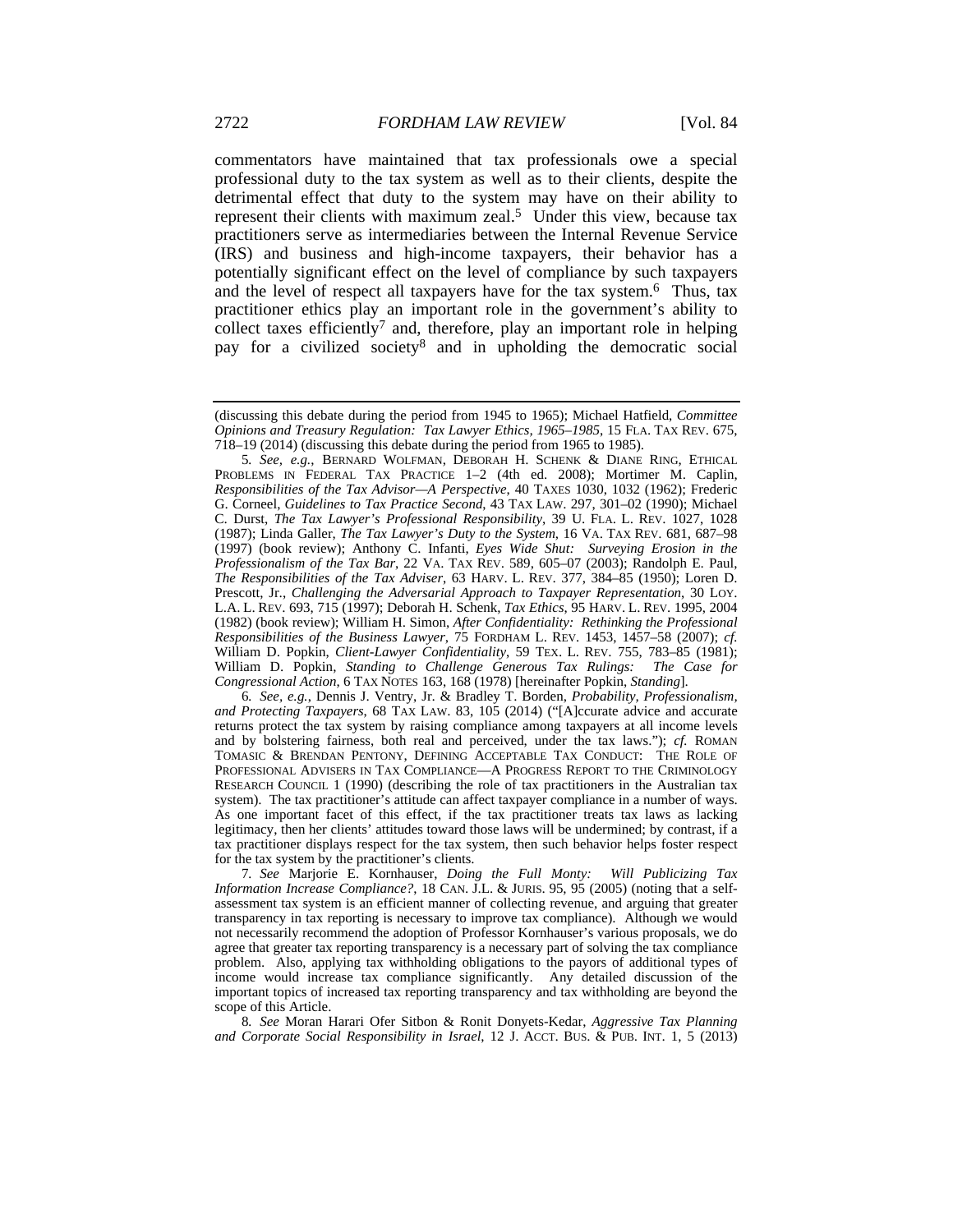consensus embodied in the tax system.<sup>9</sup> In contrast to these views, other tax advisers and academic commentators reject the notion that tax professionals owe any such duty to the tax system and argue that a tax professional's sole duty is to represent vigorously his or her clients within the bounds of the law.10

The debate has had numerous facets. First, a debate within the American Bar Association (ABA) ensued over the appropriate standard for determining whether an attorney can ethically advise a client to take a questionable tax return position, shifting from a "reasonable basis" standard<sup>11</sup> to a "realistic possibility of success" standard<sup>12</sup> and, finally, to a "more likely than not" standard with respect to marketed tax shelters.<sup>13</sup> Some commentators argued that a higher standard should be required with respect to return positions, even if not related to a tax shelter, such as "substantial authority" or "more likely than not," unless the client adequately discloses the position on the return.14 The Treasury and the IRS have similarly debated their tax practitioner standards under Circular 230,<sup>15</sup> which applies to both lawyers and accountants who practice before the IRS and, over the years, those standards have shifted from a "reasonable basis" standard to a "more likely than not" standard to a "substantial authority"

10*. See, e.g.*, David J. Moraine, *Loyalty Divided: Duties to Clients and Duties to Others—the Civil Liability of Tax Attorneys Made Possible by the Acceptance of a Duty to the System*, 63 TAX LAW. 169, 170 (2009) (arguing, in part, that imposing a duty to the tax system on tax lawyers is inconsistent with our adversarial legal system established by the Constitution); Camilla E. Watson, *Tax Lawyers, Ethical Obligations, and the Duty to the System*, 47 KAN. L. REV. 847, 851, 871, 909 (1999) (stating that tax lawyers owe no duty to the tax system or society in general); *see also* Simon, *supra* note 5, at 1457–58 (noting that a substantial segment of the tax bar are "formalists" who do not accept the applicability of a tax professional's duty to the system).

- 11. ABA Comm'n on Ethics & Prof'l Responsibility, Formal Op. 314 (1965).
- 12. ABA Comm'n on Ethics & Prof'l Responsibility, Formal Op. 352 (1985).
- 13. ABA Comm'n on Ethics & Prof'l Responsibility, Formal Op. 346 (1982) (revised).

14*. See, e.g.*, Matthew C. Ames, Note, *Formal Opinion 352: Professional Integrity and the Tax Audit Lottery*, 1 GEO. J. LEGAL ETHICS 411, 423–25 (1987) (arguing that ABA Opinion 352 does nothing to stop the audit lottery and tax lawyers' participation in it). The ABA Section of Taxation has long played an important role in the development of ethical standards for tax lawyers. *See, e.g.*, Phillip L. Mann, *A Brief History of the Tax Section, 1939–2014*, 68 TAX LAW. 13, 15 (2014).

 15. U.S. TREASURY DEP'T, CIRCULAR NO. 230, REGULATIONS GOVERNING PRACTICE BEFORE THE INTERNAL REVENUE SERVICE (rev. 2014) [hereinafter CIRCULAR 230]. The original version of Circular 230 was published in 1921. *See* U.S. TREASURY DEP'T, CIRCULAR NO. 230, LAWS AND REGULATIONS GOVERNING THE RECOGNITION OF ATTORNEYS AND AGENTS AND OTHER PERSONS REPRESENTING CLAIMANTS BEFORE THE TREASURY DEPARTMENT (1921). The statutory authority for Circular 230 regulation is in 31 U.S.C. § 330(a), first enacted in 1884.

<sup>(&</sup>quot;Tax payment is the main source for financing the state budget that the elected government uses to carry out national priorities.").

<sup>9</sup>*. See id.* at 6 ("Tax collection is one of the pillars of democracy, being the result of a broad social consensus regarding the participation of individuals in the funding and allocation of the resources needed for the welfare of society as a whole."). In essence, in a self-assessment system, the government looks to tax practitioners to help support tax law enforcement. *See, e.g.*, Yuka Sakurai & Valerie Braithwaite, *Taxpayers' Perceptions of Practitioners: Finding One Who Is Effective and Does the Right Thing?*, 46 J. BUS. ETHICS 375, 375–76 (2003) (studying Australian taxpayers).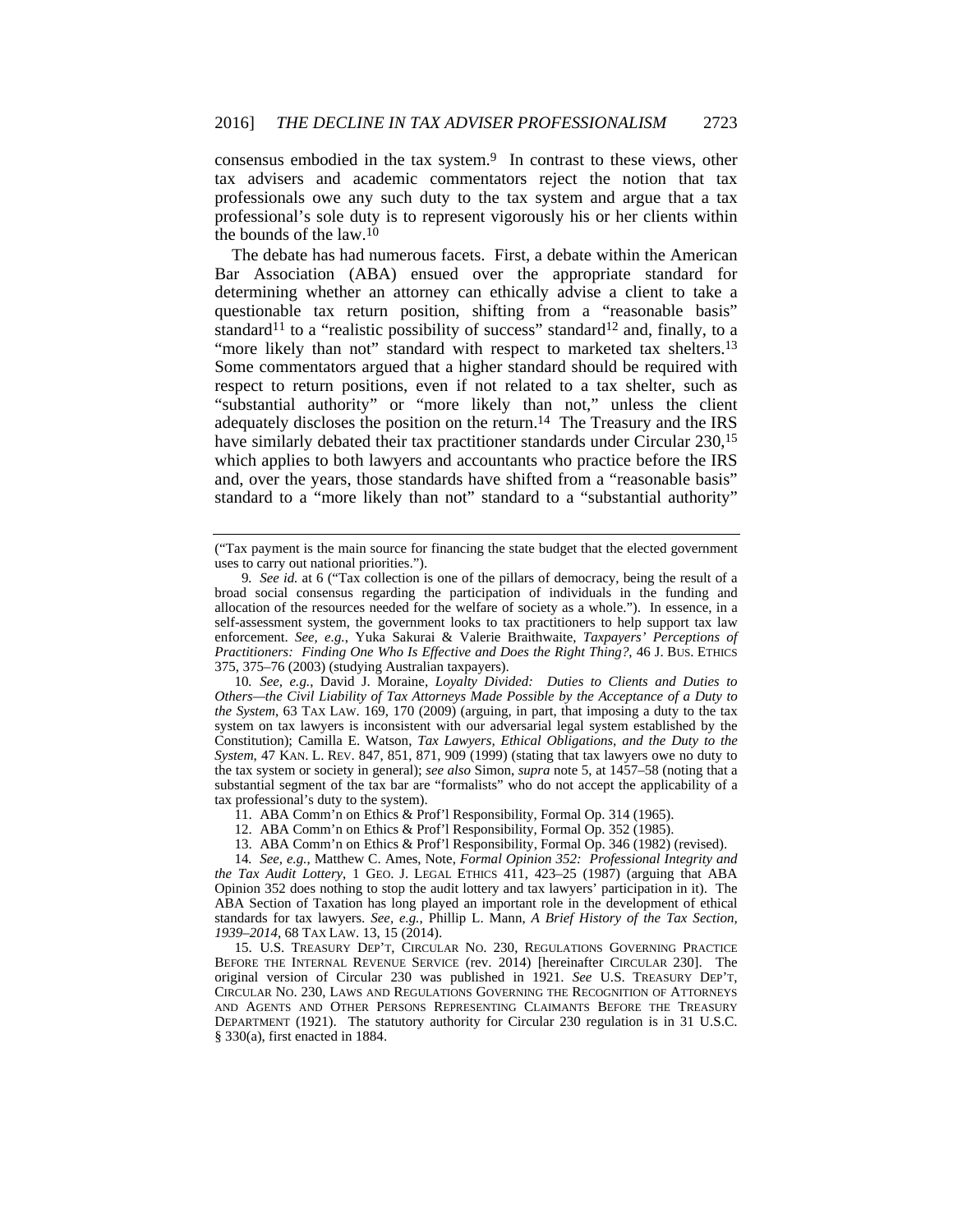standard in non-tax shelter situations where the client does not adequately disclose the position on the return.16 The Circular 230 changes mirrored congressional changes in the standard for imposing understatement penalties on tax preparers under section 6694(a) of the Internal Revenue Code17 ("the Code"). Tax professionals writing tax opinions without sufficient inquiry into the factual details underlying the clients' transactions provoked changes to Circular 230, including particularized and complex rules on "covered opinions," which were substantially scaled back in 2014.18 An era of tax shelter abuses involving individual taxpayers resulted in the increasing application of judicial doctrines to counteract tax abuse, congressional tax reform legislation, $19$  new penalties for taxpayers and tax professionals, and, as already mentioned, new standards for tax practitioners in opinion writing.<sup>20</sup> Despite this wave of increased regulation of tax-motivated transactions and tax professionals, a decade later tax lawyers and accountants became involved in the marketing of a different kind of abusive tax shelters to corporate taxpayers.<sup>21</sup> This led to a wave of criminal and civil enforcement actions against taxpayers and the firms and tax professionals who advised taxpayers with respect to these transactions.22 The involvement of prestigious law and accounting firms and tax professionals in the corporate tax shelter abuses, and in other overly aggressive tax planning strategies, has been properly viewed as reflecting a decline in tax adviser professionalism<sup>23</sup> and as raising serious questions

 <sup>16.</sup> CIRCULAR 230, *supra* note 15, § 10.34(a)(1) (referring to an "unreasonable position" under section  $6694(a)(2)$  of the Internal Revenue Code, which uses a "substantial authority" standard for undisclosed return positions not related to tax shelters or reportable transactions). If the return position is disclosed on the taxpayer's return and does not relate to a tax shelter or reportable transaction, the tax practitioner need only have a "reasonable basis" for the position under the current version of Circular 230. *Id.* If the return position relates to a tax shelter or reportable transaction, it must be reasonable for the tax practitioner to believe that it is more likely than not that the return position will be sustained on its merits, without regard to whether it is disclosed. *Id.*

 <sup>17.</sup> I.R.C. § 6694(a) (2012) (prescribing penalties for understatement of a taxpayer's liability by a tax preparer due to an "unreasonable position" taken on the taxpayer's return).

<sup>18</sup>*. See* Ventry & Borden, *supra* note 6, at 110–11. The 2014 amendments to Circular 230 eliminated the complex "covered opinions" rules in former section 10.35. *Id.*

<sup>19</sup>*. See generally* Robert J. Peroni, *A Policy Critique of the Section 469 Passive Loss Rules*, 62 S. CAL. L. REV. 1 (1988).

<sup>20</sup>*. See, e.g.*, ROSTAIN & REGAN, *supra* note 3, at 40–43; Richard Lavoie, *Am I My Brother's Keeper? A Tax Law Perspective on the Challenge of Balancing Gatekeeping Obligations and Zealous Advocacy in the Legal Profession*, 44 LOY. U. CHI. L.J. 813, 834– 36 (2013).

<sup>21</sup>*. See, e.g.*, ROSTAIN & REGAN, *supra* note 3, at 45–73; Susan Cleary Morse, *The How and Why of the New Public Corporation Tax Shelter Compliance Norm*, 75 FORDHAM L. REV. 961, 994–97 (2006).

<sup>22</sup>*. See, e.g.*, ROSTAIN & REGAN, *supra* note 3, at 273–324; Morse, *supra* note 21, at 986–91, 997–1000.

<sup>23</sup>*. See, e.g.*, ROSTAIN & REGAN, *supra* note 3, at 70–73 (discussing the decline in tax lawyer professionalism); Infanti, *supra* note 5, at 591–92, 608–13 (discussing corporate inversions and an estate/gift tax-avoidance scheme involving life insurance as evidencing the decline in tax lawyer professionalism).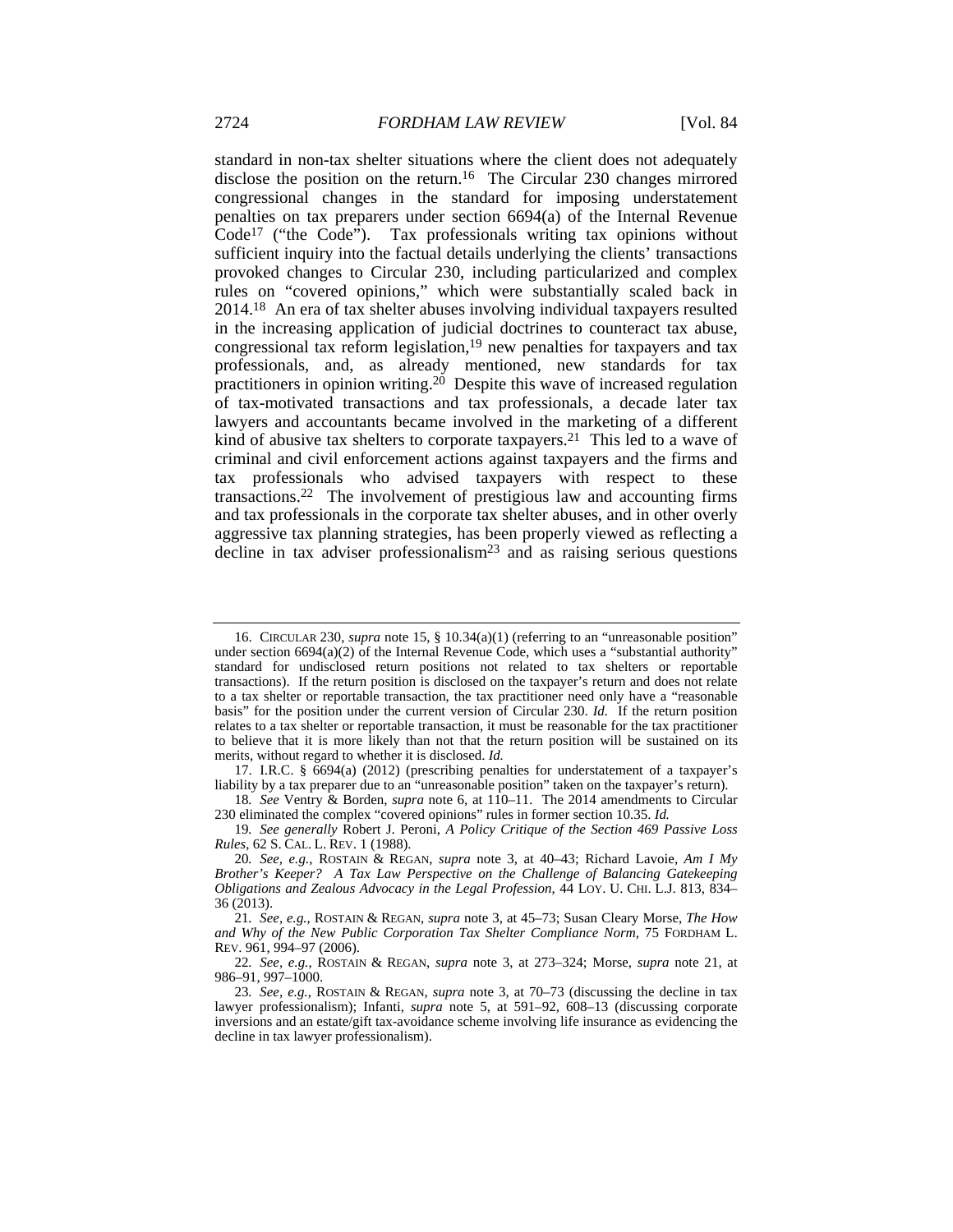about the level of moral reasoning of tax practitioners.24 These events have reinvigorated the debate over the proper role of tax professionals in American society and what can be done to remedy this professionalism decline.

In Part I, this Article briefly examines the debate over the proper role of the tax professional in representing clients.25 Part II discusses whether tax professionals owe special duties to the tax system. Part III analyzes how the tax professionals' involvement in several waves of tax shelter abuses is in sharp contrast to the high-minded rhetoric of the tax ethics debate. This part also discusses changes in the legal and accounting professions that have contributed to the current state of taxpayer representation. This Article advocates for the position that tax professionals owe a duty to the tax system and such a duty must be grounded in concrete guidance. Part IV proposes several changes that would delineate more clearly the tax professionals' duty to the system while preserving the professionals' duty and right to vigorously represent their clients within the bounds of the law. We believe that the Circular 230 standards of practice, the preparer tax penalty provisions in section 6694 of the Code, and the taxpayer substantial understatement penalty provisions in section 6662 should be harmonized to require that the advice of tax professionals to taxpayers with respect to tax return positions meet the "more likely than not" standard, except, in the case of non-tax shelter transactions, when the taxpayer discloses the position on the return. Disclosed positions should be required to meet an enhanced "reasonable basis" standard.

#### I. SPECIAL DUTIES OF TAX PROFESSIONALS

During the formative years of the modern federal income tax system, tax practitioners and scholars engaged in a policy debate that elevated concerns about tax practitioner ethics to a philosophical dialogue.26 This debate examined the proper role of tax advisers in a voluntary, self-assessment tax system that was enacted through democratic processes and that presumably reflects the democratic values of American society. The involvement of leading tax professionals in such a high-level philosophical debate stands in sharp contrast to the ethical debates that took place more generally in the legal profession during these years. During this time, the organized bar was having great difficulty in its efforts to recodify the 1908 Canons of

<sup>24</sup>*. See, e.g.*, Elaine Doyle, Jane Frecknall Hughes & Barbara Summers, *An Empirical Analysis of the Ethical Reasoning of Tax Practitioners*, 114 J. BUS. ETHICS 325 (2013) (discussing an empirical study showing that the moral reasoning of tax practitioners in the tax-dilemma context is significantly lower than that used in the social context).

 <sup>25.</sup> Our discussion about the appropriate role of the tax practitioner vis-à-vis the tax system encompasses tax advice provided to clients in its various forms, including tax planning, tax return preparation, and tax opinions issued to support a client's transaction. Given space and time constraints, however, we do not focus on the specialized requirements applicable to tax opinions, including those in Circular 230. *See, e.g.*, CIRCULAR 230, *supra* note 15, § 10.37.

<sup>26</sup>*. See* Hatfield, *1945–1965*, *supra* note 4, at 8–11.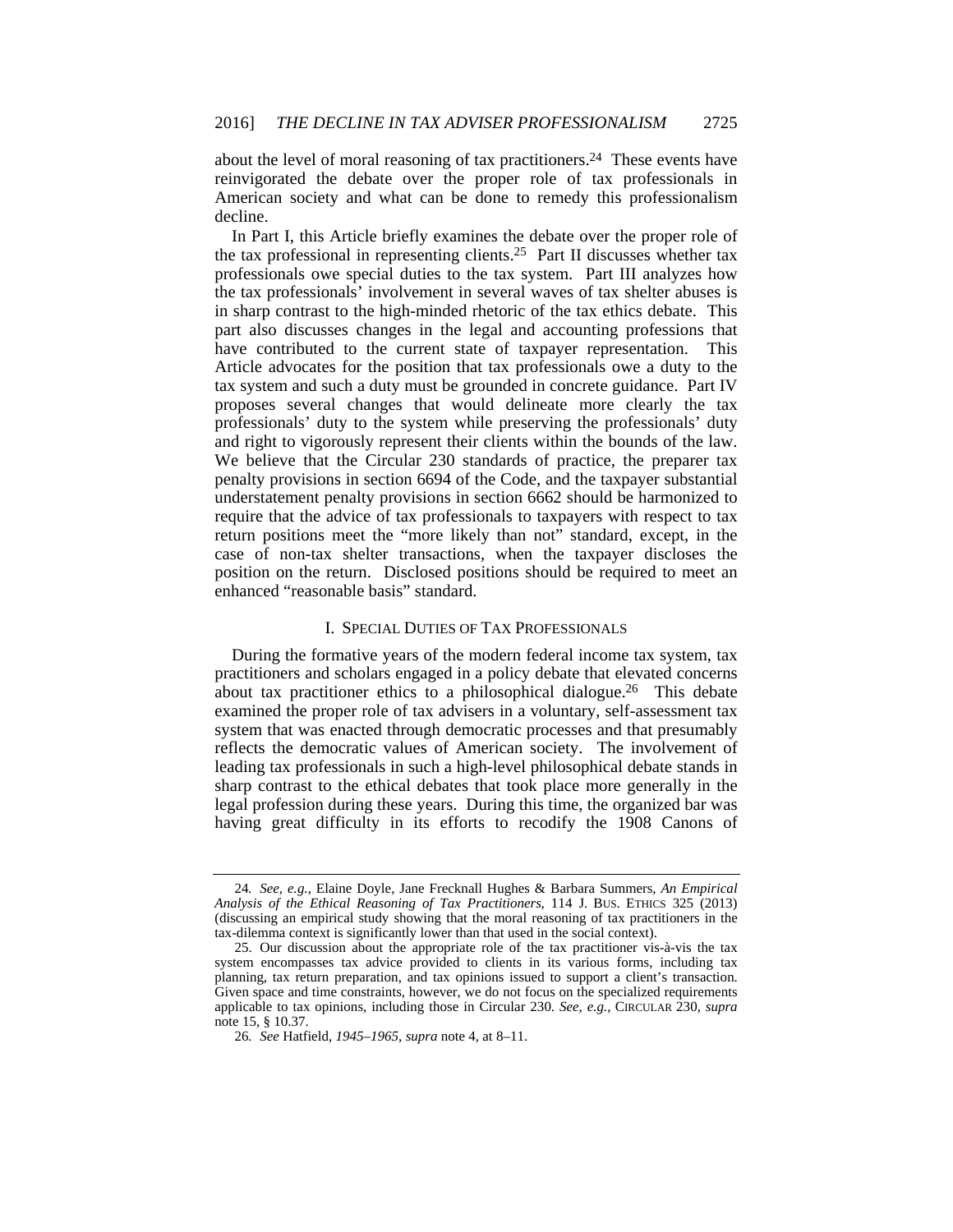Professional Ethics.27 Such efforts were unsuccessful until the late 1960s, when the ABA promulgated the Model Code of Professional Responsibility.28 In the latter efforts, parochial concerns of the legal profession often dominated the debate,29 and the role of the lawyer as a zealous advocate and nothing more seemed to be the central focus of the ethics code commentators.30

Tax professionals recognized that ethics were important and that development of ethical standards for tax professionals was important to the proper functioning of our self-assessment tax system.31 The importance of our tax system in a post-World War II economy burdened by the Cold War environment was evident.<sup>32</sup> In addition, the need for the United States to be prepared for another major armed conflict played a role in shaping sentiment toward professional ethics.<sup>33</sup> In part, tax lawyers may have viewed this dialogue as central to raising the status of the tax bar as major participants, along with other transactional lawyers, in the development of the modern legal ethics codes and reducing the influence of litigators who had dominated the development of legal ethics codes up to that point.<sup>34</sup>

The debate over the responsibilities of a tax professional focuses on whether tax is different from other areas of practice. Some adopt the view that tax is different because the special nature of the government as an opponent creates a dual duty. In other words, a tax professional owes an obligation to represent the client but also owes an obligation to the government as the collector of revenue in the tax system. Tax was one of the first areas where a significant segment of professionals argued they owed duties to the system (i.e., in effect to the regulators) as well as to their clients. Subsequent developments in banking and securities law brought

 <sup>27.</sup> CANONS OF PROF'L ETHICS (AM. BAR ASS'N 1908); *see* Edward L. Wright, *The Code of Professional Responsibility: Its History and Objectives*, 24 ARK. L. REV. 1, 3–5 (1970) (describing difficulties the organized bar encountered in recodifying the 1908 Canons).

 <sup>28.</sup> MODEL CODE OF PROF'L RESPONSIBILITY (AM. BAR ASS'N 1969). *See generally* John F. Sutton, Jr., *The American Bar Association Code of Professional Responsibility: An Introduction*, 48 TEX. L. REV. 255 (1970) [hereinafter Sutton, Jr., *The American Bar Association*] (discussing the history of the ABA's promulgation of the 1969 Model Code); John F. Sutton, Jr., *Re-Evaluation of the Canons of Professional Ethics: A Reviser's Viewpoint*, 33 TENN. L. REV. 132 (1966) [hereinafter Sutton, Jr., *Re-Evaluation*] (discussing problems with the 1909 Canons as a legal ethics code and considerations that should be taken into account in drafting an appropriate legal ethics code).

<sup>29</sup>*. Cf.* John S. Dzienkowski, *Ethical Decisionmaking and the Design of Rules of Ethics*, 42 HOFSTRA L. REV. 55, 61–62 (2013).

<sup>30</sup>*. Cf. id.* Despite these pressures, the 1969 Model Code drafters produced a set of ethical rules that were a substantial improvement over the predecessor ABA Canons. *See, e.g.*, *id.* at 62; Geoffrey C. Hazard, Jr., *The Future of Legal Ethics*, 100 YALE L.J. 1239, 1251–52 (1991) (discussing the organized bar's movement from the 1908 Canons to the 1969 Model Code as a significant transformation of ethical norms); *cf.* Sutton, Jr., *Re-Evaluation*, *supra* note 28 (discussing the failure of the 1909 Canons as a legal ethics code).

 <sup>31.</sup> Hatfield, *1945–1965*, *supra* note 4, at 15–18.

<sup>32</sup>*. Id.* at 12–14 (discussing the Cold War environment and its effect on the development of tax ethics).

<sup>33</sup>*. Id.* at 11–15, 19 (discussing "patriotism" as playing an important role in discussions of tax ethics).

<sup>34</sup>*. See* Dzienkowski, *supra* note 29, at 62.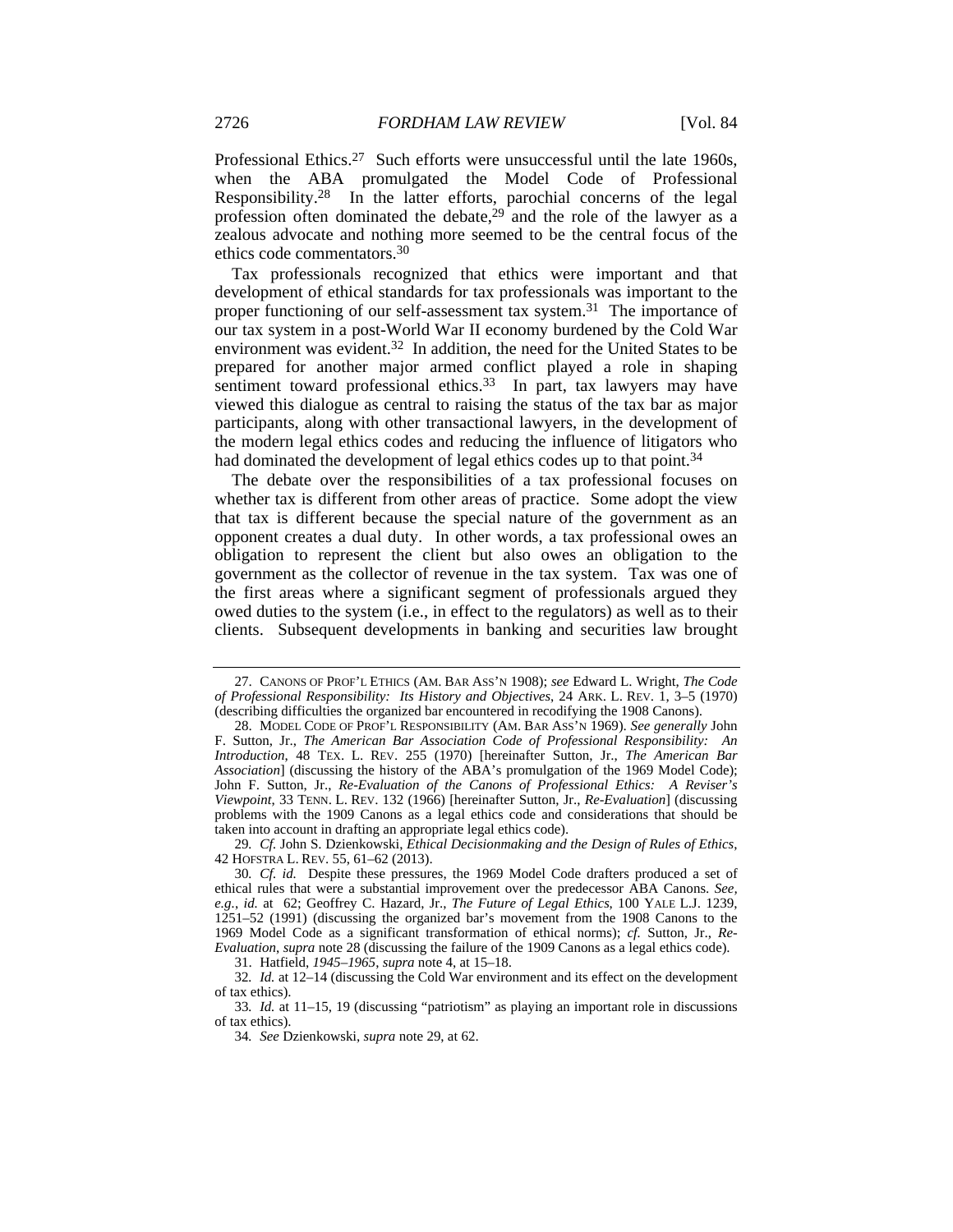similar arguments in those areas. The early debate did not characterize the professional as the gatekeeper; instead, the view was that tax lawyers and accountants had a dual role to represent clients within the bounds of the law in light of an obligation to the tax system.

The decision by the Treasury and the IRS to permit a range of professionals to offer tax services led the Treasury to promulgate the modern version of Circular 230 in 1966. Tax advice could be provided to clients by tax lawyers, tax accountants, and enrolled agents.<sup>35</sup>  $\bar{T}$ ax returns could be prepared by nonlawyers. The preemption of unauthorized practice of law rules by the federal system gave the Treasury a greater incentive to monitor the behavior of tax professionals. And, in turn, lawyers were pushed to differentiate their services both in terms of quality and reputational value. Therefore, if lawyers could offer clients services that were more respected by the tax authorities than the other professionals, it would give lawyers an advantage in the highly competitive marketplace for tax services.

The promulgation of Circular 230 as a code for regulating tax practitioners' conduct essentially federalized the regulation of the professional conduct of tax advisers. Despite the claims for self-regulation of lawyers practicing tax law and arguments that tax practice is similar to all other law practice, the federal government has chosen to regulate the conduct of tax professionals, including tax lawyers, for decades. This federal regulation is in addition to state bar regulation of lawyers and the state regulation of other tax professionals, such as accountants. Circular 230 obligates all tax practitioners to exercise due diligence in the preparation and filing of all documents with the IRS. That duty requires practitioners to verify the accuracy of all statements made to the government. Thus, going back to 1966, tax professionals have had a duty similar to those owed to tribunals in the codes of ethics.

The creation of a dual duty to the client and the Treasury presents significant difficulties because our system of taxation gives the government a multiplicity of roles. First, the Treasury and the IRS interpret congressional statutes by proposing and adopting regulations under the Administrative Procedure Act.36 Second, the IRS issues published- and private-letter rulings and other forms of administrative guidance interpreting the application of the tax laws to specific fact patterns. The IRS has the responsibility for collecting revenue and for auditing taxpayers to determine compliance with the tax laws. The IRS also, in conjunction with the Justice Department, conducts litigation in the administrative appeals and federal trial and appellate courts. This multiplicity of roles makes the analogy of a duty to a tribunal more complicated and in fact serves as the basis for the argument that tax professionals should have little or no duty to the government. In a sense, the Treasury and the IRS are both

<sup>35</sup>*. See* John S. Dzienkowski & Robert J. Peroni, *Multidisciplinary Practice and the American Legal Profession: A Market Approach to Regulating the Delivery of Legal Services in the Twenty-First Century*, 69 FORDHAM L. REV. 83, 106–12 (2000).

 <sup>36.</sup> Pub. L. No. 79-404 (1946).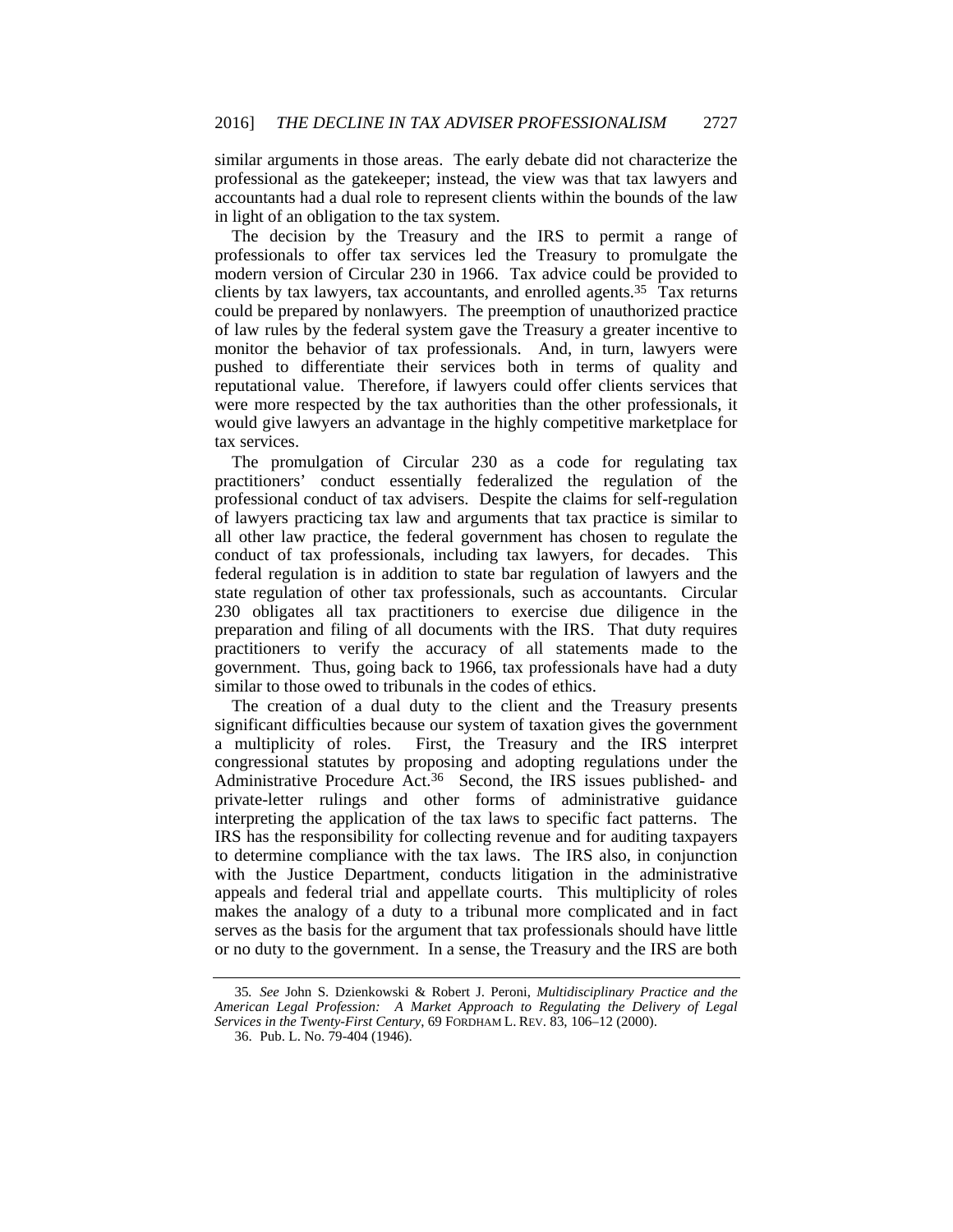potential adversaries of taxpayers and a quasi-tribunal; therefore, the traditional arguments of a duty to the tribunal are not completely applicable, without some appropriate modification.

The debate over whether tax professionals have a dual role has two more practical applications in the representation of clients.37 First, should the traditional role of representing clients zealously be tempered somewhat because of this obligation? Second, scholars and lawyers have questioned whether tax advisers should have a duty of broader disclosure to the government.

Tax professionals have an obligation to represent their clients zealously within the bounds of the law. In other words, no one suggests that a tax adviser should advise clients to falsify documents or backdate documents that have tax effect. In 1965, the ABA, in Ethics Opinion 314, conceptualized the filing of a tax return as falling into the category of an adversarial proceeding and, therefore, opined that a lawyer may advise the client to take a position on the return without disclosure to the IRS if the position is supported by a reasonable basis.<sup>38</sup> The "reasonable basis" standard was viewed as a relatively low one that encouraged taxpayers to exploit the lack of audit enforcement for the vast majority of tax returns.<sup>39</sup> In the 1980s, the ABA Section of Taxation, after careful study, sought to change the guidance provided in Opinion 314 to require a meritorious basis for advice given to taxpayers—a position that would not permit tax advisers to exploit the audit selection process in preparing information for reliance by taxpayers.40 It also sought to clarify that advice in the context of tax return preparation is not an adversarial proceeding.41 In 1985, the ABA, in Ethics Opinion 352, changed the standard from reasonable basis to a good faith belief that the position was warranted in existing law or supported by a good faith argument for extension, modification, or reversal of existing law, which incorporates language used in the Model Rules provision dealing with frivolous filings as a disciplinary violation.<sup>42</sup> Under this opinion, to be in good faith, there must be a realistic possibility of success of the position being sustained if the position is challenged in litigation.<sup>43</sup>

In light of the problems created by taxpayer reliance on advice grounded in only a reasonable basis for taking a return position, Congress modified the Code to increase the penalties on taxpayers taking questionable return positions. Under section 6662, a taxpayer who files a return with a

 <sup>37.</sup> Professor Fred Zacharias characterized this issue in taxation as creating a secondary obligation to a nonclient, in this case the Treasury. *See* Fred C. Zacharias, *Reconceptualizing Ethical Roles*, 65 GEO. WASH. L. REV. 169, 185 (1997) (defining the duty as "prohibiting the lawyer to counsel noncompliance with regulations, but allowing her to help a client maximize legal deductions").

<sup>38</sup>*.* ABA Comm'n on Ethics & Prof'l Responsibility, Formal Op. 314 (1965).

<sup>39</sup>*. See, e.g.*, Ames, *supra* note 14, at 412 (defining and discussing the audit lottery); *Discussion on "Questionable Positions"—Meeting of ABA Section of Taxation*, 32 TAX LAW. 13, 20 (1978) (remarks by then-IRS Commissioner Jerome Kurtz).

 <sup>40.</sup> ABA Comm'n on Ethics & Prof'l Responsibility, Formal Op. 352 (1985).

<sup>41</sup>*. Id.*

 <sup>42.</sup> MODEL RULES OF PROF'L CONDUCT r. 3.1 (AM. BAR ASS'N 2015).

 <sup>43.</sup> ABA Comm'n on Ethics & Prof'l Responsibility, Formal Op. 352.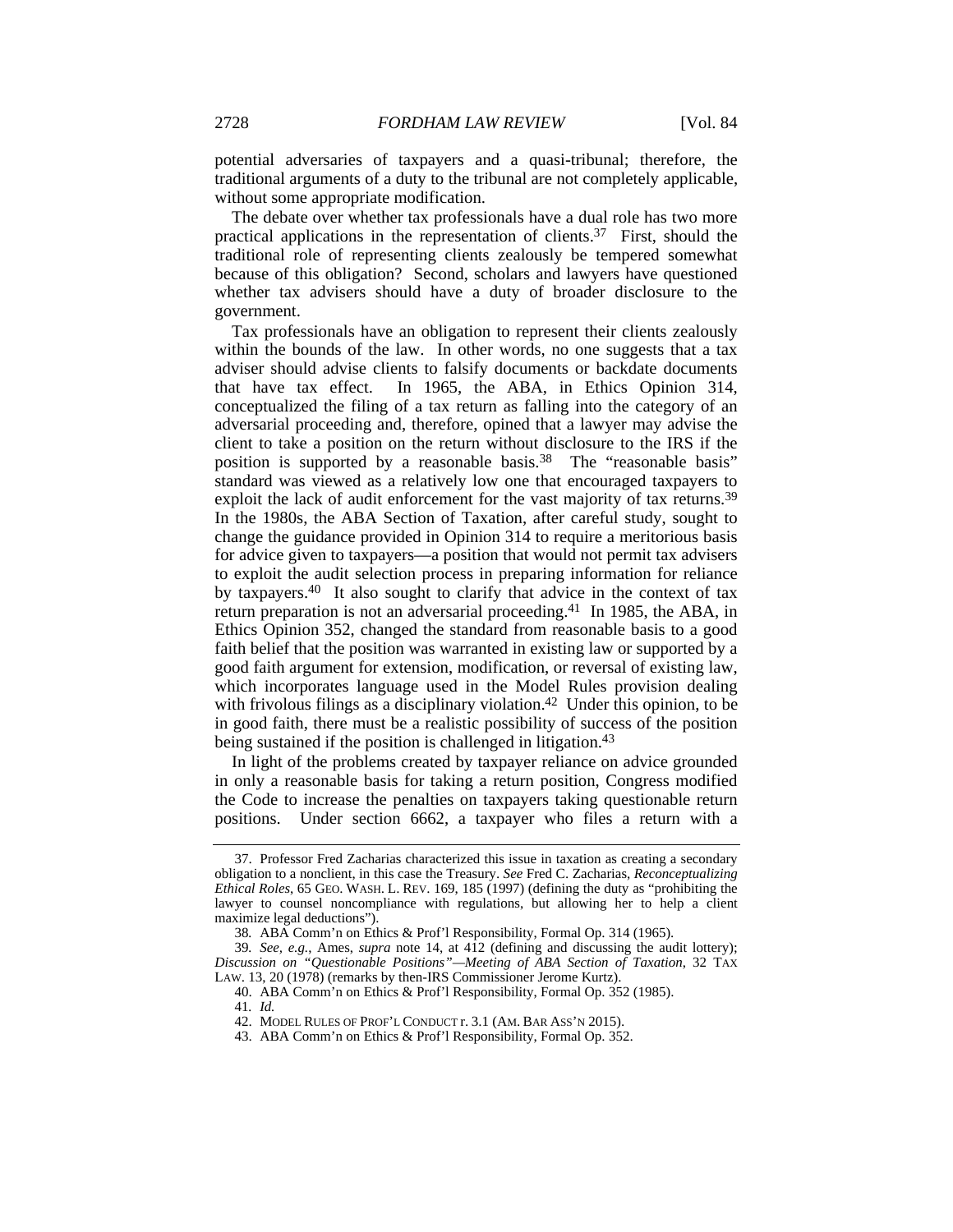substantial understatement of tax liability will be subject to a penalty unless the taxpayer had substantial authority for the return position or, if the authority was less than substantial, if the taxpayer had a reasonable basis for the position and disclosed it on the tax return. $44$  The regulations specifically reject the taxpayer's reliance on the audit lottery to avoid the substantial understatement penalty.45 Under section 6662,46 if the taxpayer is involved in a transaction that constitutes a tax shelter, the substantial understatement penalty will be imposed without regard to disclosure and without regard to the level of authority for the taxpayer's return position.

Effectively, Congress has used the penalties and disclosure system to raise the standards of tax professionals and establish a standard of care for tax professionals. Because professionals seek to ensure that their clients are not penalized for tax return provisions based on their tax advice, they must seek to support their positions with substantial authority or must encourage their clients to disclose the positions on their tax returns.

#### II. TAX SHELTER ABUSES: THE DIVERGENCE OF ETHICS RHETORIC FROM PRACTICE REALITY

Despite the rhetoric from elite tax professionals about the need to maintain high ethical standards in tax practice, tax professionals and their taxpayer clients have been involved in at least two major waves of tax shelter abuses. Each of these tax shelter episodes involved many tax professionals aiding their clients to avoid significant tax liability in transactions having questionable validity.47 And each led to significant litigation by the government seeking to invalidate the transactions using judicial doctrines such as the economic substance doctrine, a congressional

<sup>44.</sup> I.R.C.  $\S$ § 6662(a), (b)(2), (d) (2012). The substantial understatement penalty was formerly in section 6661 before its repeal by Pub. L. No. 101-239, § 7721 (1989).

<sup>45.</sup> Treas. Reg. §  $1.6662-4(d)(2)$  (2012) ("The possibility that a return will not be audited or, if audited, that an item will not be raised on audit, is not relevant in determining whether the substantial authority standard (or the reasonable basis standard) is satisfied.").

 <sup>46.</sup> I.R.C. §§ 6662(a), (b)(2), (d)(2)(C). Before Pub. L. No. 108-357, § 812(d) (2004) amended section 6662, noncorporate taxpayers could avoid the substantial understatement penalty with respect to a tax shelter item if they reasonably believed that it was more likely than not that the taxpayer's treatment of the item on the return was the proper tax treatment. I.R.C. §  $6662(d)(2)(C)$  (2004). Under this prior version of section 6662, the substantial understatement penalty applied to tax shelter items of corporate taxpayers without regard to disclosure or the level of authority for the corporate taxpayer's return position. *Id.*

 <sup>47.</sup> There is an ongoing debate concerning whether tax professionals lead taxpayers into greater noncompliance or whether they are merely service providers responding to the demand of their clients for tax minimization. *See* Sakurai & Braithwaite, *supra* note 9, at 376; *see also* Don R. Hansen, Rick L. Crosser & Doug Laufer, *Moral Ethics V. Tax Ethics: The Case of Transfer Pricing Among Multinational Corporations*, 11 J. BUS. ETHICS 679 (1992). For example, some research suggests that taxpayers generally do not prefer aggressive tax advice and that tax practitioners who market such advice may be doing so independent of their clients' desires and based on a misinterpretation of what their clients want. *See* Peggy A. Hite & Gary A. McGill, *An Examination of Taxpayer Preference for Aggressive Tax Advice*, 45 NAT'L TAX J. 389, 399 (1992). In any event, in both waves of tax shelter transactions, tax practitioners played a major role in the proliferation of these abusive transactions, whether or not they were responding to client demand for such taxminimization products.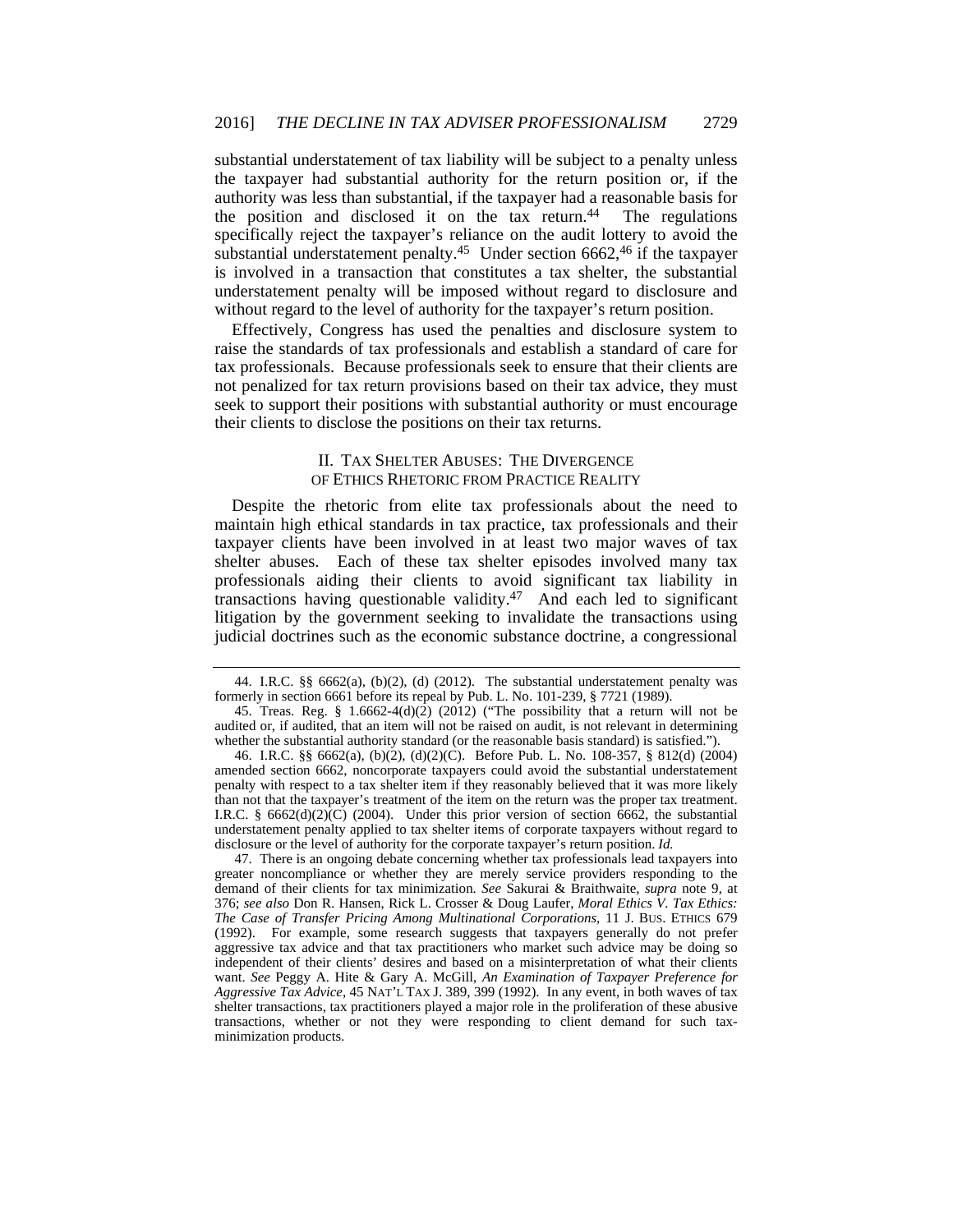response in the form of new statutory provisions seeking to eliminate such transactions, and new and revised penalties on taxpayers and preparers.

The first wave of tax shelters began in the 1960s, proliferated in the 1970s, and lasted until the mid-1980s.<sup>48</sup> These tax shelters were primarily targeted at individual taxpayers and involved tax professionals who encouraged their clients to enter into transactions, often involving depreciable real estate or equipment, that generated large tax losses and were primarily motivated to obtain tax benefits and not economic gain.<sup>49</sup> These shelters often involved purchase-money nonrecourse debt and overstatements of the value of the underlying properties.50 They were designed by tax professionals and presented to their clients as ways to minimize tax liability, with the professionals supplying tax opinions supporting the validity of the transactions.<sup>51</sup>

The reform to remedy the first wave of tax shelters began in the courts and involved the assertion of the substance over form, step transaction, and sham transaction doctrines.52 The first wave of tax shelters exposed serious weaknesses in the Code's structure, which allowed high-income taxpayers to claim depreciation and other deductions supported by nonrecourse debt and use the resulting noneconomic investment losses to offset income from services and portfolio investments.<sup>53</sup> Congress enacted at-risk limitations on the deductions from nonrecourse debt and the passive activity loss rules that prevent the use of passive losses from activities in which the taxpayer does not materially participate to offset income from services or other active trades or businesses or from portfolio investments.54 Congress also enacted new and revised penalty provisions directed at taxpayers, tax advisers, and tax preparers participating in these transactions.55 Although these remedies were successful in shutting down the individual tax shelters at which these rules were aimed, they did not prevent the next wave of tax shelters from emerging.

The second wave of tax shelters began in the late 1990s and continued into the 2000s.56 It involved a desire by corporations and wealthy individuals to save taxes and seek advice from professionals that focused upon tax minimization, and eventually it led to the active marketing by tax professionals to corporations and wealthy individuals of tax shelters based

<sup>48</sup>*. See* Lavoie, *supra* note 20, at 832–37.

<sup>49</sup>*. See* Peroni, *supra* note 19, at 7–11.

<sup>50</sup>*. See, e.g.*, Theodore S. Sims, *Debt, Accelerated Depreciation, and the Tale of a Teakettle: Tax Shelter Abuse Reconsidered*, 42 UCLA L. REV. 263, 268–71, 356–63 (1994).

<sup>51</sup>*. See* Lavoie, *supra* note 20, at 832–38.

 <sup>52.</sup> The economic substance doctrine eventually was codified in 2010 in section 7701(o), accompanied by enactment of a 40 percent strict liability penalty for tax understatements attributable to nondisclosed, non-economic substance transactions in sections 6662(b)(6) and (i). Health Care and Education Reconciliation Act of 2010, Pub. L. No. 111-152, §§ 1409(a), (b)(1), (2) (adding sections 6662(b)(6), 6662(i), and 7701(o) to the Internal Revenue Code).

<sup>53</sup>*. See* Peroni, *supra* note 19, at 20–61.

<sup>54</sup>*. See* I.R.C. §§ 465, 469 (2012); Peroni, *supra* note 19, at 20–61.

<sup>55</sup>*. See* Lavoie, *supra* note 20, at 835–36.

<sup>56</sup>*. See id.* at 838.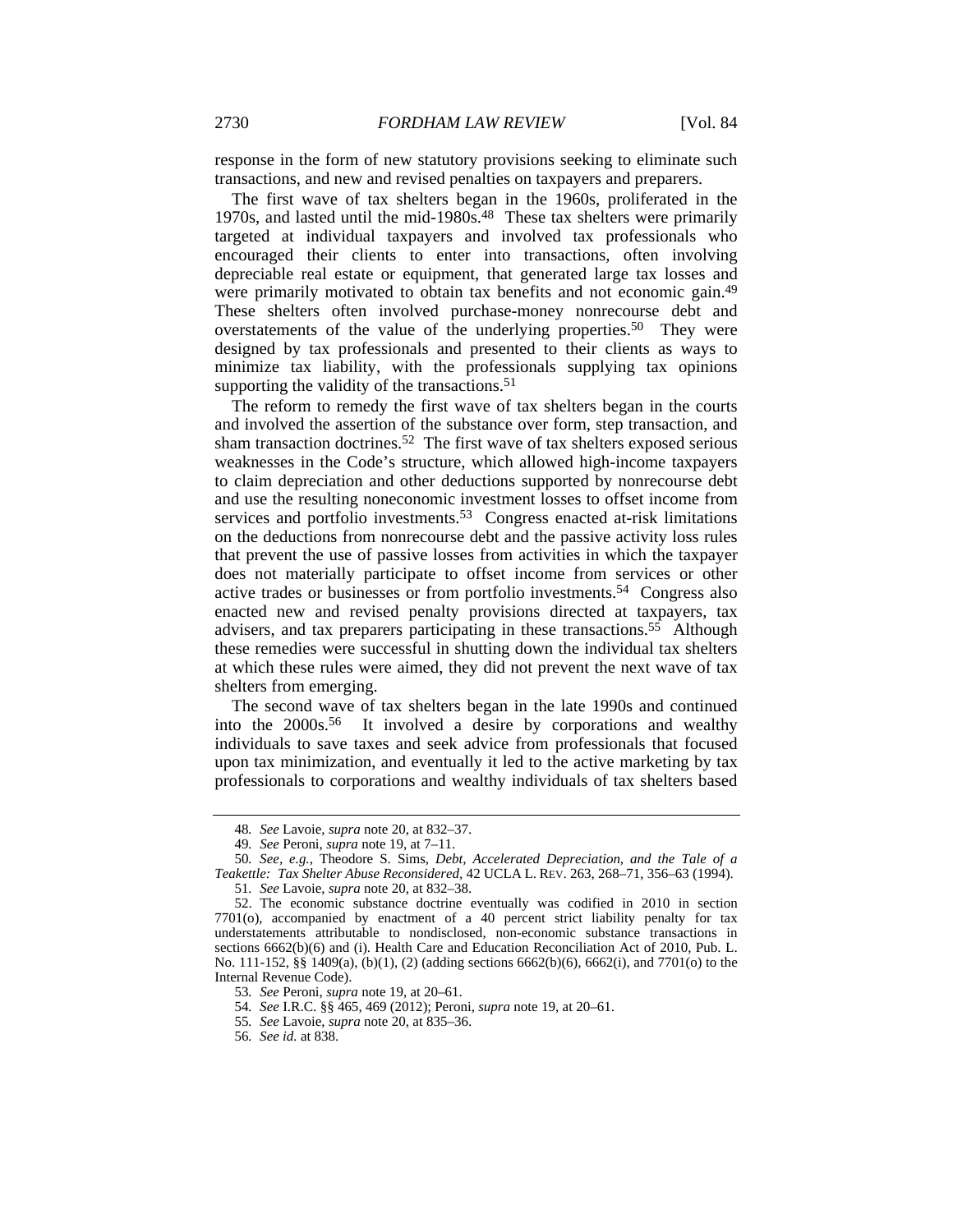on exploitation of narrow loopholes in the tax law.57 Large accounting firms and law firms developed these shelters and sold them as "products" to large numbers of taxpayers through confidential memorandums.<sup>58</sup> The tax professionals sold these products under fee arrangements that allowed them to collect a portion of the tax savings obtained by their clients' use of the shelters.59

Some of the pressure for tax savings came from corporations that viewed taxes as a cost center and from wealthy individuals who sought relief from progressive tax rates. However, a key feature to the second wave of tax shelters was the role of the tax professionals. Lawyers and accountants in large firm structures viewed the marketing of tax-minimization products as part of their tax adviser role.<sup>60</sup> This resulted from the commoditization of tax practice into the sale of tax-minimization structures that were adapted for corporate and wealthy individual taxpayers and from the pressures arising from changes in the accounting and legal professions.<sup>61</sup>

Structural changes in the practices of professionals in the modern global economy unquestionably have had an effect upon tax professionals' attitudes toward taxpayer compliance with the law. The shift in legal services from relational to transactional work had significant implications for the legal profession. Corporate clients relied upon lawyers to structure deals and to address the tax consequences of deals, and this changed the nature of the advice that lawyers gave to clients. Since the 1980s, the Big Eight accounting firms have been reduced to four due to merger and dissolution.62 Accounting firms in the 1990s became involved in the delivery of multidisciplinary (MDP) services throughout the world, and such firms sought to offer legal services in the United States.<sup>63</sup> Despite the ABA's rejection of the MDP movement in 1999 and 2000,<sup>64</sup> accounting firms increased services in federal income taxation, the one area of law that

<sup>57</sup>*. See generally* Tanina Rostain, *Sheltering Lawyers: The Organized Tax Bar and the Tax Shelter Industry*, 23 YALE J. REG. 77 (2006).

<sup>58</sup>*. See* Lavoie, *supra* note 20, at 838 (noting that the 1990s tax shelters were confidentially marketed as templates to corporate and wealthy taxpayers).

<sup>59</sup>*. See* Ben Wang, Note, *Supplying the Tax Shelter Industry: Contingent Fee Compensation for Accountants Spur Production*, 76 S. CAL. L. REV. 1237, 1260–62 (2003) (examining the role of accounting firms in the growth of the corporate tax shelter industry and the extent to which the firms' use of contingent fees contributed to that growth).

<sup>60</sup>*. See* Jared T. Meier, Comment, *Understanding the Statutory Tax Practitioner Privilege: What Is Tax Shelter "Promotion"?*, 78 U. CHI. L. REV. 671 (2011).

<sup>61</sup>*. See, e.g.*, ROSTAIN & REGAN, *supra* note 3, at 202–06 (discussing the marketing of tax shelters to wealthy individuals and corporations). *See generally* THOMAS D. MORGAN, THE VANISHING AMERICAN LAWYER 23–25 (2010) (discussing the commodification of law practice and its effect on the professionalism ideal).

<sup>62</sup>*. See generally* Mary W. Sullivan, *The Effect of the Big Eight Accounting Firm Mergers on the Market for Audit Services*, 45 J.L. & ECON. 375 (2002) (discussing whether the Big Eight accounting firm mergers were anticompetitive or efficiency enhancing).

<sup>63</sup>*. See* Charles W. Wolfram, *The ABA and MDPs: Context, History, and Process*, 84 MINN. L. REV. 1625, 1635–48 (2000) (discussing the role of the then-Big Five accounting firms in the debate over multidisciplinary practice).

<sup>64</sup>*. See* Dzienkowski & Peroni, *supra* note 35, at 86–87, 88, 104, 106–07.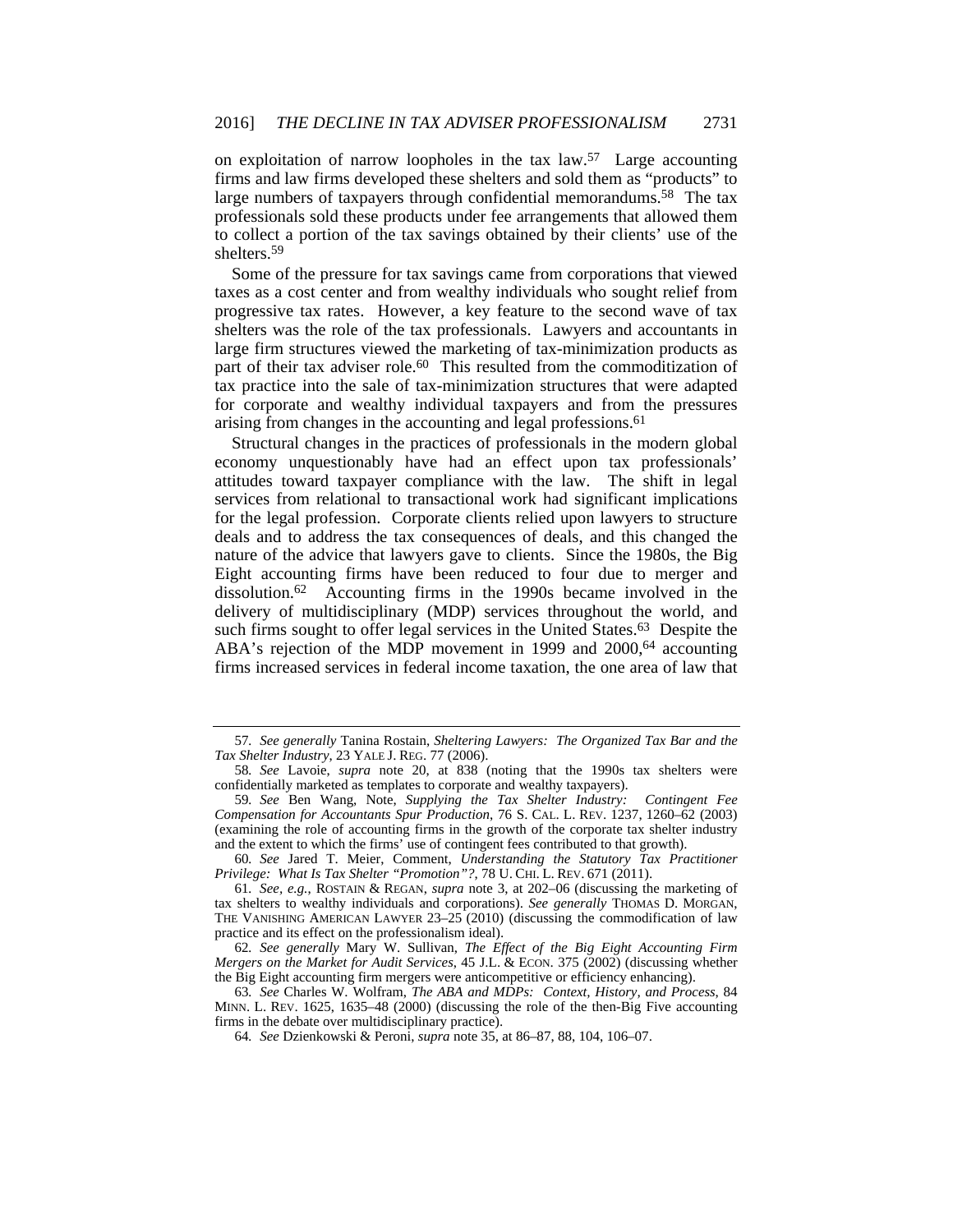was available because of federal preemption.<sup>65</sup> This expansion of taxrelated services involved the hiring of many tax lawyers and the promise of significant compensation to these professionals.<sup>66</sup> As economic pressures increased upon accounting firms to generate more income, some of them began to offer aggressive tax shelter products to their clients, which provided them with substantial fees based upon tax savings.<sup>67</sup>

As accounting firms moved into direct competition with law firms in the United States and around the world, lawyers were facing significant economic pressures from dramatic changes in the legal profession.68 Until the mid-2000s, law firms were growing in size despite the economic challenges from the various corporate financial scandals, the housing crisis and related problems in the banking and mortgage loan industries, and the scandals involving derivatives trading and other financial products.<sup>69</sup> Such growth placed significant pressures upon the various departments to produce increased revenue.<sup>70</sup> Changes in client demand for legal services also had a significant impact upon law firm business. As corporations brought more work in house into growing departments of lawyer employees,<sup>71</sup> they pressured law firms to limit fees and costs.<sup>72</sup> These efforts brought outsourcing and a greater involvement of nonlawyers into the delivery of legal services.73

These structural changes contributed to the involvement of several accounting and law firm professionals in marketing tax shelters to corporations and wealthy individual clients. The accounting firm KPMG played a central role in the marketing of tax shelters to its clients, generating over \$100 million in professional fees and imposing billions of dollars of illegitimate deductions upon the tax system.<sup>74</sup> Several other major accounting firms, including Ernst & Young, Arthur Andersen, PricewaterhouseCoopers, and BDO Seidman, were involved in similar efforts to market tax shelters to their clients.<sup>75</sup> As the accounting firms were marketing products to their clients, law firms similarly became

71*. See* Larry E. Ribstein, *The Death of Big Law*, 2010 WIS. L. REV. 749, 760.

73*. See* John S. Dzienkowski, *The Future of Big Law: Alternative Legal Service Providers to Corporate Clients*, 82 FORDHAM L. REV. 2995, 3000–01 (2014).

74*. See* ROSTAIN & REGAN, *supra* note 3, at 131.

75*. See id.* at 133–74.

<sup>65</sup>*. See id.* at 106–07 (discussing the expansion of tax services by the large accounting firms in the United States and throughout the world).

 <sup>66.</sup> *See* Rostain, *supra* note 57, at 79 (citing Susan Beck, *The Trojan Accountant*, AM. LAW., Nov. 1999, at 18).

<sup>67</sup>*. See, e.g.*, ROSTAIN & REGAN, *supra* note 3, at 56–57; Rostain, *supra* note 57, at 88– 92; Wang, *supra* note 59, at 1260–62.

<sup>68</sup>*. See* MORGAN, *supra* note 61, at 71–72.

<sup>69</sup>*. See* Eli Wald, *Foreword: The Great Recession and the Legal Profession*, 78 FORDHAM L. REV. 2051 (2010).

<sup>70</sup>*. See* TERRENCE E. SIMON, A GUIDE TO ETHICAL PRACTICES IN THE UNITED STATES TAX INDUSTRY 12 (2013) (discussing increased competition leading to the development of marketing practices to increase business).

<sup>72</sup>*. See generally* Marc Galanter & William Henderson, *The Elastic Tournament: A Second Transformation of the Big Law Firm*, 60 STAN. L. REV. 1867 (2008) (examining factors that contribute to change in Big Law practice).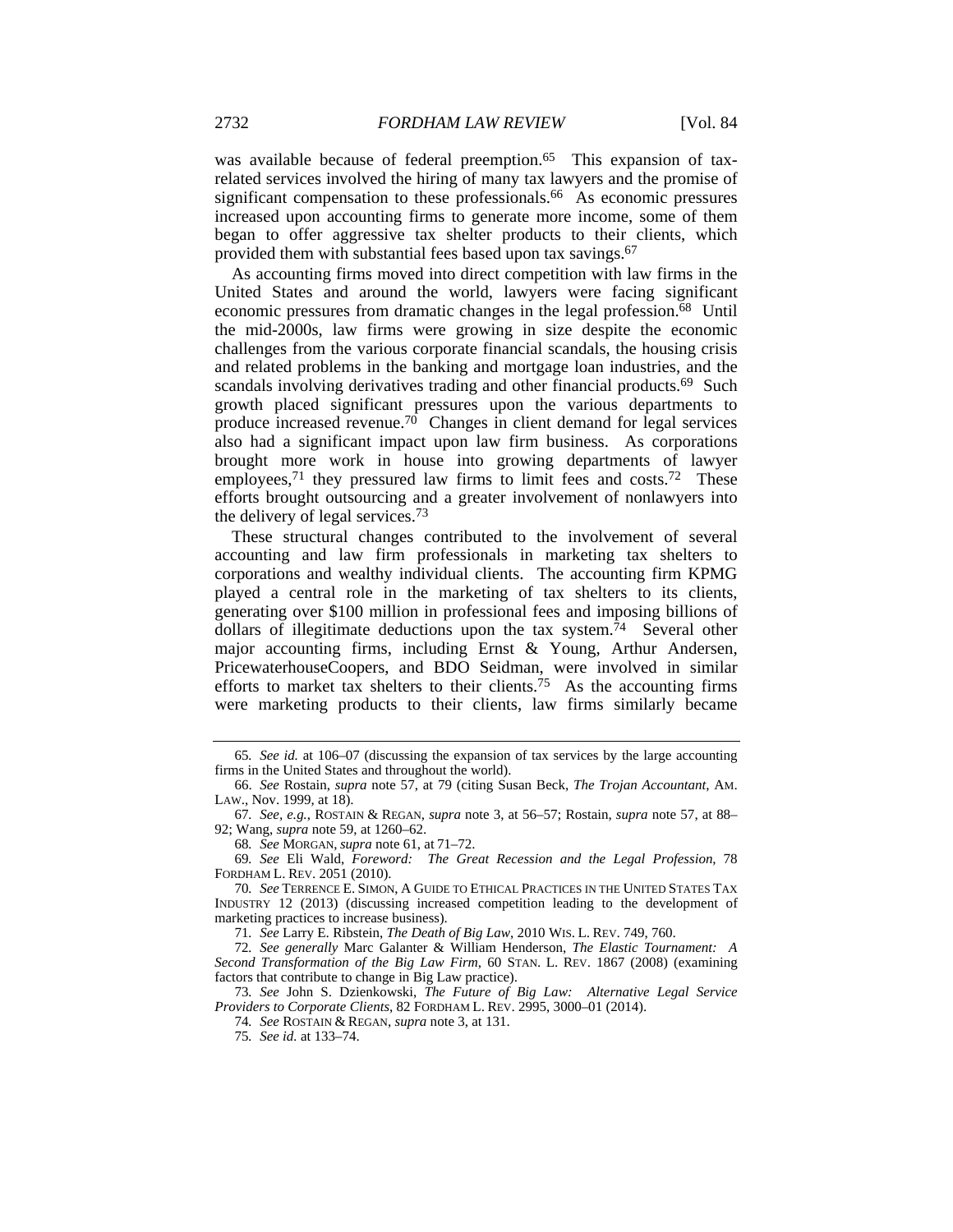involved in the tax shelter industry. The law firm of Jenkins & Gilchrist through mergers expanded dramatically and played a central role in lawyering these deals.76 Other law firms, including Brown & Wood, Locke Liddell, Sidley Austin, and Arnold & Porter, were alleged to have been involved in writing opinion letters for these deals.77 In 2001, the government announced a voluntary disclosure program for taxpayers to avoid penalties.78 Those efforts, in turn, led to subpoenas and summonses to the accounting and law firms to discover all of the clients who had invested in the ventures.79 In the end, the government obtained some substantial civil settlements and criminal indictments in these cases.<sup>80</sup> And, as the government sought to collect the taxes from clients, the clients brought malpractice cases against the lawyers and the accountants to recover the amounts paid to the IRS.<sup>81</sup> The important point here is that some leading tax professionals and the firms that employ them were the driving force behind very serious abuses of the tax system.

The two rounds of tax professional involvement in tax shelters arose in the context of advisers adopting an aggressively adversarial posture with respect to the tax system. Of course, professionals sought personal gain through the marketing of tax shelters, but they did so by seeking to take advantage of a tax system that was not prepared to discover these products. These tax professionals took the view that a tax return filing is an adversarial proceeding that requires only a low threshold of a nonfrivolous argument to support a taxpayer's return position. In a self-assessment system, the taxpayer is in a superior position vis-à-vis the government in terms of knowledge about the transaction, control over what to disclose, and realizing the low likelihood of government audit.82 By commoditizing the tax shelters and selling them as products to many taxpayers, tax professionals multiplied substantially the revenue losses to the government. The involvement of accounting and law firms in the marketing of these products demonstrates that this was more than an isolated incident by a handful of professionals. These acts were done deliberately and purposefully despite the slim authority upon which these transactions were based.

Aside from the structural changes in accounting and law firms, the norms adopted by tax professionals must be examined in the context of the evolution of U.S. culture. Post-World War II patriotism and attitudes toward the government were undermined by the Vietnam War, Watergate, and numerous other scandals. One of the dominant issues in U.S. political discourse over the last sixty-five years has been the appropriate level of

<sup>76</sup>*. See id.* at 177–216.

<sup>77</sup>*. See id.* at 218–39.

<sup>78</sup>*. See id.* at 272–73.

<sup>79</sup>*. See id.* at 273–77.

<sup>80</sup>*. See id.* at 295, 309–24, 327–29.

<sup>81</sup>*. See, e.g.*, Soled, *supra* note 3, at 273–74.

<sup>82</sup>*. See* Anthony C. Infanti, *Deconstructing the Duty to the Tax System: Unfettering Zealous Advocacy on Behalf of Lesbian and Gay Taxpayers*, 61 TAX LAW. 407, 411 (2008).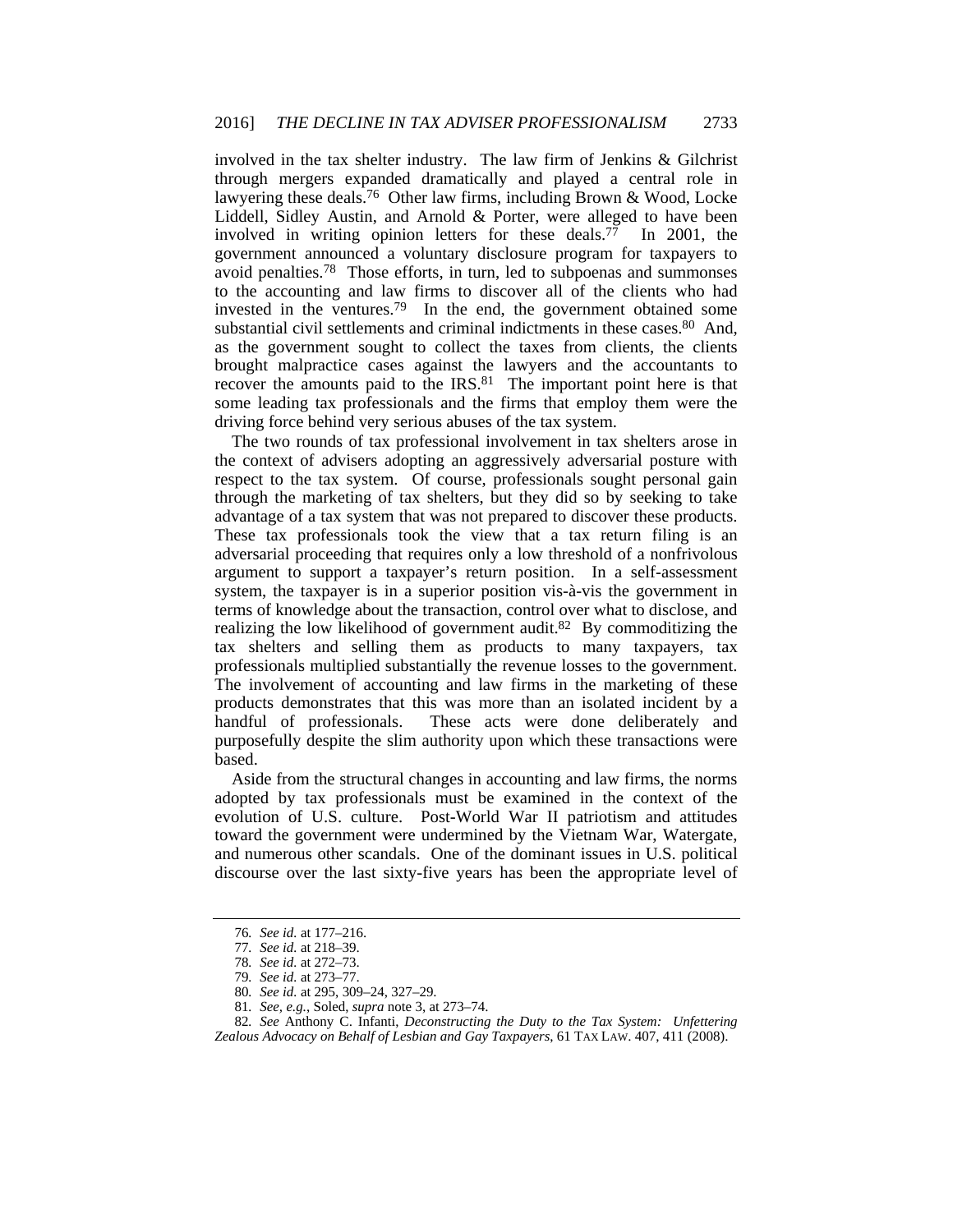federal income taxes.83 And, the rise of the Tea Party as a wing of the Republican Party has accentuated anti-taxation sentiments in the political debate. Instead of a debate over the merits of specific tax provisions and their policy implications, the rhetoric often has involved attacks on the integrity of the IRS. Those attacks have found their way into congressional hearings. Any misstep by the IRS often leads to significant negative publicity that undermines confidence in the tax system. The negative attitude toward the tax system and its collection agency has an effect upon tax professionals' ethics and taxpayer compliance. Attacks on legitimacy provide professionals and taxpayers with justifications, albeit improper, to take overly aggressive positions on tax returns. These attitudes also tie into the view that the tax return filing is an adversarial proceeding.

The two rounds of tax shelter abuses show us that a significant number of tax professionals do not view overly aggressive tax avoidance as a breach of a taxpayer's social contract with the government and are all too willing to assist their clients in achieving that breach.84 Taxpayers benefit from the services that government provides to all of society. Taxes help implement our constitutional system of government with the executive, legislative, and judicial branches. Government provides a system of laws and implements processes in which the civil and criminal laws are enforced. Taxes fund the military that is responsible for protecting the country's citizens and residents from enemy forces.85 Without the government funding provided by taxation, fundamental aspects of government that help facilitate trade such as market regulation, transportation, energy security, and import and export requirements—would not exist. Taxes fund public welfare systems for retirement, health care, and unemployment. When taxpayers choose to underpay their tax obligations, the revenue shortfall must be made up by other taxpayers. Although in a democratic society disputes of course will exist as to the proper size of government, those disputes should be resolved democratically through the give and take of the political process, not through actions by high-income corporations and individuals to underpay their tax obligations through overly aggressive tax planning. In a sense,

<sup>83</sup>*. See generally* Andrea Louise Campbell, *Tax Attitudes in the Obama Era*, 67 TAX L. REV. 647 (2014) (discussing the U.S. public's varying attitudes toward federal individual income taxes over the past eighty years).

 <sup>84.</sup> Professor Tanina Rostain's insightful work points out that elite tax lawyers rallied behind the efforts to limit aggressive tax shelters and to punish those professionals who were involved in the second wave of tax shelters. *See* Rostain, *supra* note 57, at 94–113. She opines that although such acts were seemingly against the short-term economic interest of tax professionals, the elite lawyers sought to regain control over professional self-regulation and to reestablish reputational capital that had been lost during this era. *Id.* at 105–06, 108– 09, 118–19.

<sup>85</sup>*. See, e.g.*, Popkin, *Standing*, *supra* note 5, at 168 ("The argument for a special judicial concern with tax equity is that tax obligations are, with the possible exception of military service, the most fundamental duty a member of a polity bears to the political community.").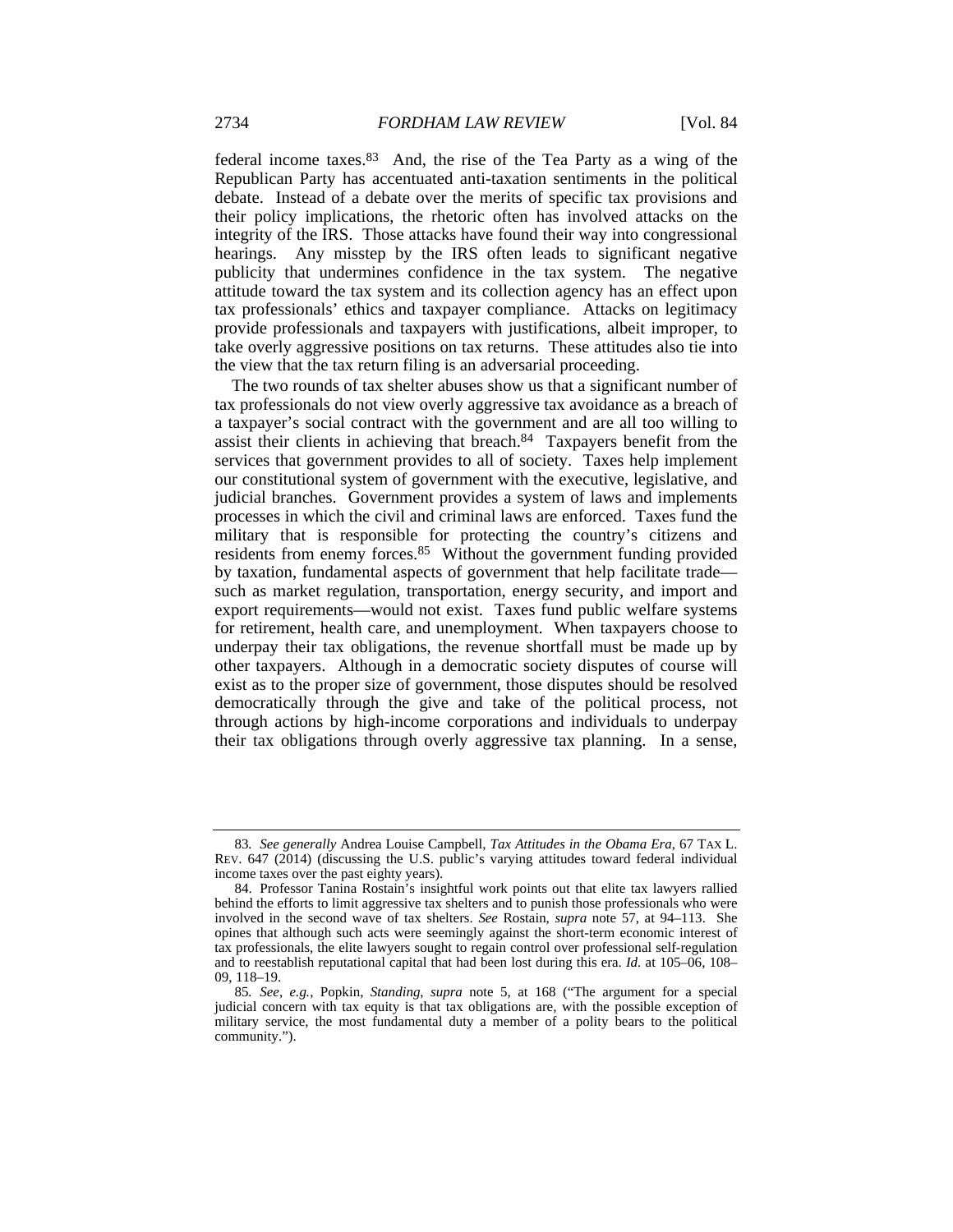when taxpayers choose to underpay their tax obligations to the government, they are acting in an undemocratic manner.<sup>86</sup>

For corporate taxpayers, compliance with tax laws raises both a fundamental aspect of corporate social responsibility<sup>87</sup> and an aspect of fairness in competition. Corporations who adopt overly aggressive positions to minimize taxes can be viewed as not contributing their fair share of paying the costs of government. This is especially true because government provides corporate actors with significant benefits, such as limited liability and support for the public equity markets, which allow corporations to raise large amounts of capital from unrelated investors. In recent years, corporations have sought to embrace the concepts of the good corporate citizen and social responsibility. Such statements appear in annual reports, appear as part of advertising campaigns, and are made in the context of corporate accidents and other mass torts and environmental issues.88 Corporate social responsibility often has focused upon saving the environment or providing workers with fair labor conditions, but corporations almost never boast about paying their fair share of taxes. If a corporation seeks to act in a socially responsible manner, such actions should lead it to reject the adoption of overly aggressive tax positions. As persuasively argued by some commentators, corporate social responsibility should include good faith compliance with the tax laws.89 Stated differently, a corporation's participation in aggressive tax planning is inconsistent with claims of corporate social responsibility. In addition, corporations that significantly understate their tax liability through overly aggressive tax positions may obtain a competitive advantage vis-à-vis their competitors who do not engage in such behavior because they may be able to charge lower prices for their products or services or, alternatively, realize larger after-tax profits.

In the United States, political attacks on the tax system<sup>90</sup> and the IRS<sup>91</sup> the administrative agency in charge of collecting taxes—have undercut

<sup>86</sup>*. See, e.g.*, Harari, Sitbon & Donyets-Kedar, *supra* note 8, at 17; *cf.* Popkin, *Standing*, *supra* note 5, at 168.

<sup>87</sup>*. See* William E. Shafer & Richard S. Simmons, *Social Responsibility, Machiavellianism, and Tax Avoidance*, 21 ACCT. AUDITING & ACCOUNTABILITY J. 695 (2008).

<sup>88</sup>*. See* Douglas M. Branson, *Corporate Social Responsibility Redux*, 76 TUL. L. REV. 1207, 1222 (2002) (citing Christopher Cooper, *Kyoto Pact Offers Opportunities to Crow*, WALL STREET J., Nov. 1, 2001, at A14, which discusses Royal Dutch Shell's and BP-Amoco's disclosures of their environmental and other social responsibility efforts in their annual reports); Miriam A. Cherry & Judd F. Sneirson, *Beyond Profit: Rethinking Corporate Social Responsibility and Greenwashing After the BP Oil Disaster*, 85 TUL. L. REV. 983, 999–1009 (2011) (discussing BP's advertising campaign after the Deepwater Horizon oil spill).

<sup>89</sup>*. See, e.g.*, Harari, Sitbon & Donyets-Kedar, *supra* note 8, at 17–21 (arguing that aggressive tax planning is incompatible with corporate social responsibility).

<sup>90</sup>*. See, e.g.*, ROSTAIN & REGAN, *supra* note 3, at 13–16 (describing the anti-tax crusade).

<sup>91</sup>*. See, e.g.*, Ordower, *supra* note 1, at 119–20 (describing the "demonization" of the IRS as having become "a commonplace rhetorical device for members of Congress"). Political attacks on the IRS may have a chilling effect on enforcement by the IRS. *See* Lily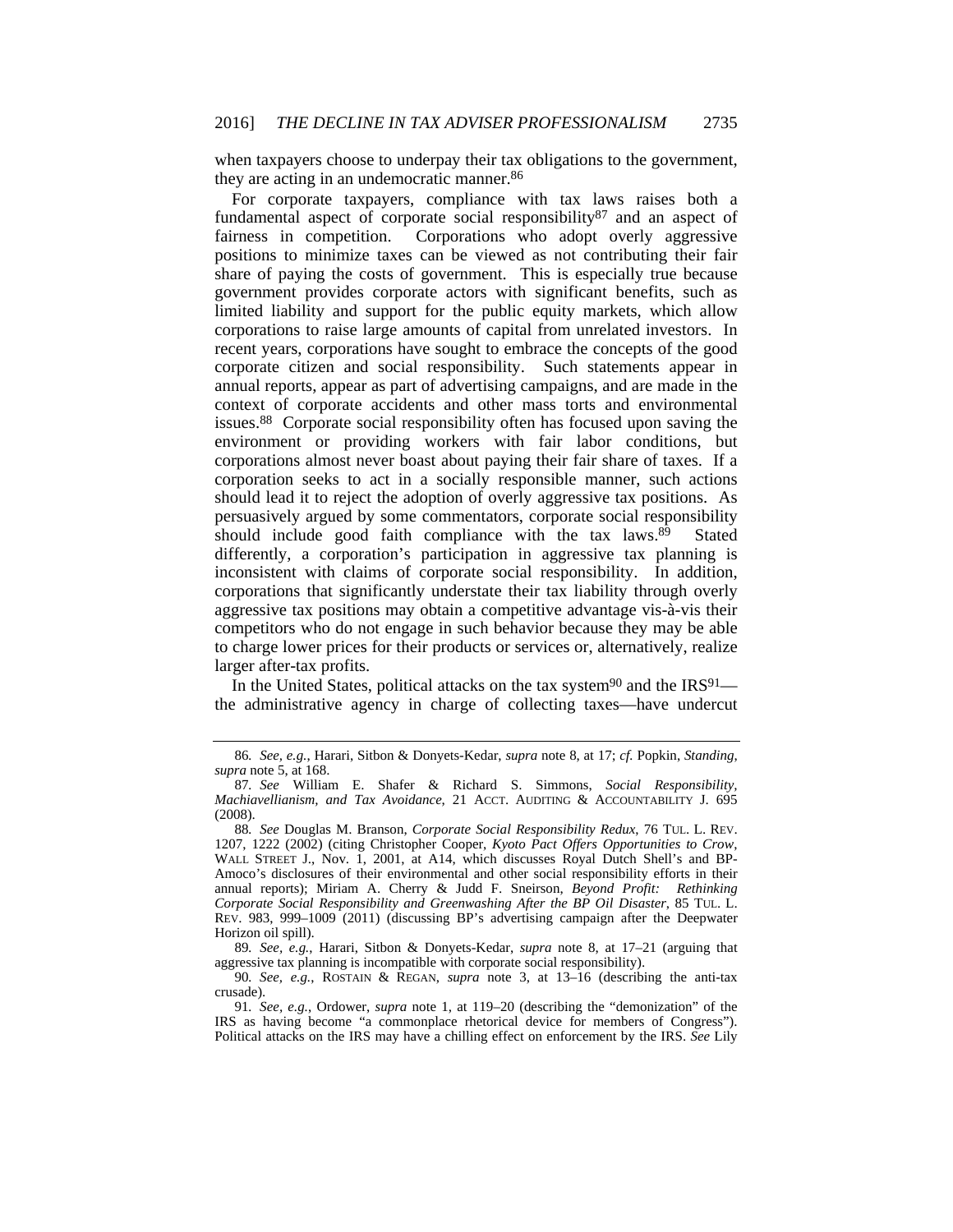taxpayer respect for the tax system. Tax professionals engaging in abusive and highly publicized tax-avoidance schemes has further eroded taxpayer respect for the tax system. These actions in turn have frayed the social norm supporting the payment of taxes as part of one's obligations as a member of society, a social norm that is crucial to sustaining a selfassessment tax system in a democratic society. Lack of belief in social and corporate responsibility may result in more participation by tax professionals in overly aggressive tax planning.<sup>92</sup> Although such cultural attitudes are difficult to change through any type of regulation, particularly in a country with broad First Amendment protections, it is vital that we try to do something to increase the level of tax practitioner ethics.93

It is important to recognize that cultural differences among different societies may affect attitudes by tax professionals and taxpayers regarding tax ethics and the propriety of aggressive tax planning.<sup>94</sup> Thus, in some other countries, the attitudes of citizens toward the government and its revenue collection system are consistent with respect for, and recognition of, the obligation to pay taxes as an important societal obligation.95 Because other countries with collectivistic tendencies may have broader social programs, and such programs are necessarily funded by revenue

93*. Cf.* Dennis J. Ventry Jr., *Americans Don't Hate Taxes, They Hate* Paying *Taxes*, 44 U.B.C. L. REV. 835, 842–43 (2011) (arguing for increased "tax consciousness" to inform citizens about the role of government revenue in society).

94*. See generally* Alfonso Morales, *Income Tax Compliance and Alternative Views of Ethics and Human Nature*, 1 J. ACCT. ETHICS & PUB. POL'Y 380, 382 (1998) (arguing that attitudes toward tax compliance and taxation "are rarely homogenous").

 95. For example, in Japan, a comparatively high level of tax compliance can be explained in part by the general respect that the Japanese have for their legal system. *See, e.g.*, Jin Kwon Hyun, Tax Compliances in Korea and Japan: Why Are They Different (Feb. 2005) (unpublished draft manuscript prepared for seminar held by the Policy Research Institute, Ministry of Finance, Japan).

Kahng, *The IRS Tea Party Controversy and Administrative Discretion*, *in* ETHICAL DUTIES TO THE TAX SYSTEM: A HANDBOOK 123, 133 (Scott A. Schumacher & Michael Hatfield eds., 2015). Moreover, in our view, tax practitioners who engage in unsubstantiated attacks on the IRS are acting in an unprofessional manner and harming tax compliance by unfairly undercutting respect for the federal tax collection agency.

 <sup>92.</sup> For example, one study of Hong Kong tax professionals showed that a lack of belief by such professionals in social and corporate responsibility was likely to facilitate overly aggressive corporate tax planning. *See* Shafer & Simmons, *supra* note 87, at 698 (concluding that "attitudes toward corporate ethics and social responsibility will have a significant impact on the ethical decision-making processes of tax professionals"); *cf.* Dipankar Ghosh & Terry L. Crain, *Ethical Standards, Attitudes Toward Risk, and Intentional Noncompliance: An Experimental Investigation*, 14 J. BUS. ETHICS 353, 358–59 (1995) (study finding that taxpayers with lower ethical standards are more likely to engage in intentional tax noncompliance). Research in the business ethics area supports the theory that attitudes toward the importance of corporate ethics and social responsibility have an important effect on ethical decision-making processes. *See, e.g.*, John M. Etheredge, *The Perceived Role of Ethics and Social Responsibility: An Alternative Scale Structure*, 18 J. BUS. ETHICS 51, 60– 61 (1999); Shafer & Simmons, *supra* note 87, at 697–98; Anusorn Singhapakdi, Karan Karande, C.P. Rao & Scott J. Vitell, *How Important Are Ethics and Social Responsibility: A Multinational Study of Marketing Professionals*, 35 EUROPEAN J. MARKETING 133, 149–50 (2001); Anusorn Singhapakdi, Scott J. Vitell, Kumar C. Rallapalli & Kenneth L. Kraft, *The Perceived Role of Ethics and Social Responsibility: A Scale of Development*, 15 J. BUS. ETHICS 1131, 1137–38 (1996).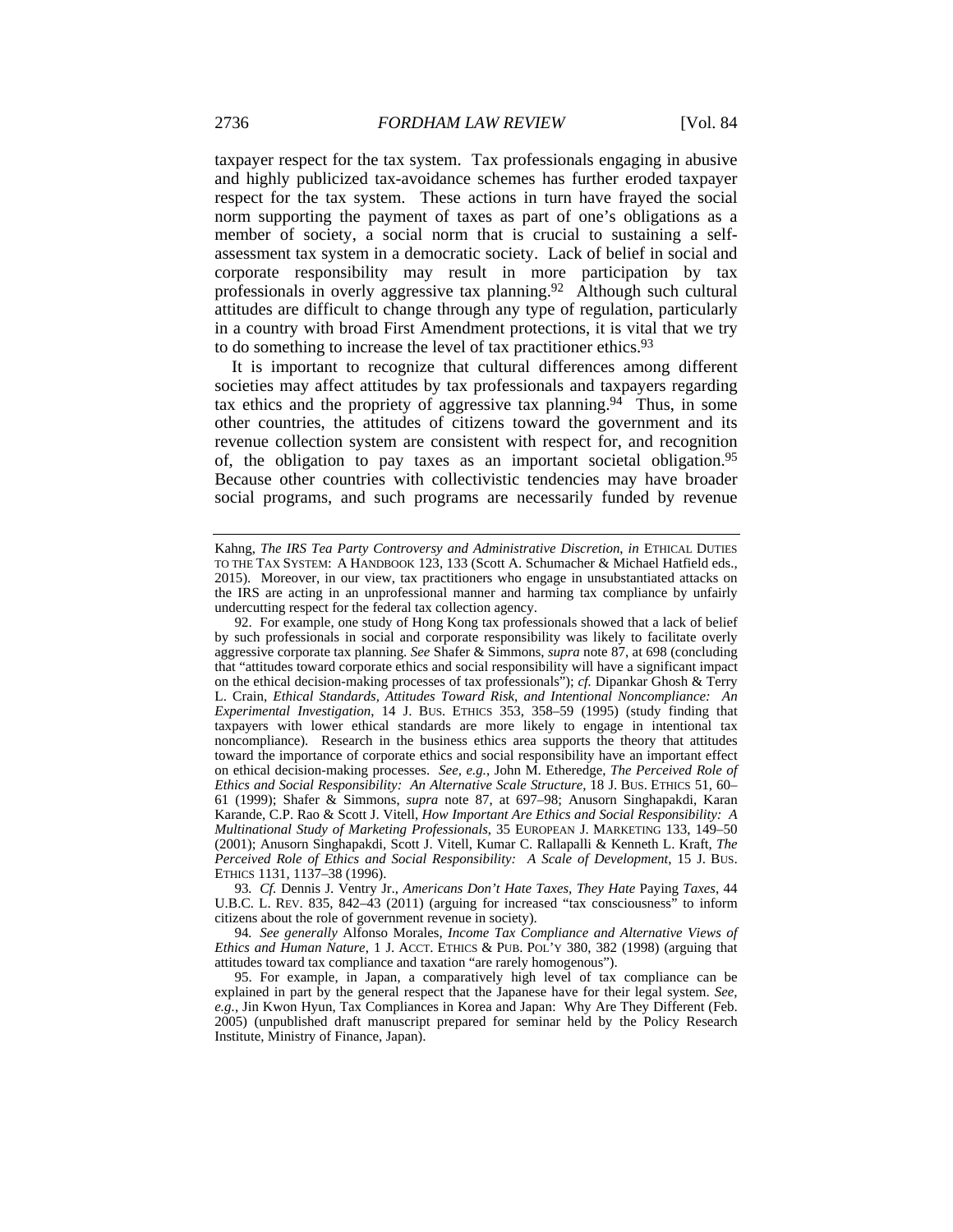collection, taxpayers may view themselves as having a greater stake in the revenue collection system. Moreover, in such countries, tax professionals may be less likely to engage in aggressive tax planning.<sup>96</sup> On the other hand, despite the cultural influences, the United States has relatively high (although declining) tax compliance as compared to most other countries, because of its strong withholding and tax information reporting requirements and its relatively effective tax collection agency.<sup>97</sup> In addition, the studies are divided on whether tax professionals in the United States are more or less likely to engage in ethical decision making and, hence, are more or less likely to engage in aggressive tax planning.<sup>98</sup> A general program of education directed at the American public and professionals could stress the obligations of residents to pay taxes and the benefits that residents enjoy from the publicly supported system of government.

<sup>96</sup>*. Cf., e.g.*, Aileen Smith & Evelyn C. Hume, *Linking Culture and Ethics: A Comparison of Accountants' Ethical Belief Systems in the Individualism/Collectivism and Power Distance Contexts*, 62 J. BUS. ETHICS 209, 217 (2005) (concluding that accountants in individualistic societies, such as the United States, are "more likely to adhere to personal principles even if the results are detrimental to the organization"; whereas accountants in collectivistic societies, such as Mexico and Venezuela, "are more likely to subordinate individual values for those that benefit their organization"). *See generally* Donna D. Bobek, Robin W. Roberts & John T. Sweeney, *The Social Norms of Tax Compliance: Evidence from Australia, Singapore, and the United States*, 74 J. BUS. ETHICS 49, 50 (2007) ("There is evidence in the U.S. that public opinion toward cheating is becoming more lax."); Jeffrey R. Cohen, Laurie W. Pant & David J. Sharp, *Cultural and Socioeconomic Constraints on International Codes of Ethics: Lessons from Accounting*, 11 J. BUS. ETHICS 687 (1992) (discussing the effects of individualism versus collectivism on ethical decision making); Jana L. Craft, *A Review of the Empirical Ethical Decision-Making Literature: 2004–2011*, 117 J. BUS. ETHICS 221 (2013); Mark A. Davis, Nancy Brown Johnson & Douglas G. Ohmer, *Issue-Contingent Effects on Ethical Decision Making: A Cross-Cultural Comparison*, 17 J. BUS. ETHICS 373 (1998); Michael J. O'Fallon & Kenneth D. Butterfield, *A Review of the Empirical Ethical Decision-Making Literature: 1996–2003*, 59 J. BUS. ETHICS 375 (2005) (concluding that nationality does appear to influence ethical decision making, but it is unclear to what extent).

<sup>97</sup>*. See* Michael Hatfield, *Tax Lawyers, Tax Defiance, and the Ethics of Casual Conversation*, 10 FLA. TAX REV. 841, 845 (2011) (stating that the United States has "one of the highest voluntary compliance rates in the world"); *see also* Leandra Lederman, *The Interplay Between Norms and Enforcement in Tax Compliance*, 64 OHIO ST. L.J. 1453, 1475–77 (2003) (discussing possible societal norm of tax compliance in the United States); Leandra Lederman, *Statutory Speed Bumps: The Roles Third Parties Play in Tax Compliance*, 60 STAN. L. REV. 695, 697–98 (2007) (discussing effectiveness of withholding and information reporting in increasing tax compliance in the United States); Leandra Lederman, *Tax Compliance and the Reformed IRS*, 51 U. KAN. L. REV. 971, 973 (2003) (discussing the lack of causation between increased penalties and increased voluntary compliance). However, seriously inadequate budget resources and never-ending attacks by politicians and the news media have demoralized the IRS and undermined its effectiveness as a revenue collection agency. *See, e.g.*, Bruce Bartlett, *Slashing the IRS Budget—Penny-Wise and Pound-Foolish*, FISCAL TIMES (Jan. 17, 2014), http://www.thefiscaltimes.com/ Columns/2014/01/17/Slashing-IRS-Budget-Penny-Wise-and-Pound-Foolish (opining that cuts to the IRS budget are undermining tax compliance) [https://perma.cc/8LWY-HQNC].

<sup>98</sup>*. See, e.g.*, O'Fallon & Butterfield, *supra* note 96, at 387–91; *cf.* Ordower, *supra* note 1, at 120–24 (discussing the culture of tax avoidance in the United States and Europe, and noting that such culture has spread to lower- and middle-income taxpayers).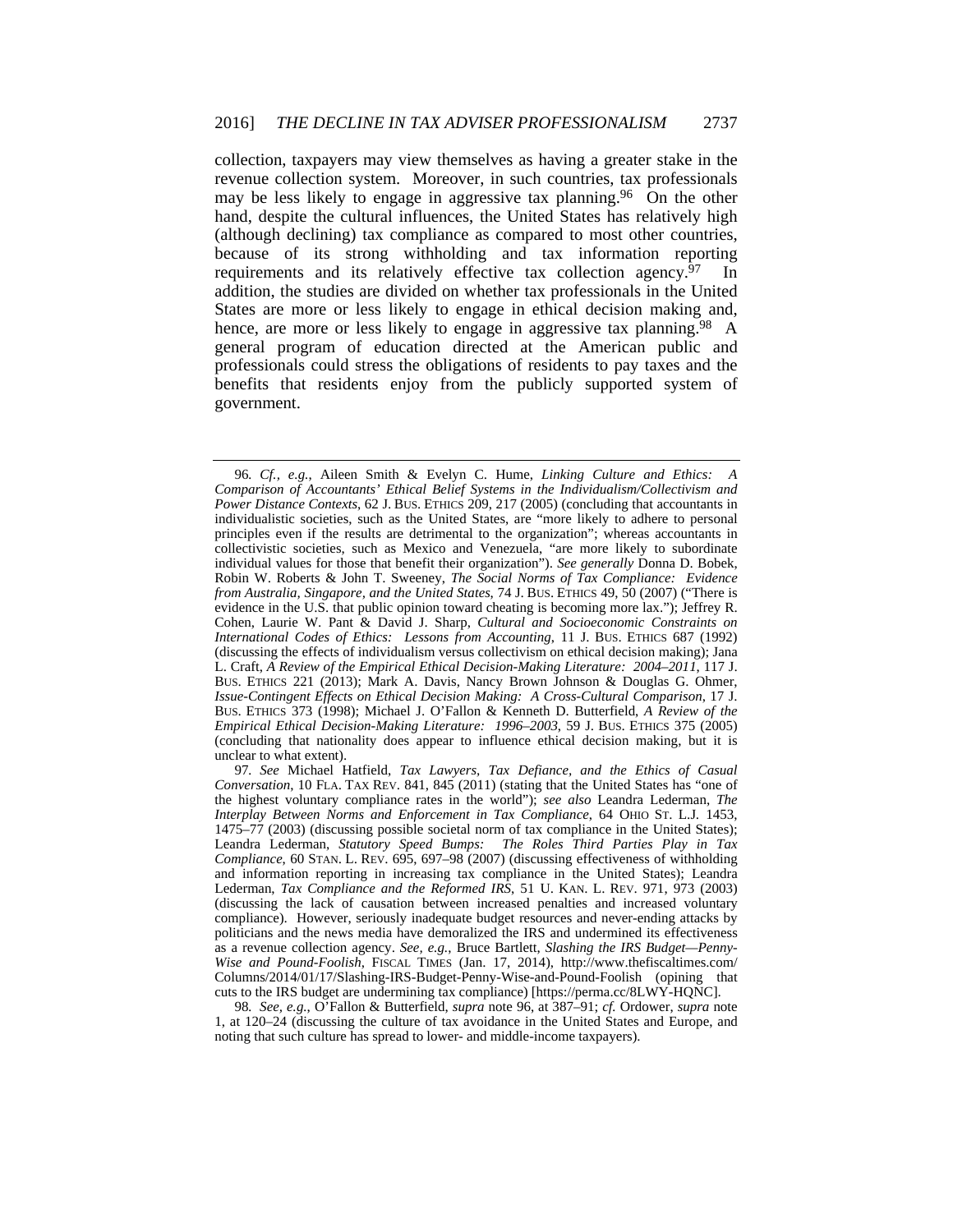A significant factor in tax professional conduct involves the way these highly educated individuals embrace a professional identity that ties their obligations to the integrity of the tax system.99 For lawyers, this principle is referred to as "lawyer professionalism" and often includes notions of what it means to be an officer of the court and a professional acting within an adversarial system.100 When lawyers began to engage in "Rambo litigation" tactics, bar authorities and courts turned to civility codes based upon notions of professionalism.<sup>101</sup> For a tax professional advising a client, the question becomes whether the individual is a "consultant or information specialist<sup>[]"102</sup> or a member of a profession that has a higher calling or obligation to the system, which, in turn, places constraints upon the individual's conduct on behalf of the client. For a tax professional, the participation in the client's tax reporting process ties the individual professional to the civic fiscal obligations of a resident of the United States.<sup>103</sup> Moreover, the professional's representation of the taxpayer in this revenue collection process involves both parties in the civic virtues of a self-assessment system.<sup>104</sup> As mentioned above, it is difficult to know with any degree of certainty whether tax professionals are simply agents of their clients or the drivers of aggressive noncompliant behavior with respect to payment of taxes. Regardless of the answer to this important question, the regulation of tax professionals has the potential to change significantly the behavior of their clients regarding the payment of taxes.

#### III. PROPOSALS FOR REFORMING THE REGULATION OF TAX ADVISERS

When a tax professional gives a client advice to take an aggressive tax position or when a tax professional lures a client into a tax-motivated transaction, significant costs are imposed upon the tax system.105 The first

<sup>99</sup>*. See* Hatfield, *supra* note 97, at 856–57.

<sup>100</sup>*. See* ABA, COMM'N ON PROFESSIONALISM, IN THE SPIRIT OF PUBLIC SERVICE: A BLUEPRINT FOR THE REKINDLING OF LAWYER PROFESSIONALISM (1986).

<sup>101</sup>*. See* Amy R. Mashburn, *Professionalism As Class Ideology: Civility Codes and Bar Hierarchy*, 28 VAL. U. L. REV. 657, 661–62 (1994).

 <sup>102.</sup> Hatfield, *supra* note 97, at 856 (citing Rostain, *supra* note 57, at 120 (using the terms "mere consultant or legal information specialists")).

<sup>103</sup>*. Cf.* Lawrence Zelenak, *Justice Holmes, Ralph Kramden, and the Civic Virtues of a Tax Return Filing Requirement*, 61 TAX L. REV. 53, 59–60 (2007) (discussing the tax return filing process as serving an important ceremonial function of expressing fiscal citizenship).

<sup>104</sup>*. See generally* Ajay K. Mehrotra, *Reviving Fiscal Citizenship*, 113 MICH. L. REV. 943 (2015) (reviewing LAWRENCE ZELENAK, LEARNING TO LOVE FORM 1040: TWO CHEERS FOR THE RETURN-BASED MASS INCOME TAX (2013)). *Cf.* ANTHONY T. KRONMAN, THE LOST LAWYER: FAILING IDEALS OF THE LEGAL PROFESSION 109 (1993) (explaining that professionalism arises from the notions of the lawyer-statesman).

<sup>105</sup>*. See* Weisbach, *supra* note 1, at 223. Professor Weisbach argues that no moral or philosophical basis for the right to tax plan has yet been articulated. There is no constitutional right. There is not even an explicit statutory right. There is, in short, no basis for a right to tax plan other than statements made up out of thin air by a few judges using questionable theories of statutory interpretation.

*Id.* at 221. He goes on to opine that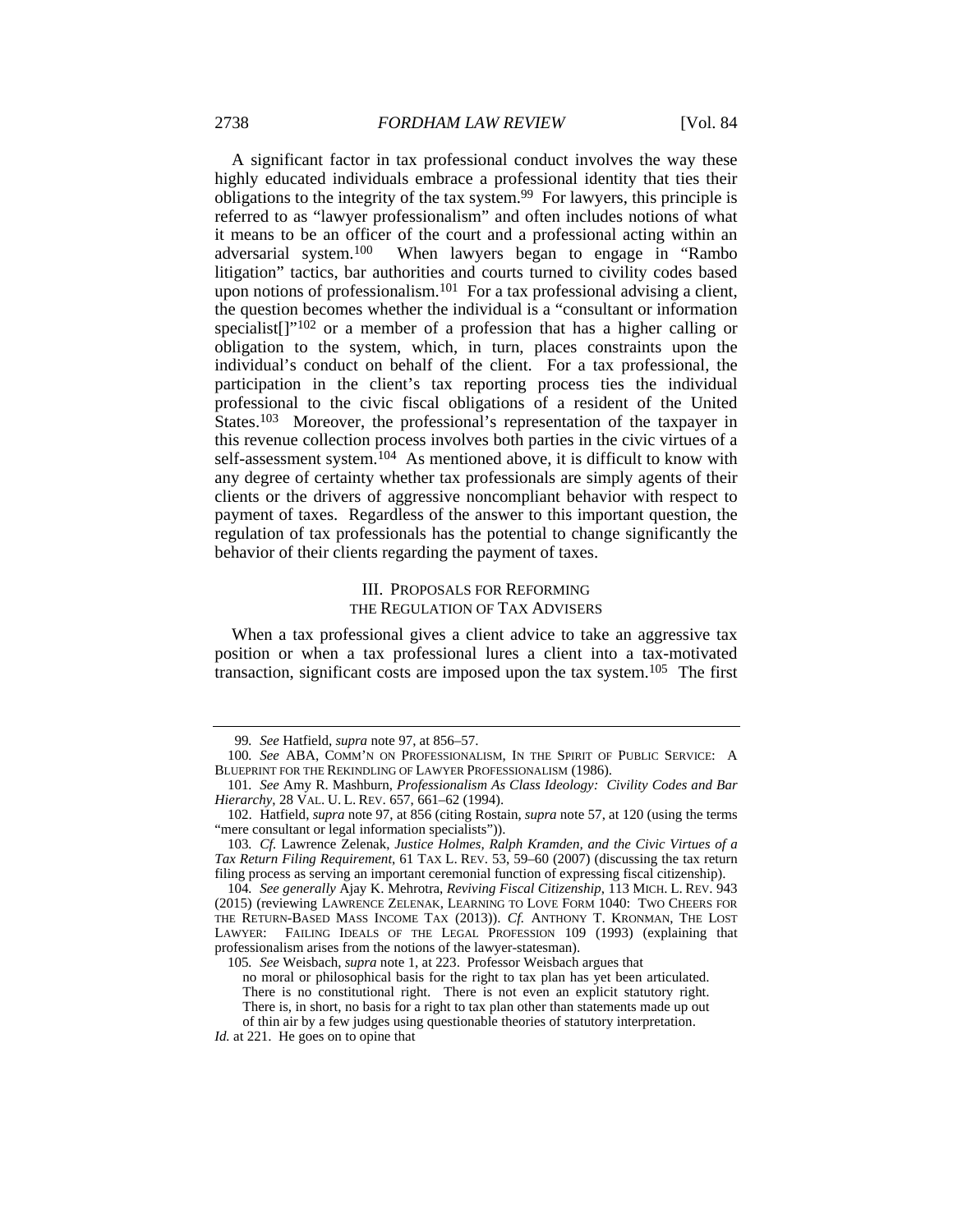and most basic cost involves the lost revenue to the government. To the extent that some taxpayers and tax professionals routinely take aggressive positions, the revenue burden is shifted to other taxpayers, thus undermining the fairness of distribution of the tax burden. Stated differently, these taxpayers and their tax advisers are imposing external costs on other taxpayers in the form of higher taxes, which they do not take into account and which are not reflected in the price system.106 A second cost of undisclosed aggressive tax positions involves exploitation of gaps and loopholes in the law. If the gaps are not brought to the IRS's attention, the IRS cannot accurately measure the cost of the gap in terms of lost revenue and cannot take action to close the gap when it is contrary to the intent of the drafters of the statutory or regulatory provisions. Moreover, the nondisclosed position prevents the IRS from asserting properly its legal position in a public way so as to discourage others from adopting similar positions. A third cost is the undermining of taxpayer morale from the inconsistent application of the tax law resulting from aggressive tax planning.107 Inconsistent application of the tax law by taxpayers and tax advisers leads to inconsistent tax liabilities by taxpayers in similar economic circumstances. A properly disclosed and challenged position that leads to a pro-taxpayer decision clarifies the tax law and ensures that similarly situated taxpayers will receive similar treatment.

In this Article, we advance several proposals as part of our view that tax professionals owe a duty to the tax system. The current ethical and regulatory environment is insufficient to prevent tax professionals from undermining the integrity of the tax system by advising clients to adopt aggressive return positions that are not likely to prevail. The view that a tax return is an adversarial proceeding is erroneous and is inconsistent with developments in other areas of federally regulated conduct. Filings with banking and securities regulators are not viewed as adversarial proceedings. Filings with the U.S. Patent Office require a duty of candor. Of course, when tax lawyers represent clients in litigation with the government, their duty of loyalty to the client in an adversarial proceeding involves the same level of zealous lawyering as required of other lawyers in litigation.

#### *A. The Failure of Self-Regulation to Limit Tax Professionals' Misbehavior*

The ABA has often resisted efforts to develop ethics rules for specialized areas of practice, including tax law.108 It firmly embraces the notion that a

all tax planning, not just planning associated with traditional notions of shelters, produces nothing of value. Nothing is gained by finding new ways to turn ordinary income into capital gain, to push a gain offshore, or to generate losses.

*Id.* at 222. He concludes that planning "is almost always positively bad for society." *Id.* 106*. Id.* at 223.

<sup>107</sup>*. See, e.g.*, Ordower, *supra* note 1, at 111–20.

<sup>108</sup>*. See, e.g.*, Marvin K. Collie & Thomas P. Marinis, Jr., *Ethical Considerations on Discovery of Error in Tax Returns*, 22 TAX LAW. 455, 460–61 (1969); Durst, *supra* note 5, at 1037–38; Galler, *supra* note 5, at 694.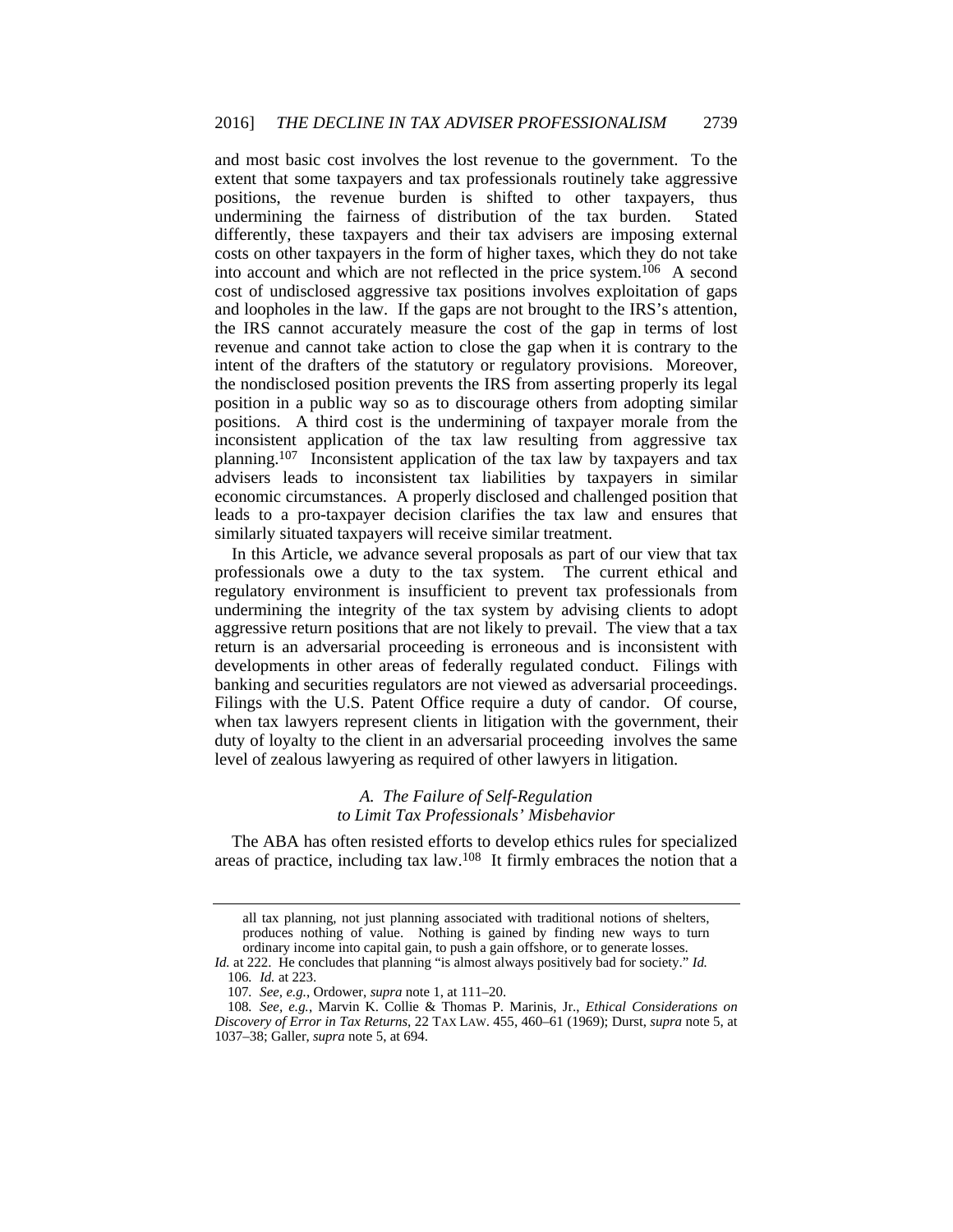general model code that includes rules for litigation and nonlitigation lawyers can handle the myriad areas of practice by lawyers. One could view the fact that the ABA has issued three ethics opinions on tax practice over the years as unusual attention devoted to the area of tax practice. Some of the attention devoted to the tax practitioner has come from the fact that elite lawyers who were leaders in the profession engaged in the debate over tax professional standards.109 The ABA Section of Taxation sought to play an important role in the debate over appropriate ethical standards<sup>110</sup> and represented the ABA's efforts to assert self-regulation over lawyers practicing tax law. One also must acknowledge that the ABA's efforts to address tax practice also could be motivated by anticompetitive concerns about accountants and other qualified professionals who, through federal preemption, have been allowed to practice in the tax law area.<sup>111</sup>

As discussed above, the ABA adopted the "reasonable basis" standard in Opinion 314 and the "realistic possibility of success" standard in Opinion 352.112 Both opinions were grounded in the explicit assumption that the filing of a tax return is an adversarial proceeding, and therefore the ethical rules of advocacy apply. The ABA could have adopted a different view: that filing a tax return is a transactional representation that creates certain obligations for the tax professional. Trying to fit the filing of a return into a specific category is difficult because this representation does not clearly fit within advocacy or nonlitigation. A taxpayer is legally obligated to selfreport income and expenses to the government according to the law. She is not obligated to pay one penny more than what the law requires, but the self-reporting system relies to a great extent upon honesty and forthrightness. Although our self-assessment system is accompanied by an extensive withholding and information reporting system, tax professionals play a crucial role in taxpayer self-assessment.

To equate the filing of a return with the filing of a brief in a tribunal is flawed on many grounds. Litigation presumes an adversarial proceeding before a neutral and impartial judge. Advocacy is accompanied by an extensive system of discovery and cross-examination.<sup>113</sup> Positions adopted by opposing advocates are contested and presented to judges, and sometimes juries, in an effort to arrive at a reasoned decision. Taxpayers file returns in response to tax form queries about income, expenses, transactions, and business relationships. Although taxpayers may assert different characterizations of the facts or the law, the government cannot easily determine those positions unless they are disclosed or uncovered during an audit. At that time, one could view the positions of the taxpayer

<sup>109</sup>*. See, e.g.*, Caplin, *supra* note 5; Corneel, *supra* note 5; Paul, *supra* note 5.

<sup>110</sup>*. See* Paul J. Sax, *The Section's Role in Ethics and the Standards of Tax Practice*, 68 TAX LAW. 59 (2014).

<sup>111</sup>*. See generally* Dzienkowski, *supra* note 29, at 60; Dzienkowski & Peroni, *supra* note 35, at 93–94.

<sup>112</sup>*. See supra* notes 11–13 and accompanying text.

<sup>113</sup>*. See generally* Prescott, *supra* note 5 (challenging the adversarial characterization of tax return process).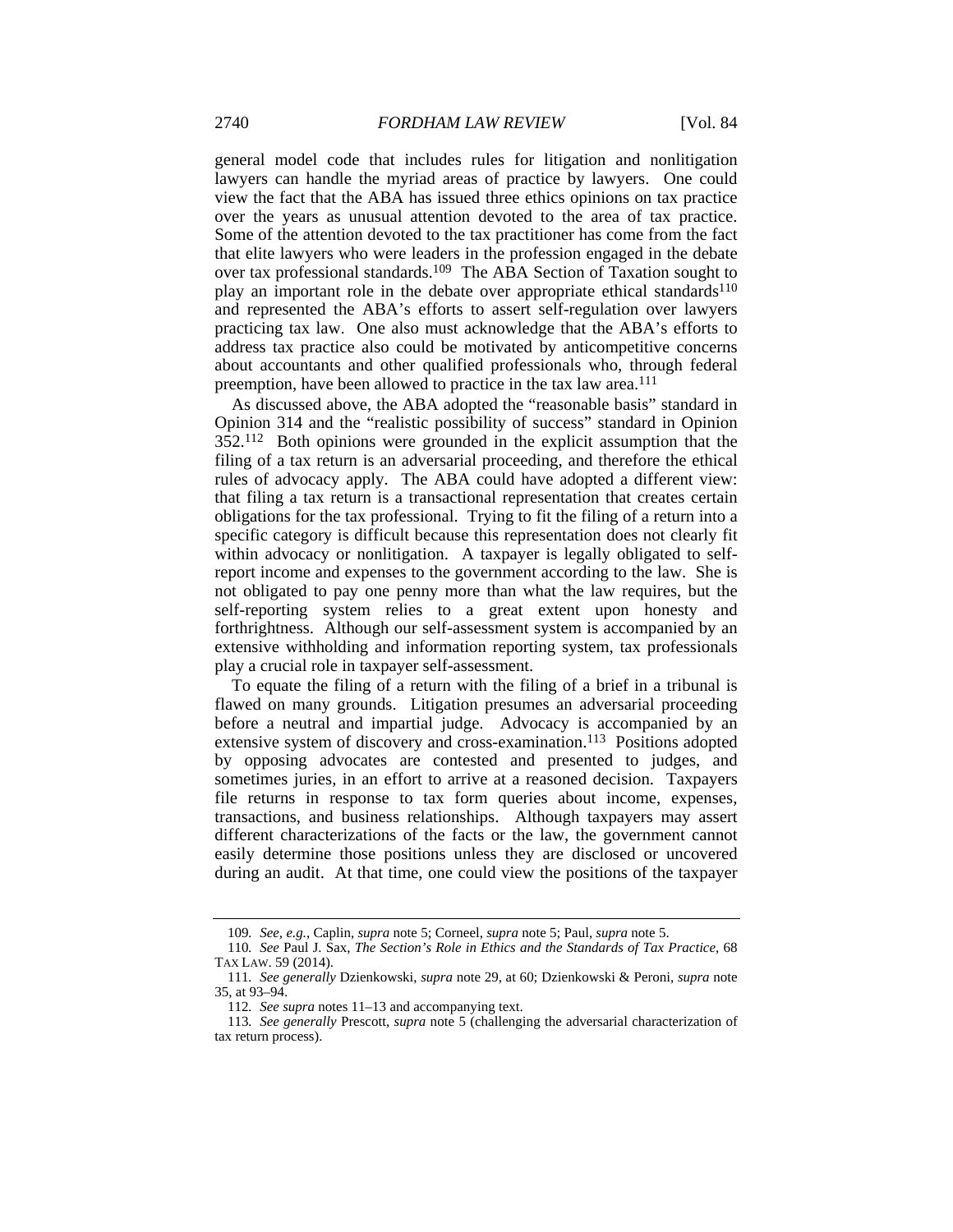and government as adversarial and more similar to a dispute involving advocacy.

Once the ABA adopted the view that a tax professional advising a client in a tax return involves an adversarial proceeding, the standards of reasonableness or realistic possibility of success became unworkable in the American tax system. Those standards allowed lawyers to advise clients in the two waves of tax shelters and to discuss the audit lottery with their clients. Ultimately, the legal profession's attempts to define the standards and regulate tax lawyers have failed.114 State bar disciplinary actions have played a relatively small role in regulating the conduct of tax practitioners.115 Thus, Congress was forced to enact statutory provisions, and the Treasury and the IRS issued regulations, to help define appropriate conduct in advising taxpayers in our self-assessment system. The two waves of tax shelter abuses pushed the Treasury and the IRS to act swiftly and with resolve to address professionals who were advising clients to adopt very aggressive tax positions that were not disclosed in filed tax returns and who were issuing tax opinions based on unreasonable factual assumptions.

We believe that the primary source of regulation for tax professionals should lie in Circular 230, or a similar pronouncement, and in the penalty provisions directed at professionals in Code provisions such as section 6694. A comprehensive regulatory scheme administered by the IRS for those who practice law or prepare tax returns in the federal tax area is the appropriate mechanism for enforcing federal tax ethics. The federal tax system is a highly specialized national system, and the ethics rules that apply to federal tax practitioners should be uniform across the states and should be developed and administered by the federal administrative agency in charge of the tax system: the IRS. This is an area of professional practice where the federalization of ethics rules is quite appropriate.116 As discussed below, state bars still would have a supplementary role to play in the ethical rule areas that are best regulated at the state level.

#### *B. The Need for Congressional Clarification of the Treasury and the IRS's Authority to Regulate Tax Practitioners Expansively*

As discussed above, self-regulation by national and state bars and accounting organizations has not proven sufficient to regulate effectively the professional conduct of tax advisers. Thus, in addition to such self-

 <sup>114.</sup> Professor Holmes argues that such tax enforcement system failures arise because of "low audit and detection rates, combined with inadequate penalties, insufficient reputational constraints, and enormous information asymmetries." Rachelle Y. Holmes, *The Tax Lawyer As Gatekeeper*, 49 LOUISVILLE L. REV. 185, 193 (2010).

<sup>115</sup>*. See, e.g.*, Daniel R. Coquillette & Judith A. McMorrow, *Zacharias's Prophecy: The Federalization of Legal Ethics Through Legislative, Court, and Agency Regulation*, 48 SAN DIEGO L. REV. 123, 139 (2011) ("In this world of tax conduct, there is relatively little discussion of bar *disciplinary* actions.").

 <sup>116.</sup> For the seminal article on the federalization of legal ethics, see Fred C. Zacharias, *Federalizing Legal Ethics*, 73 TEX. L. REV. 335 (1994). For an updated view on this topic, see Coquillette & McMorrow, *supra* note 115.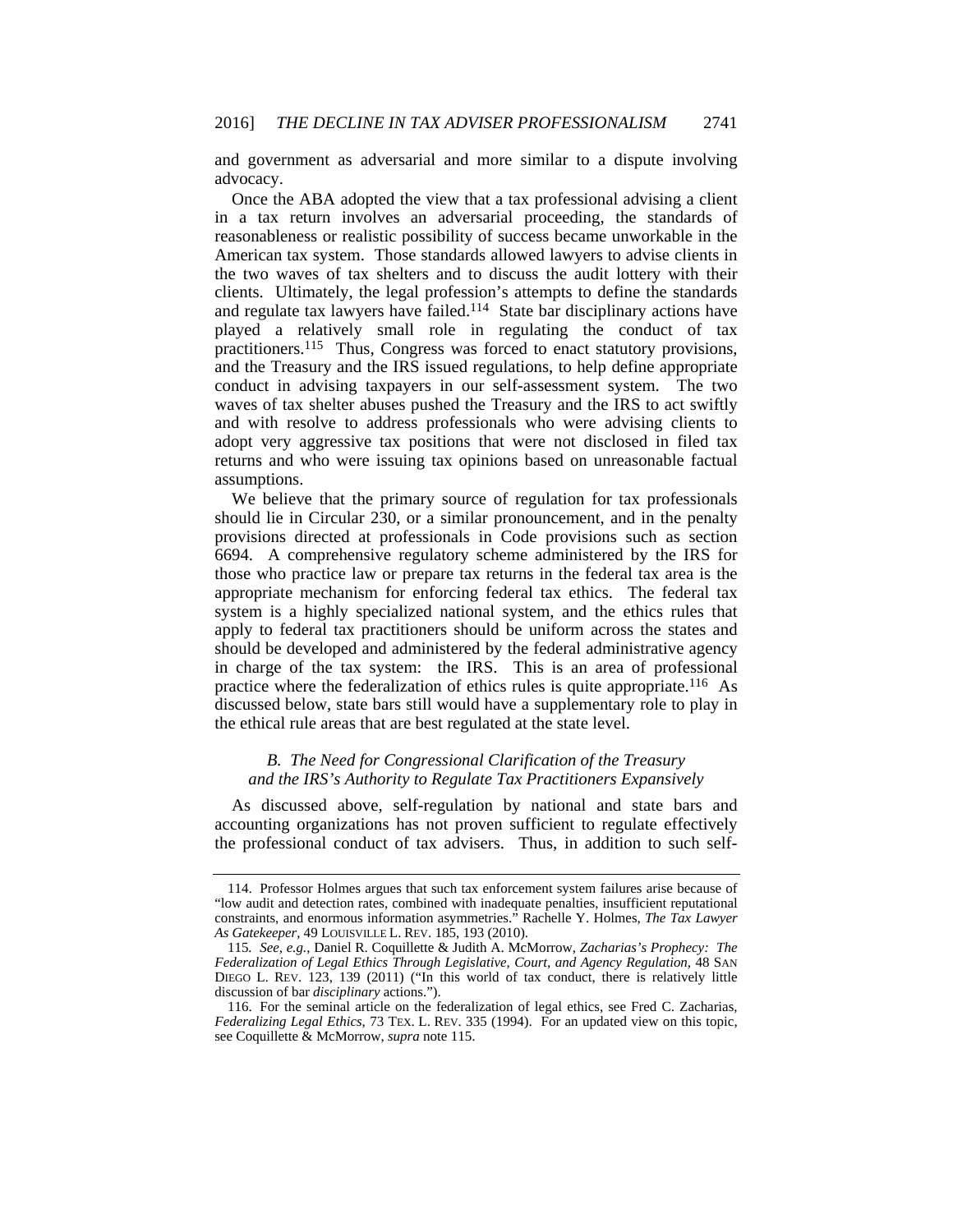regulation, federal regulation of tax professionals by the Treasury and the IRS is crucial to improving the professionalism of tax advisers. Circular 230 is an appropriate vehicle for such regulation, particularly if it is amended along the lines suggested in this Article. However, recent court decisions invalidating the attempted regulation of "tax return preparers" under Circular 230 have cast into substantial question the validity of this system of regulation.<sup>117</sup> Although commentators disagree about the effect of these court decisions on the continuing significance of Circular 230 as applied to tax lawyers and accountants, $118$  these judicial opinions raise serious doubt about the scope of the Treasury's and the IRS's authority to regulate tax professionals who advise taxpayers with respect to tax planning matters that result in a return position.

The Treasury and the IRS, as well as some leading tax professionals and commentators, have believed that the government's authority to regulate those who practice before it includes the authority to regulate those who advise clients with respect to tax returns filed with the IRS, as well as those who prepare such returns.<sup>119</sup> We are of this view and believe that it is possible that courts eventually will adopt this view.120 However, because the three cases decided to date have taken a narrow view of the government's regulatory authority under Circular 230, we believe that it is essential that Congress amend the relevant statutory provision<sup>121</sup> and make it clear that the Treasury and the IRS have the authority to regulate tax return preparers under Circular 230.122 Without congressional clarification,

119*. See, e.g.*, *Loving*, 742 F.3d at 1016–22 (rejecting the government's argument).

 121. 31 U.S.C. § 330(a)(1) (2012) (authorizing the Treasury to "regulate the practice of representatives of persons before the Department of the Treasury").

<sup>117</sup>*. See* Loving v. IRS, 742 F.3d 1013 (D.C. Cir. 2014) (holding that 31 U.S.C. § 330(a) did not give the Treasury and the IRS authority to regulate tax return preparers under Circular 230); Ridgely v. Lew, 55 F. Supp. 3d 89 (D.D.C. 2014) (holding that 31 U.S.C. § 330(a) did not give the Treasury and the IRS authority to regulate under Circular 230 contingent fees charged by a certified public accountant for preparing and filing ordinary refund claims); *see also* Sexton v. Hawkins, No. 2:13-cv-00893, 2014 WL 5503200 (D. Nev. Oct. 30, 2014) (refusing to dismiss plaintiff's suit alleging that the IRS lacks authority to regulate tax return preparers).

<sup>118</sup>*. See, e.g.*, Dennis B. Drapkin, Loving *and* Ridgely*: Implications for Practitioners*, 148 TAX NOTES 319 (2015) (concluding that these court decisions, if correctly decided, greatly narrow the scope of IRS authority under Circular 230, but that Circular 230 may still have continuing significance for tax practitioners); Amy S. Elliott, *Hawkins Asserts Her Authority to Regulate Lawyers*, 147 TAX NOTES 516 (2015) (noting disagreement between the former head of the Treasury's Office of Professional Responsibility and some leading practitioners about the effect of these decisions on the application of Circular 230 to tax lawyers and accountants).

 <sup>120.</sup> We believe that one can argue persuasively that the government's statutory authority to administer the tax system carries with it an inherent authority to regulate professionals who practice before it, including tax return preparers. Further development of this argument is beyond the scope of this Article.

 <sup>122.</sup> Many returns are prepared by unregulated tax return preparers. *See, e.g.*, SIMON, *supra* note 70, at 52 (estimating that 54 percent of preparers are unregulated). Therefore, any effective system of federal regulation that aims to raise the accuracy and legitimacy of taxpayer returns filed by return preparers must apply to them. Among other things, not including such preparers within the regulatory system creates an unfair competitive advantage for them and undermines the regulatory scheme by creating an incentive for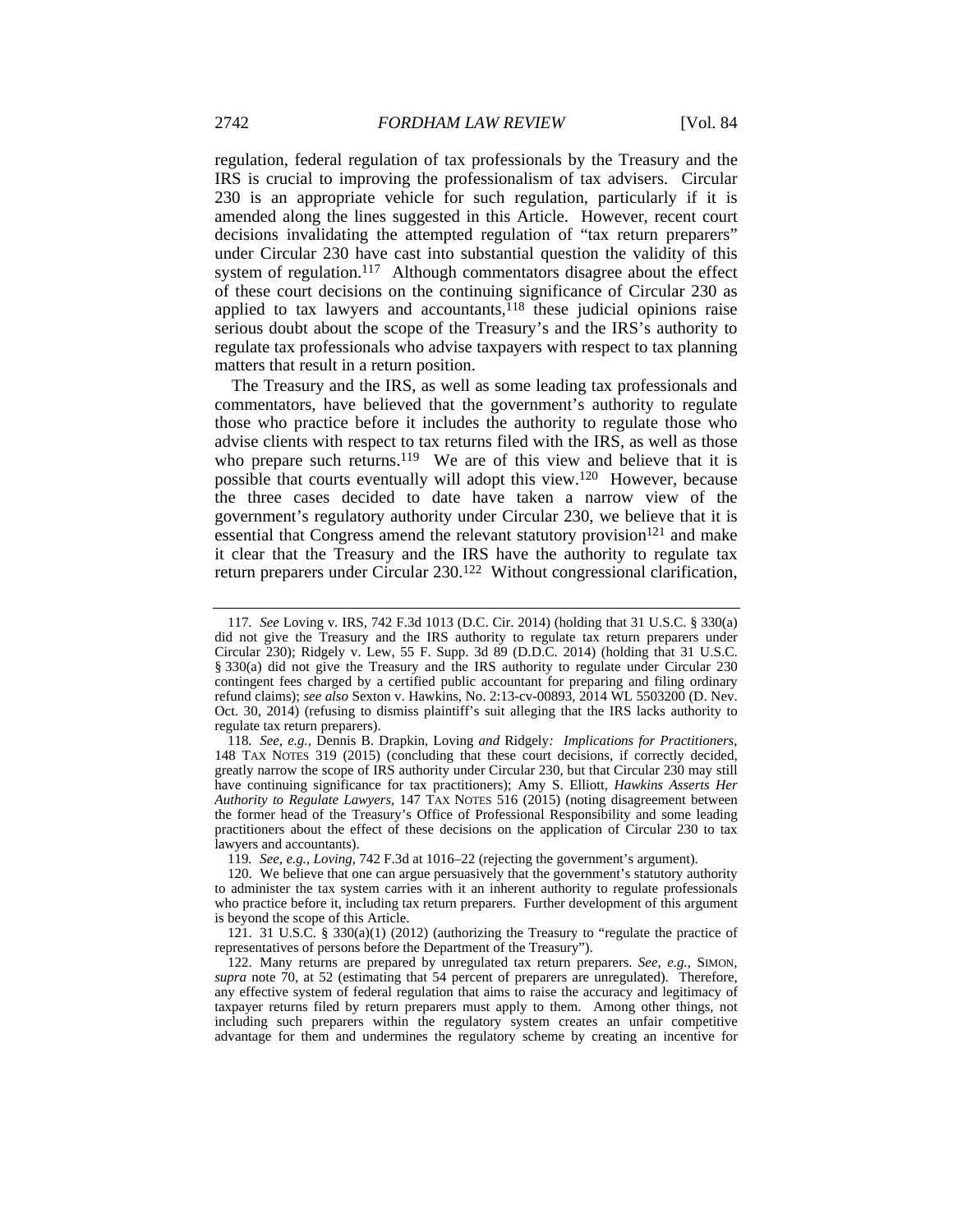the uncertainty that these decisions engendered will have a chilling effect on IRS application of Circular 230 and will undermine the effectiveness of this system of regulation. As we discuss below, the IRS needs to be more assertive and expansive in its application of Circular 230 to tax practitioners, not less so.

#### *C. Administering a Consistent and Uniform Set of Higher Standards for Tax Professionals*

As discussed above, under the current rules in Circular 230 and the preparer penalty rules in section 6694, in non-tax shelter situations, tax professionals' advice to clients must be based upon substantial authority if the clients do not plan to disclose the position in the tax return.<sup>123</sup> If the taxpayers plan to disclose the position, the tax professionals can ground their advice on the "reasonable basis" standard.124 Special rules apply for tax shelters: tax professionals' positions must be based upon a "more likely than not" standard, regardless of whether the transaction is disclosed in the tax return.125

We believe that the "more likely than not" standard should continue to apply to tax professionals with respect to transactions meeting the Treasury's definition of a tax shelter, regardless of whether disclosed in a return. With respect to non-tax shelter return positions, we believe that all tax advice given to taxpayers with respect to the filing of a tax return should satisfy a "more likely than not" standard if the taxpayer does not plan to disclose the position to the IRS.<sup>126</sup> If the position will be disclosed on the tax return, then the tax professional should be able to base the advice upon the "reasonable basis" standard.127 When a taxpayer completes and files a tax return with the assistance of a professional, the taxpayer has the right to make a choice whether to take a position that is within the mainstream interpretation of the tax law and to rely upon such an undisclosed position in arriving at the taxes owed to the Treasury. However, if a taxpayer seeks to adopt a more aggressive position, the taxpayer should be able to do so

 127. We would define "reasonable basis" as similar to the definition of "realistic possibility of success," rather than a lower-level, merely nonfrivolous standard.

clients to use them instead of regulated tax advisers. Moreover, the lack of regulation of such preparers leaves client-taxpayers open to exploitation. *Id.* at 52–53.

<sup>123</sup>*. See* CIRCULAR 230, *supra* note 15, § 10.34(a)(1); I.R.C. § 6694(a) (2012).

<sup>124</sup>*. See* I.R.C. § 6694(a); CIRCULAR 230, *supra* note 15, § 10.34(a)(1).

<sup>125</sup>*. See* CIRCULAR 230, *supra* note 15, § 10.34(a)(1); I.R.C. § 6694(a).

 <sup>126.</sup> We acknowledge that in a world of globalized professional practices involving advice given in connection with cross-border transactions, our proposal arguably could create a competitive disadvantage for U.S. tax professionals in connection with tax advice given with respect to the U.S. tax consequences of cross-border transactions because foreign professionals not admitted to practice before the IRS would not be subject to these requirements. However, if, as we strongly urge, the standard for the substantial understatement penalty is also raised in accordance with our proposal, then taxpayers subject to U.S. tax will pressure their advisers to meet the elevated standard in order to provide them with protection from the section 6662 penalty. Moreover, the Treasury and the IRS should work with their counterparts in other countries, through international organizations such as the Organisation for Economic Co-Operation and Development, to elevate the standards applicable to all tax advisers.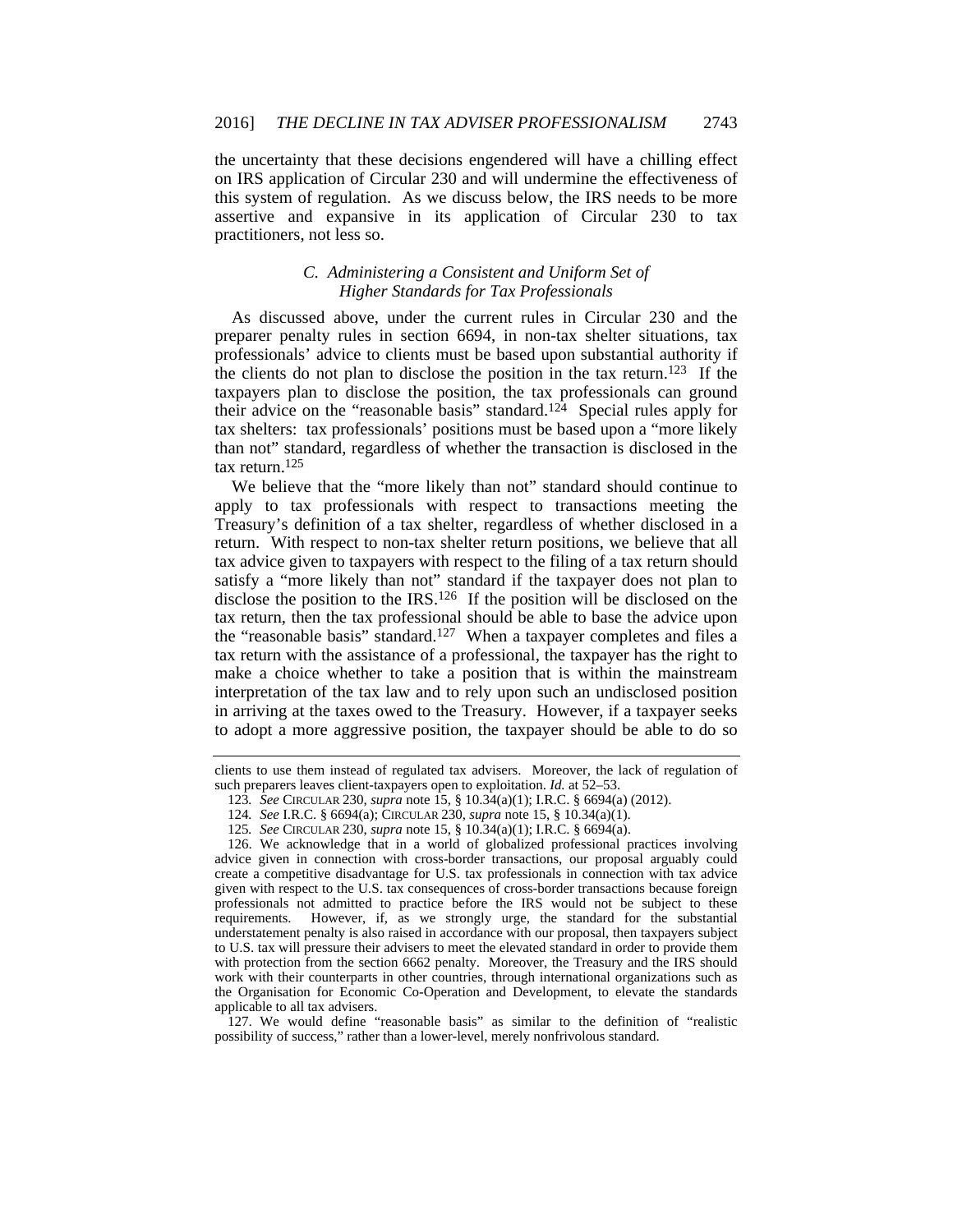with the caveat that the position is subject to disclosure to and possibly scrutiny by the IRS. Of course, once a tax return is subject to an audit, administrative appeal, or litigation, the tax professional's advice and positions for a client should be subject to the normal ethical rules that apply in the litigation context, rather than these proposed standards.

We believe that the standard in section 6662 for avoiding the substantial understatement penalty for undisclosed taxpayer return positions also should be raised to the "more likely than not" standard that we propose should apply to tax practitioners. Increasing the standard for tax practitioners in Circular 230 and the preparer penalty in section 6694 while retaining the substantial authority standard in section 6662 creates a conflict of interest between the tax practitioner and client, as well as undesirable tensions between the practitioner and client.

Some have argued that any standard higher than "reasonable basis" for the tax professional is too high and enlists the practitioner as a "quasi-IRS agent."<sup>128</sup> This argument was made in the context of proposed increases in the tax practitioner standard and begins with the assumption that professionals have no control over what positions their clients eventually adopt in returns. Moreover, if the client's return is challenged, the tax professional's advice comes into issue. Opponents argue that when taxpayers' positions are subject to a substantial understatement penalty, and their professionals are subject to a disciplinary penalty, a serious conflict arises that threatens to undermine the client-practitioner relationship and client confidentiality.129

We acknowledge that there is a legitimate concern that raising the standard to "more likely than not" for tax professionals and taxpayers may create a tax practitioner-client conflict and may give the IRS improper leverage over the professional, the taxpayer, or both. To deal with these concerns, the IRS should dispose of taxpayer liability and penalties before it undertakes scrutiny of the tax professional's conduct.130 By completing the taxpayer's case first, the government largely avoids placing the taxpayer's and professional's interests in conflict.

Some have argued that requiring increased disclosure of questionable return positions presents other practical problems. It is argued that requiring disclosure of all positions that do not meet the "more likely than not" standard would inundate the IRS with so much data that it could not efficiently and effectively review the disclosure forms.131 To deal with this

 <sup>128.</sup> Ventry & Borden, *supra* note 6, at 163.

 <sup>129.</sup> *Id*. at 163–64; *see also* Ordower, *supra* note 1, at 93. These conflicts concerns are reduced if the standards applicable to tax practitioners and to taxpayers are both elevated to the same higher "more likely than not" standard.

<sup>130</sup>*. See* Ventry & Borden, *supra* note 6, at 178. Congress has made it clear that the IRS must instruct its employees that they cannot threaten to use preparer discipline or preparer penalties during a taxpayer examination or Appeals conference. *See* H.R. REP. NO. 101-247, at 1406 (1989); H.R. CONF. REP. 101-386, at 662–63 (1989).

<sup>131</sup>*. See* Ventry & Borden, *supra* note 6, at 178; *see also* N.Y. STATE BAR ASS'N TAX SEC., REPORT ON THE DEFINITION OF "TAX RETURN PREPARER" AND OTHER ISSUES UNDER CODE SECTIONS 6694, 6695, and 7701(a)(36), at 2 (2007).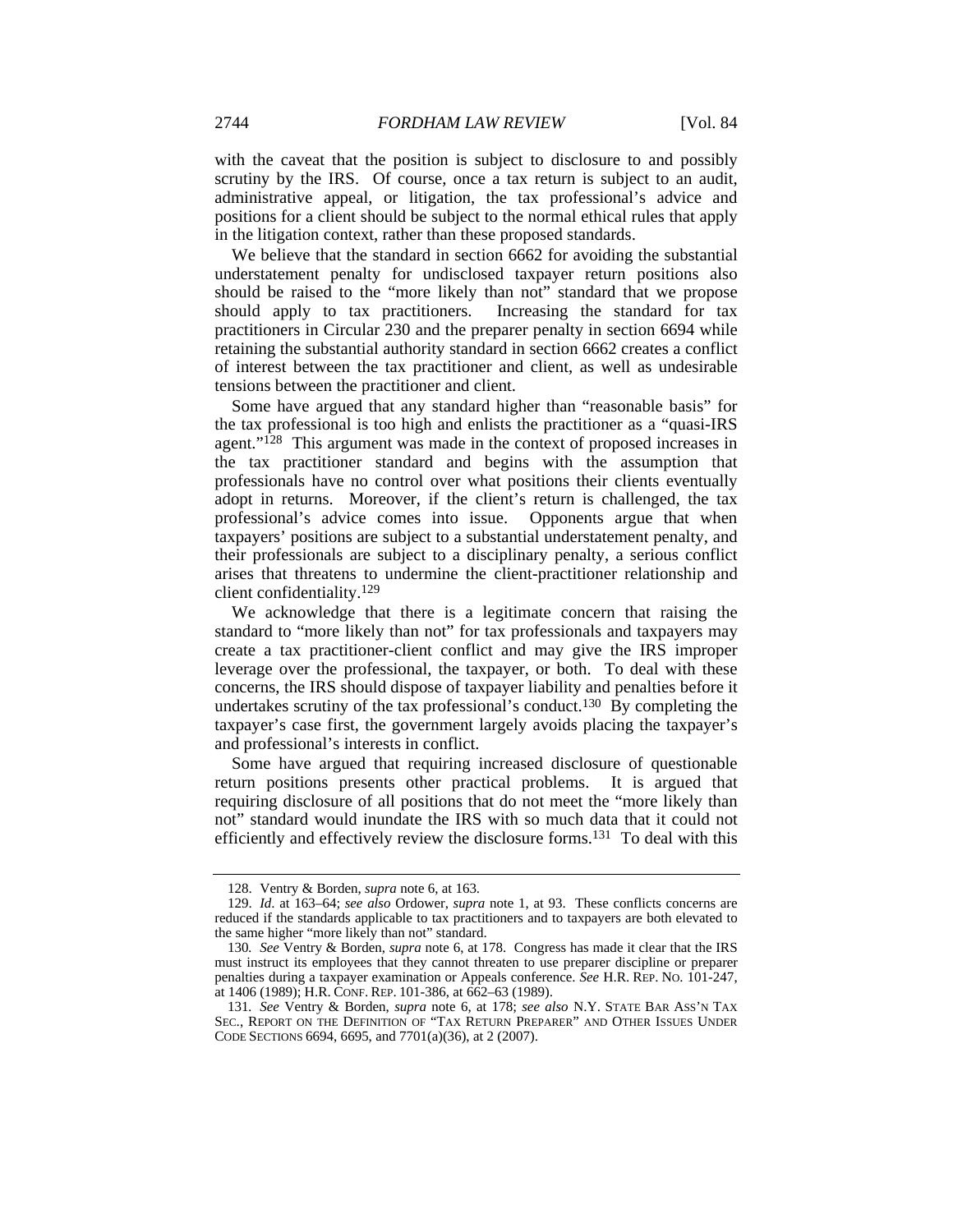over-disclosure problem, the IRS should design a disclosure form that includes questions that would allow it to assess more easily the impact of the taxpayer's uncertain or questionable return position on the tax liability and to determine the precise nature of the uncertain position.132 The IRS could then establish a policy of reviewing only those positions that were significant to the government from a revenue loss perspective. The nature of the position disclosed also could give the IRS significant information about areas of the law that need legislative change or further administrative guidance. New transactions may present challenges to taxpayers who apply established legal concepts to determine tax liability. A properly designed disclosure form combined with modern data analytics could provide the government with valuable information about interpretative problems and statutory glitches in these new areas of the law. Modern computer software and systems design should make it easier for the IRS to process and analyze these disclosure forms in an efficient way.

Commentators also argue that increased disclosure requirements will increase taxpayers' costs of compliance with the tax laws and will financially benefit tax professionals by increasing the work needed to prepare a tax return and by engendering changes in the laws and regulations that complicate the law and thereby produce more work for tax professionals.133 Under our proposal, we acknowledge that when taxpayers choose to implement strategies with less than a "more likely than not" basis, they will need to absorb the cost of documenting and disclosing the position to the government. We also acknowledge that Congress could adopt substantive law changes increasing the scope of tax withholding and information reporting so that gains from transactions would require payment of withholding taxes to the IRS and taxpayers would need to seek refunds of such withheld amounts through tax returns. Such an approach would require affirmative statements from taxpayers and tax professionals to the IRS regarding the tax positions being taken and could significantly reduce the number of nondisclosed aggressive return positions.<sup>134</sup>

#### *D. Creating a Robust Regulatory Structure for Regulating Tax Professionals*

The Treasury and the IRS have made significant strides in creating a structure for regulation of tax professionals under the guidance of Circular 230. However, this structure should be continuously reevaluated to

<sup>132</sup>*. Cf.* Raskolnikov, *supra* note 1, at 625 n.223 (discussing the appropriate nature of disclosure in the context of the author's innovative penalty proposal). If the return position would have a significant effect on the taxpayer's tax liability, the disclosure form could require that the taxpayer inform the government of exactly what she thinks the *uncertainty* is, the material issues involved in the uncertainty, and the pro and con arguments on each such issue. *Cf. id.*

<sup>133</sup>*. See* David A. Weisbach, *The Failure of Disclosure As an Approach to Shelters*, 54 SMU L. REV. 73, 78–79 (2001); Weisbach, *supra* note 1, at 226–28.

 <sup>134.</sup> As noted *supra* note 7, any detailed discussion of increased withholding and information reporting obligations as a solution to the tax compliance problem is beyond the scope of this Article.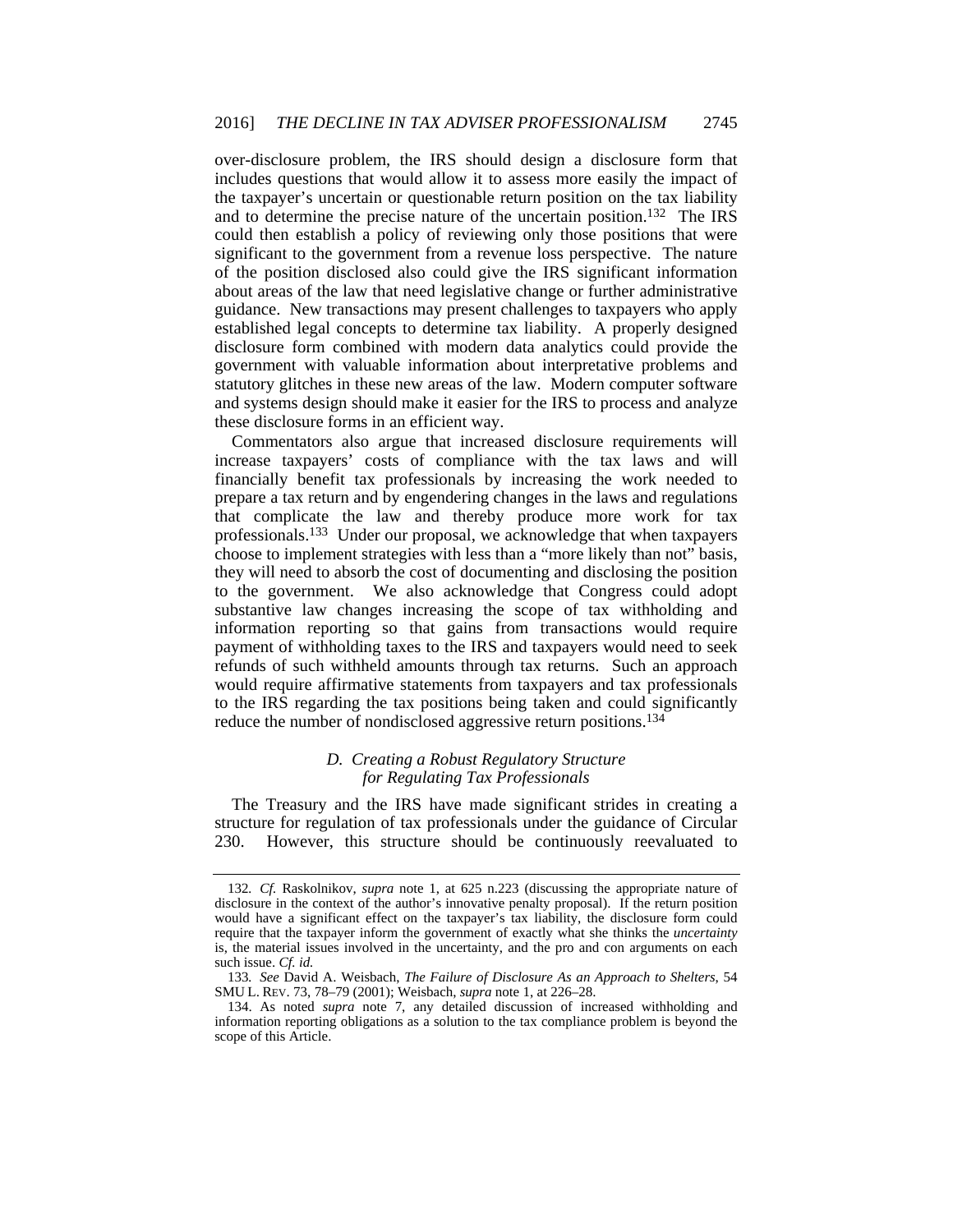increase its effectiveness in achieving the regulatory objectives. As discussed below, this Article argues for a reexamination of the role of the Office of Professional Responsibility (OPR or "the Office"), an expansion of the regulation of supervisory professionals and firms, and a more systematic and effective collaboration of the federal regulatory structure with state bar and accounting disciplinary systems.

#### 1. Reexamining the Role of the Office of Professional Responsibility

The Treasury has sought to regulate standards of tax practice since 1922 through a series of pronouncements that were codified into Circular 230 in 1966. This development of codes of tax practice mirrors what occurred in the ABA with the development and evolution of general ethics rules from the original 1906 Canons of Professional Ethics to the more explicit codification in the 1969 Model Code. In theory, Circular 230 was formerly enforced by the Office of the Director of Practice, a small office with limited resources.

In 2004, the Treasury reorganized the enforcement function of tax professionals into a newly formed OPR, with a substantially increased budget and staff. The OPR was given the responsibility for receiving referrals and investigating possible misconduct. The Office was based upon other federal practitioner regulatory systems in securities and banking, and it relied upon a more general cooperation within the entire Treasury.<sup>135</sup>

Under the expanded jurisdiction that it attained under the American Jobs Creation Act of 2004,136 the OPR clearly viewed its role as an active regulatory agency over tax professionals' conduct in representing taxpayers.137 It has a similar design to state disciplinary authorities in that it receives referrals from others, including IRS agents, taxpayers, and other tax professionals. An investigating attorney is responsible for making a determination of whether the Office should pursue discipline against a tax professional. Once a decision is made to go forward, formal or informal notice is given to the professional to initiate a proceeding to determine whether discipline will ensue. Unquestionably, the OPR represents a significant improvement in federal regulation of tax professionals' behavior. However, much more work needs to be done to improve its effectiveness.

The OPR began its work by relying upon many basic provisions in Circular 230 that required practitioners to verify information provided to the IRS. These basic provisions were extremely useful in disciplining tax professionals who made false statements or misrepresentations in filings.

<sup>135</sup>*. See* Kevin E. Thorn, *A Rare Look Inside the IRS's Office of Professional Responsibility*, J. TAX PRAC. & PROC., Apr./May 2006, at 37, 37.

<sup>136</sup>*. See* Pub. L. No. 108-357, § 822 (2004).

<sup>137</sup>*. See* Thorn, *supra* note 135. *See generally* Kip Dellinger, *The IRS As Regulator of Federal Tax Practice: Circular 230*, 90 TAXES, Apr. 2012, at 21; Burgess J.W. Raby & William L. Raby, *Confidence Levels, Circular 230, and Practitioner Penalties*, 106 TAX NOTES 187 (2005).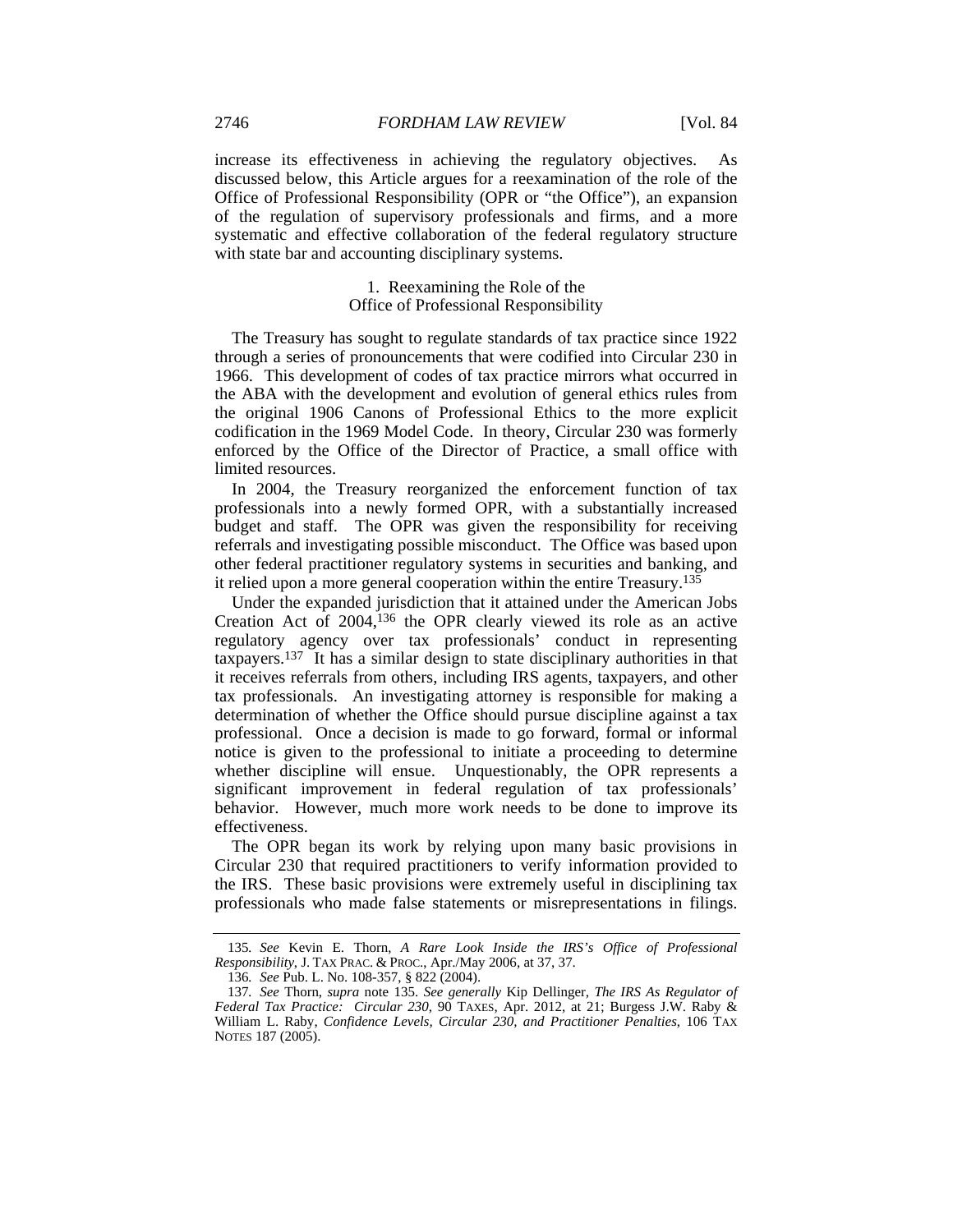Several waves of Treasury amendments to Circular 230 changed the nature of the OPR's power. In 2004, the OPR was given authority to issue monetary sanctions against entities such as law firms and accounting firms.

Although the promise of effective regulation is evident from the structure of the OPR, the bulk of the cases processed by the Office seem to address bright-line, fundamental wrongs committed by small practitioners as opposed to sanctioning tax professionals in large law or accounting firms who fail to comply with the Circular 230 rules. Some of the shortcomings in this system of regulation are attributable to the reduced funding for the IRS in recent years, which affects all parts of the IRS, including the OPR.138 Other problems arise from the difficulty of discovering a tax professional's noncompliant behavior in a complaint-based system.

Very few of the cases reported address the advice provided by tax practitioners to client taxpayers with respect to questionable return positions and whether such advice meets the Circular 230 standards. Yet, tax professionals' advice to taxpayers with respect to their tax returns is a fundamental aspect of the self-assessment system. The OPR needs to take seriously its responsibility to examine tax practitioners' behavior in this area.

Another area in need of attention in Circular 230 is the provisions that relate to ethics training of tax practitioners. If we want tax professionals to take ethical considerations more seriously when advising clients regarding their tax obligations and we want to foster improvement in tax professionals' ethical behavior, we need increased emphasis on ethics in the training of tax professionals.139 There are some studies showing that tax professionals "who discount the importance of ethical and socially responsible conduct are more likely to facilitate aggressive corporate tax avoidance schemes."140 Thus, requiring tax professionals to undertake properly designed professional ethics training to sensitize them to their ethical obligations as tax professionals and to socially responsible behavior should have some effect in reducing their willingness to engage in overly aggressive tax-avoidance transactions.141 To be most effective, this training should use specific tax-related case studies that present realistic ethical dilemmas in the work setting.<sup>142</sup> This ethics training should be designed to

 <sup>138.</sup> IRS ADVISORY COUNCIL, GENERAL REPORT 8–10 (2015), https://www.irs.gov/pub/ irs-utl/2015-IRSAC-Full-Report (discussing a 17 percent reduction in IRS funding since fiscal year 2010 and its detrimental effect on the IRS's enforcement and service functions) [https://perma.cc/7J99-VFHF].

<sup>139</sup>*. See* SIMON, *supra* note 70, at 48–49 (stating that "ethics training is likely to help tax practitioners avoid client pressure to take unwarranted positions").

 <sup>140.</sup> Shafer & Simmons, *supra* note 87, at 710 (studying Hong Kong tax professionals).

<sup>141</sup>*. See id.* at 711; *see also* Doyle, Hughes & Summers, *supra* note 24, at 335.

<sup>142</sup>*. See* Doyle, Hughes & Summers, *supra* note 24, at 335 (stating that ethical training for tax practitioners should take into account their low level of moral reasoning in approaching ethical dilemmas in the work context); *see also* Donna D. Bobek & Robin R. Radtke, *An Experiential Investigation of Tax Professionals' Ethical Environments*, 29 J. AM. TAX'N ASS'N, Fall 2007, at 63 (proposing ethics training that uses specific tax-related scenarios); Scott A. Yetmar & Kenneth K. Eastman, *Tax Practitioners' Ethical Sensitivity:*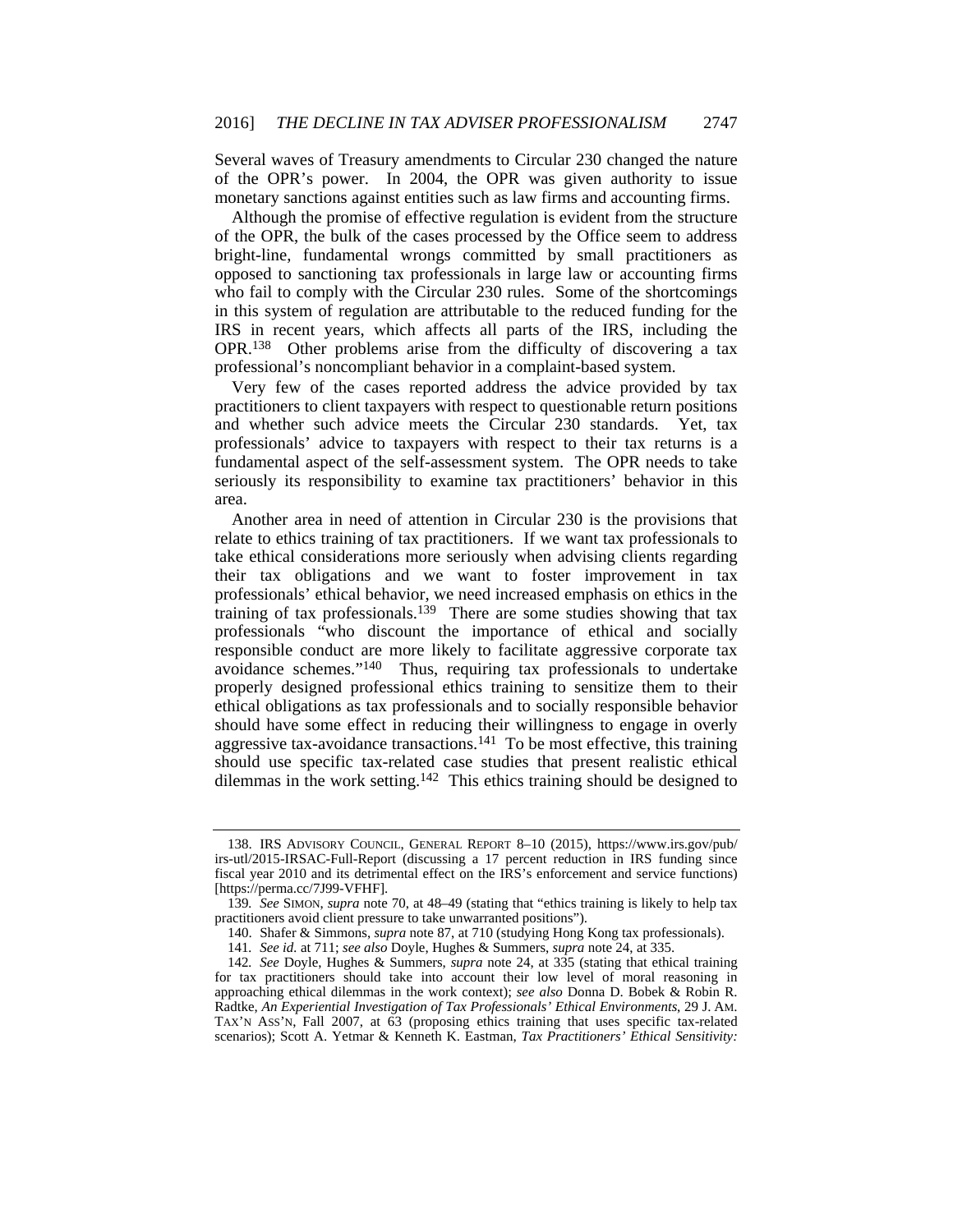address the varying ethical issues that arise in different types of tax practice, instead of using a "one size fits all" approach.<sup>143</sup> It should be designed to be pervasive in nature and to improve the ethical climate within the tax practitioner's work setting to one of tax planning that complies with the law and the tax professionals' ethical obligations. Among other things, this ethics training should encompass "discourse ethics," which focuses on the communications between the tax practitioner and the client to arrive at a course of action in an ethically responsible way.144 Along these lines, Circular 230 could be amended to require periodic, substantial ethics training in order to retain qualification to practice before the Treasury and IRS. The limited two hours of ethics continuing legal education required under current Circular 230<sup>145</sup> is not enough and, in any event, does not seem to require the kind of ethics training that we have in mind.

#### 2. Expanding the Regulation of Supervisory Professionals and Firms

Traditionally, bar authorities and the federal regulatory system focused upon identifying individual tax professionals' misconduct rather than disciplining the firm in which they are employed. The need for federal authority to regulate law and accounting firms that deliver tax advice to clients became evident in the tax shelter scandals.146 In the second wave of tax shelters, the government used its power to obtain information from accounting and law firms about firm clients, not just the clients of individual professionals that had adopted the tax shelter products. The government imposed fines upon the professional entities and even negotiated a closure of one law firm responsible for marketing abusive

*A Model and Empirical Examination*, 26 J. BUS. ETHICS 271 (2000) (opining that ethical sensitivity of tax practitioners is enhanced by increased ethics education).

<sup>143</sup>*. Cf.* SIMON, *supra* note 70, at 61 (rejecting "one size fits all" ethics training).

<sup>144</sup>*. See id.* at 13–14 (discussing the need for "discourse ethics" training of tax practitioners); *see also* John Mingers & Geoff Walsham, *Towards Ethical Information Systems: The Contribution of Discourse Ethics*, 34 MIS Q. 833 (2010) (discussing the development of "discourse ethics"); *cf.* Debora L. Liddell, Diane L. Cooper, Margaret A. Healy & Dafina Lazarus Stewart, *Ethical Elders: Campus Role Models for Moral Development*, 15 ABOUT CAMPUS, Mar./Apr. 2010, at 11 (discussing "discourse ethics" in the educational context).

 <sup>145.</sup> CIRCULAR 230, *supra* note 15, § 10.6(e)(2)(iii)(B).

 <sup>146.</sup> Professor Schneyer has argued that state bars should implement regulatory discipline for law firms in the context of the general regulation of lawyers. *See* Ted Schneyer, *Professional Discipline for Law Firms?*, 77 CORNELL L. REV. 1 (1991). In the United States, only New York and New Jersey have adopted this approach in their disciplinary systems. *See* RONALD D. ROTUNDA & JOHN S. DZIENKOWSKI, LEGAL ETHICS: THE LAWYER'S DESKBOOK ON PROFESSIONAL RESPONSIBILITY 1029 (2015–2016 ed.). Professor Schneyer's arguments for firm discipline are given more force when examined in the federal practice context before an administrative agency. Taxpayers use law firms and accounting firms for structuring transactions and for receiving advice on filing tax returns. Such advice is delivered to clients in a team approach. Moreover, clients often rely upon the firm's reputational capital in choosing which tax-minimization strategies to employ. The federal tax area should prove to be a good testing ground for Professor Schneyer's arguments in favor of firm discipline.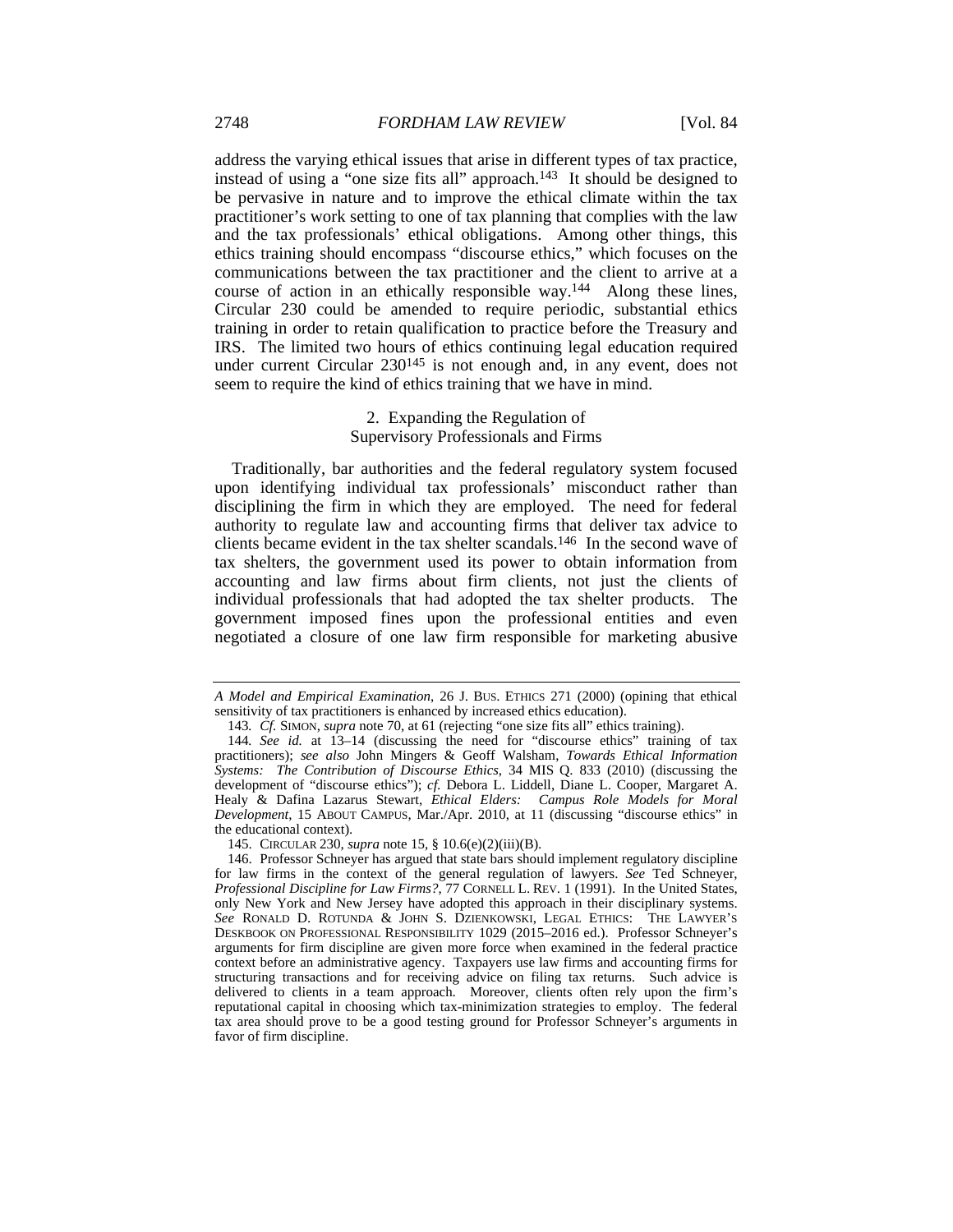shelters in lieu of further prosecution.<sup>147</sup> Such efforts were directed by investigators and prosecutors in examining and prosecuting the professionals and firms that were involved in the tax shelter marketing efforts.

Professors Tanina Rostain and Milton C. Regan, Jr. have aptly noted that inadequate regulatory attention has been given "to the organizational influences that shape the conduct of tax professionals working in firms" and that "the rise of the shelter industry illustrates [that] wrongdoing by professional firms is a product of interactions among its environment, structure, and the cognitive and decision-making dynamics generated by the specialization and diffusion of responsibility."<sup>148</sup> The focus on individual conduct does not give the government sufficient regulatory power over the way in which tax advice is delivered in the modern law and accounting professions. As a result, it fails to provide the incentives necessary to ensure proper compliance with the rules.

In 2004, the Treasury amended Circular 230 to include the possibility of imposing a monetary penalty on an employer, firm, or entity if an individual who is subject to sanction under Circular 230 for improper conduct was acting on behalf of such employer, firm, or entity and the employer, firm, or entity knew or should have known of such conduct.<sup>149</sup> The amount of such penalty cannot "exceed the gross income derived (or to be derived) from the conduct giving rise to the penalty."150

The imposition of monetary penalties on law or accounting firms by the Treasury and the IRS can provide a strong incentive for such firms to establish compliance systems for their tax professionals. Such firm-level penalties also have the advantage of providing the Treasury and the IRS with much needed revenue for their compliance functions and of forcing the professional firms engaged in overly aggressive tax schemes to internalize, at least in part, the external costs that they are imposing on society with their failure to ensure compliance by their tax professionals with Circular 230 and other ethical and legal obligations.

If firm-level sanctions imposed on law and accounting firms are announced to the public, as they should be, the sanctions also have the benefit of utilizing shaming as a means to deter future wrongful conduct by these and other firms. Such shaming sanctions used in connection with professional tax services firms may be effective because shaming damages their reputational capital, an important asset for such firms. Regardless of whether shaming sanctions imposed on corporate taxpayers work to deter their participation in abusive tax shelters,  $15\overline{1}$  shaming sanctions applied to

<sup>147</sup>*. See, e.g.*, ROSTAIN & REGAN, *supra* note 3, at 310–11 (discussing a large fine imposed on a major public accounting firm); *id.* at 320–24 (discussing the closure of what was once a relatively large law firm).

<sup>148</sup>*. Id.* at 345.

<sup>149</sup>*. See* CIRCULAR 230, *supra* note 15, § 10.50(c)(1)(ii).

<sup>150</sup>*. Id.* § 10.50(c)(2).

<sup>151</sup>*. See* Joshua D. Blank, *What's Wrong with Shaming Corporate Tax Abuse*, 62 TAX L. REV. 539 (2009) (arguing that shaming sanctions on corporate taxpayers likely would not work in deterring them from investing in abusive tax shelters and could have the effect of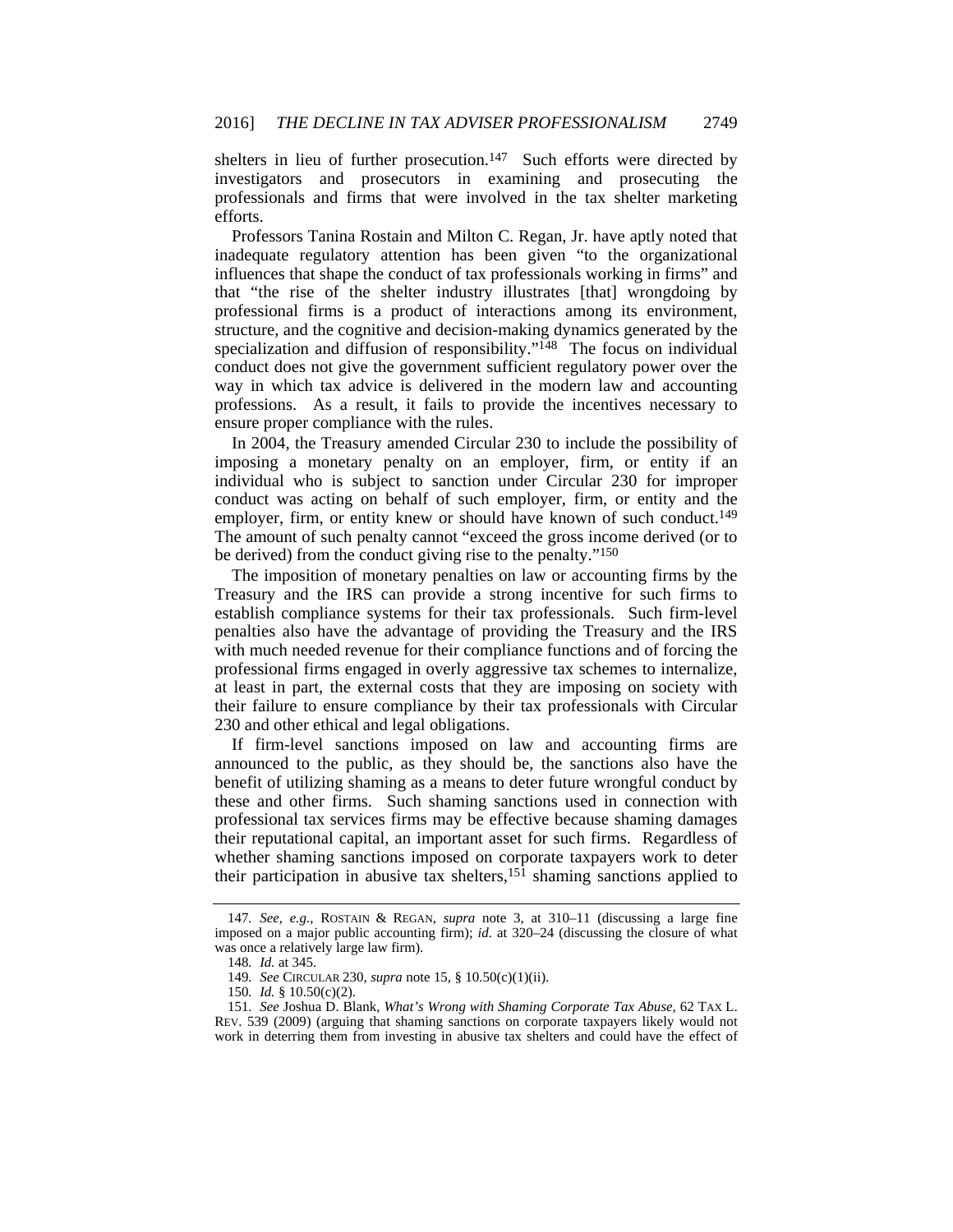law and accounting firms with respect to their tax work probably will have some effect in encouraging the firms to take reasonable measures to secure future compliance with the ethical rules. Law firms and accounting firms who disregard these shaming sanctions and repeatedly violate the Circular 230 and state bar and accounting ethical rules risk serious loss of business from taxpayers who want to avoid high-risk, overly aggressive tax planning strategies.152

In 2014, the Treasury also amended Circular 230 to add possible disciplinary liability for individuals who have principal authority and responsibility for overseeing a firm's federal tax practice delivered to clients.153 Roughly paralleling the requirements of Model Rule 5.1, the IRS decided to extend its regulatory authority to supervisory professionals. When a tax professional individually or through shared responsibility undertakes a supervisory role in a department that performs federal tax work regulated by Circular 230, that professional must take reasonable steps to see that the firm has adequate procedures in place to ensure that others in the firm follow the Circular 230 rules. This provision imposes disciplinary liability on the principal supervisory professionals in a firm for failing to ensure compliance by others in the firm through "willfulness, recklessness, or gross incompetence."154 This provision significantly expands the reach of federal regulation of professionals within a firm. To date, it appears that the OPR has not done much to utilize these provisions, and we would urge the IRS to make greater use of them in the future.

The expansion of regulatory authority over law and accounting firms and supervisory lawyers gives the IRS the authority to require large- and medium-sized law and accounting firms to establish internal legal and tax

weakening tax compliance by other taxpayers). *But see* Linda M. Beale, *Putting SEC Heat on Audit Firms and Corporate Tax Shelters: Responding to Tax Risk with Sunshine, Shame and Strict Liability*, 29 J. CORP. L. 219, 222 (2004) (arguing that shaming sanctions would work in deterring corporate taxpayer participation in abusive tax shelters); Kornhauser, *supra* note 7, at 112; Lavoie, *supra* note 20, at 863; Jay A. Soled & Dennis J. Ventry Jr., *A Little Shame Might Just Deter Tax Cheaters*, USA TODAY, Apr. 10, 2008, at 11A. *See generally* David A. Skeel, Jr., *Shaming in Corporate Law*, 149 U. PA. L. REV. 1811 (2001) (providing a comprehensive analysis of corporate shaming sanctions).

 <sup>152.</sup> As noted earlier, some research suggests that taxpayers generally do not prefer aggressive tax advice and that tax practitioners who market such aggressive tax advice may be doing so independent of their clients' desires. *See* Hite & McGill, *supra* note 47, at 399. Thus, public shaming of tax practice firms who market abusive tax planning strategies may cause such firms to lose some clients. This fact, in turn, could deter other tax practice firms from pursuing such abusive tax planning strategies because they would fear the reputational harm and consequent loss of client business that public shaming could bring about. Of course, such shaming also could undermine tax compliance by bringing the aggressive tax planning strategies to the attention of a larger pool of potential clients and by serving as a positive signal to high-risk clients who will be attracted to the overly aggressive tax planning of the shamed firms. For example, this might be true of many of the corporate clients involved in the corporate tax shelter abuses of the past fifteen years. Such shaming may also harm tax compliance by undermining the morale of compliant taxpayers who will feel that they are fools for not engaging in such tax planning behavior and who thereafter seek to reduce their own tax liability. *Cf.* Blank, *supra* note 151, at 542, 586–87.

<sup>153</sup>*. See* CIRCULAR 230, *supra* note 15, § 10.36.

<sup>154</sup>*. Id.* § 10.36(b)(1).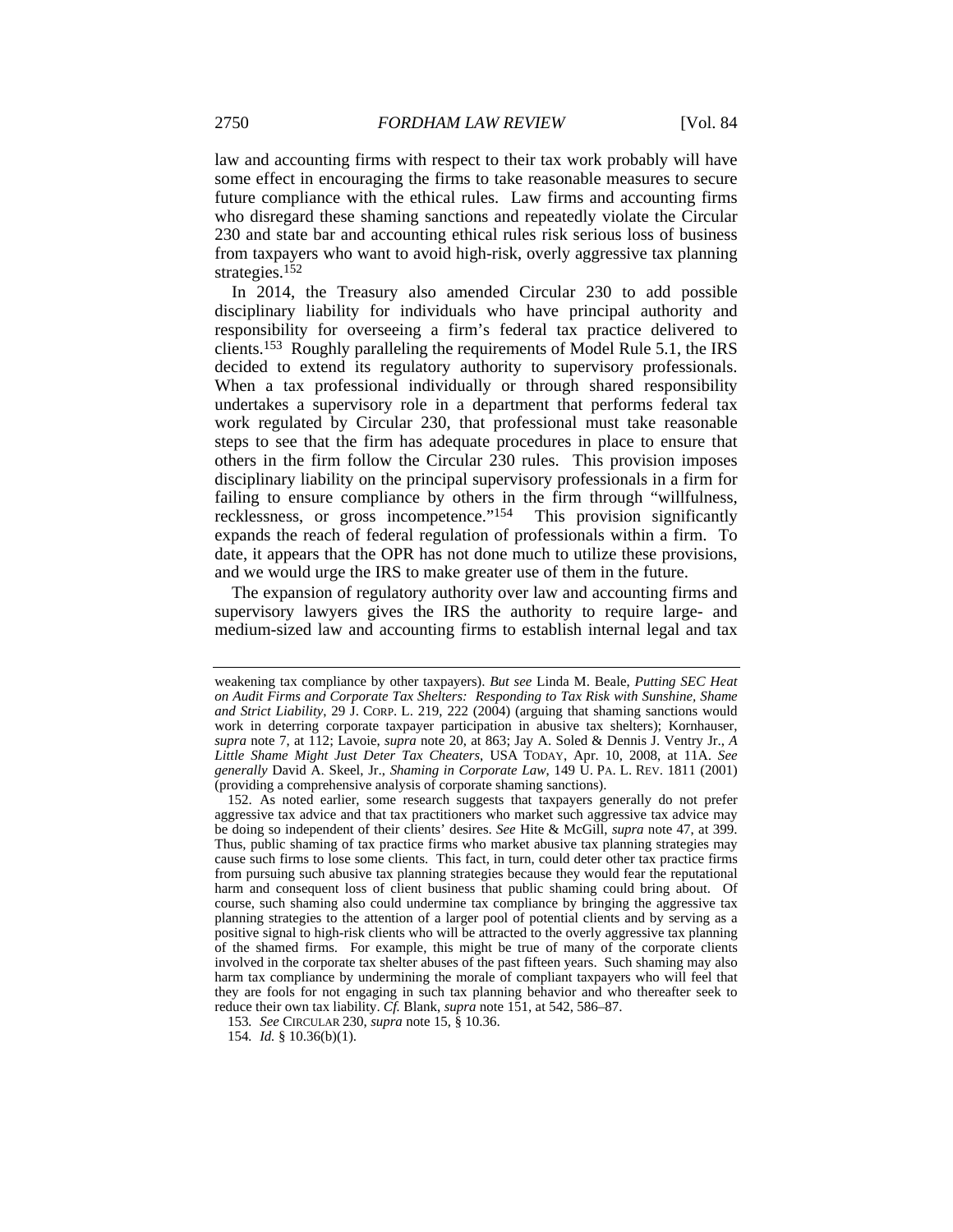quality and risk management systems that monitor reportable transactions and tax personnel compliance with the tax shelter registration and other requirements of the Code.155 These procedures can include careful internal review of the issuance of any legal opinions supporting aggressive taxminimization strategies.156 In addition, these firms can be required to establish internal procedures that help ensure legal and ethical behavior in their tax practices, including establishing an ethics oversight committee, providing appropriate channels for ethical concerns about firm practices to be raised and handled, and providing for periodic third-party review of its legal and ethical behavior.<sup>157</sup> This form of outsourcing through the use of third-party, private sector monitors to address serious noncompliance problems can help alleviate the substantial resource constraints on both the IRS generally and the OPR in particular.158 One example of such a regulatory framework is set forth in the 2012 nonprosecution agreement entered into between Ernst & Young and the U.S. Justice Department.<sup>159</sup> Such procedures can be accomplished through "cooperative" regulation by agreements between the large law and accounting firms and the Treasury and the IRS.160 This regulatory approach, by involving the professional firms in the design of the procedures, has the advantage of incorporating concerns about the firms' duties to their clients as well as their duties to the tax system in such design. It thus offsets, to a significant extent, the substantive biases of the Treasury and the IRS as regulatory agencies.<sup>161</sup>

One alternative would be for the Treasury and the IRS to amend Circular 230 to impose disciplinary liability on law and accounting firms for serious violations of the Circular 230 rules by members and professional employees of the firm in situations where the firm failed to establish firm-level measures for ensuring compliance with the rules.<sup>162</sup> The sanctions for such

<sup>155</sup>*. See, e.g.*, Letter from Preet Bharara, U.S. Att'y, S.D.N.Y., U.S. Dep't of Justice, to Lawrence B. Pedowitz, Att'y, Wachtell, Lipton, Rosen & Katz, and David B. Anders, Att'y, Wachtell, Lipton, Rosen & Katz (Feb. 26, 2013) [hereinafter Ernst & Young Nonprosecution Agreement], http://www.justice.gov/usao/nys/pressreleases/March13/EYNPAPR/EY% 20NPA.pdf (containing procedures for ensuring legal and ethical compliance in the firm's tax practice) [https://perma.cc/6B9U-RWLR]; *see also* ROSTAIN & REGAN, *supra* note 3, at 346–47.

<sup>156</sup>*. See* Soled, *supra* note 3, at 269 n.6 (discussing strict governance procedures and internal controls instituted by large law and accounting firms partly out of concern about the risk of potential tax shelter malpractice claims by clients).

<sup>157</sup>*. See, e.g.*, Ernst & Young Nonprosecution Agreement, *supra* note 155.

<sup>158</sup>*. See* Lawrence B. Gibbs, *2008 Erwin L. Griswold Lecture Before the American College of Tax Counsel: Constancy and Change in our Federal Tax System*, 61 TAX LAW. 673, 685 (2008).

<sup>159</sup>*. See, e.g.*, Ernst & Young Nonprosecution Agreement, *supra* note 155.

<sup>160</sup>*. See, e.g.*, Ted Schneyer, *From Self-Regulation to Bar Corporatism: What the S&L Crisis Means for the Regulation of Lawyers*, 35 S. TEX. L. REV. 639, 670–74 (1994) (labeling such cooperative arrangements between firms and regulatory agencies as "bar corporatism," and discussing such arrangements in the context of federal banking regulators and the savings and loan crisis); Ernst & Young Nonprosecution Agreement, *supra* note 155 (containing procedures for ensuring legal and ethical compliance in the firm's tax practice); *see also* ROSTAIN & REGAN, *supra* note 3, at 346–47.

<sup>161</sup>*. See* ROSTAIN & REGAN, *supra* note 3, at 344–47.

<sup>162</sup>*. See id.* at 345.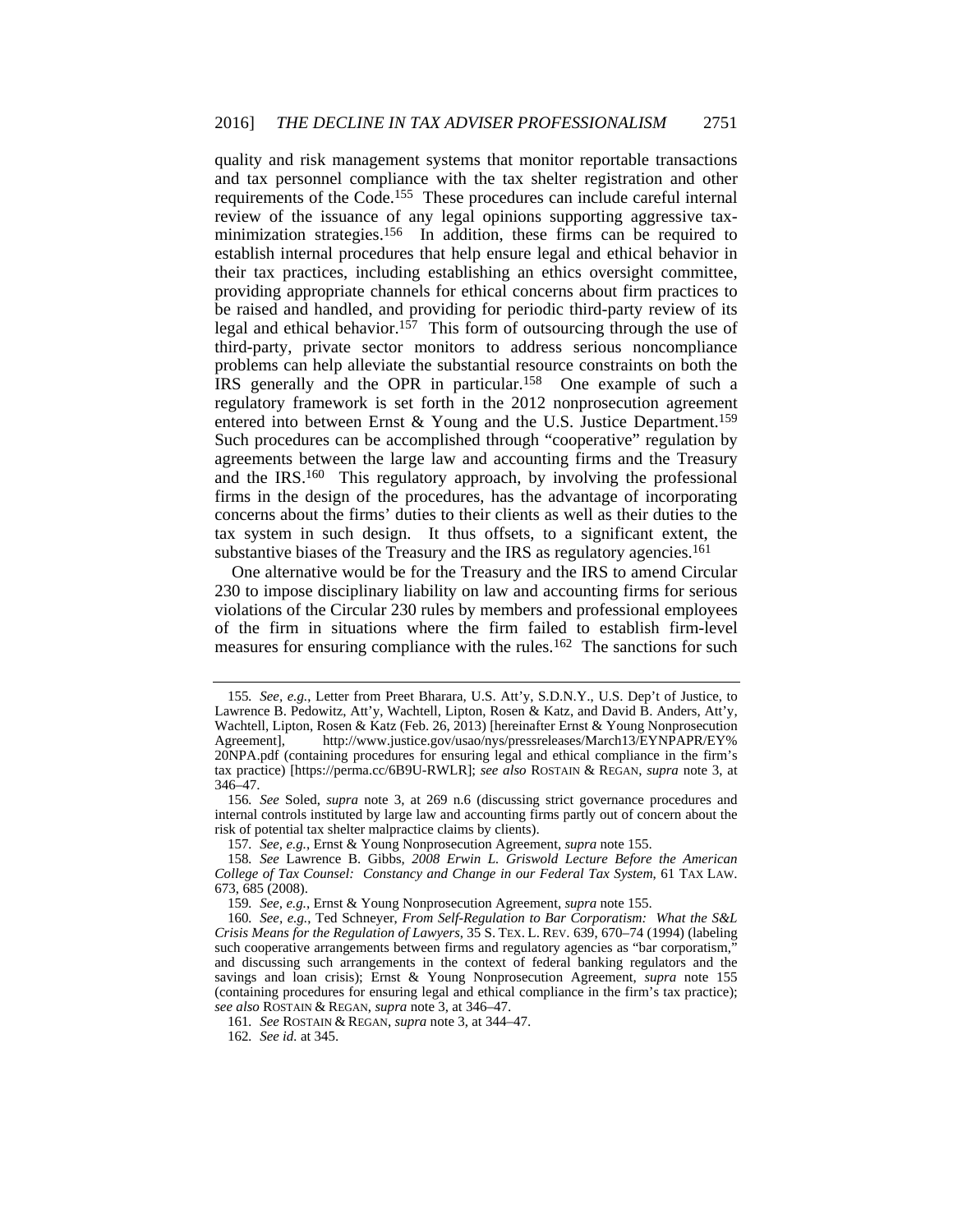firm liability could include firm censure, suspension, or, in extreme cases, disbarment from practice before the IRS. These sanctions would be in addition to the monetary penalties that can be imposed on the firm under the current provisions of Circular 230.163 If, however, the firm had in place measures for ensuring compliance, that would be a defense to the liability claim.164

#### 3. Collaboration with State Bar and Accounting Disciplinary Systems

Lawyers and accountants who practice law received their professional designation through their respective licensure authorities. As members of a profession, lawyers and accountants must continue to follow the rules of their profession. However, when professionals appear before other agencies, tribunals, or settings, the rules of practice may vary from their traditional standards in their state of licensure. Thus, professionals who appear before a legislature must follow the legislature's rules, and lawyers who appear before tribunals must follow the tribunals' rules. Similarly, accountants and lawyers who represent clients before the IRS must follow the professional standards that the IRS promulgates for those who practice before it.

In this area of mixed source regulation, greater and more effective coordination among the regulators has many potential benefits. When the OPR discovers that a professional has violated the Circular 230 standards and such violation raises questions about the professional's fitness to practice law or accounting, the OPR should report the professional to the respective state bar or accountancy board. This may require Congress to amend the taxpayer confidentiality statutory provisions to create an exception for such reporting.

Coordinated regulation by the OPR and the relevant state regulatory authorities has the potential for a more efficient and complete regulatory structure for tax professionals. Issues relating to tax advice and positions on the professional's own returns are better regulated by the OPR, while issues relating to conflicts of interest or breaches of confidentiality are probably better regulated by the state bar and accounting professional regulatory arms. State bar and accounting regulators have greater experience and expertise in applying the ethical rules relating to conflicts of interest, client solicitation, and confidentiality, for example, and dealing

<sup>163</sup>*. See* CIRCULAR 230, *supra* note 15, §§ 10.50(c)(1)(ii), (c)(2) (imposing a penalty of not more than "the gross income derived (or to be derived) from the conduct giving rise to the penalty" on an employer, firm, or entity "if it knew, or reasonably should have known of such conduct"). In any event, the effectiveness of this monetary penalty with respect to a firm or an individual practitioner in deterring ethical violations depends both on how willing the IRS is to assert the penalty and how broadly it interprets the phrase "gross income derived (or to be derived) from the conduct giving rise to the penalty." *Id.* In the case of large-scale tax abuses involving marketed tax-minimization products, we would urge the IRS to make expansive use of this monetary penalty for both the individual tax practitioners and, where appropriate, their firm employers.

<sup>164</sup>*. See* ROSTAIN & REGAN, *supra* note 3, at 345.